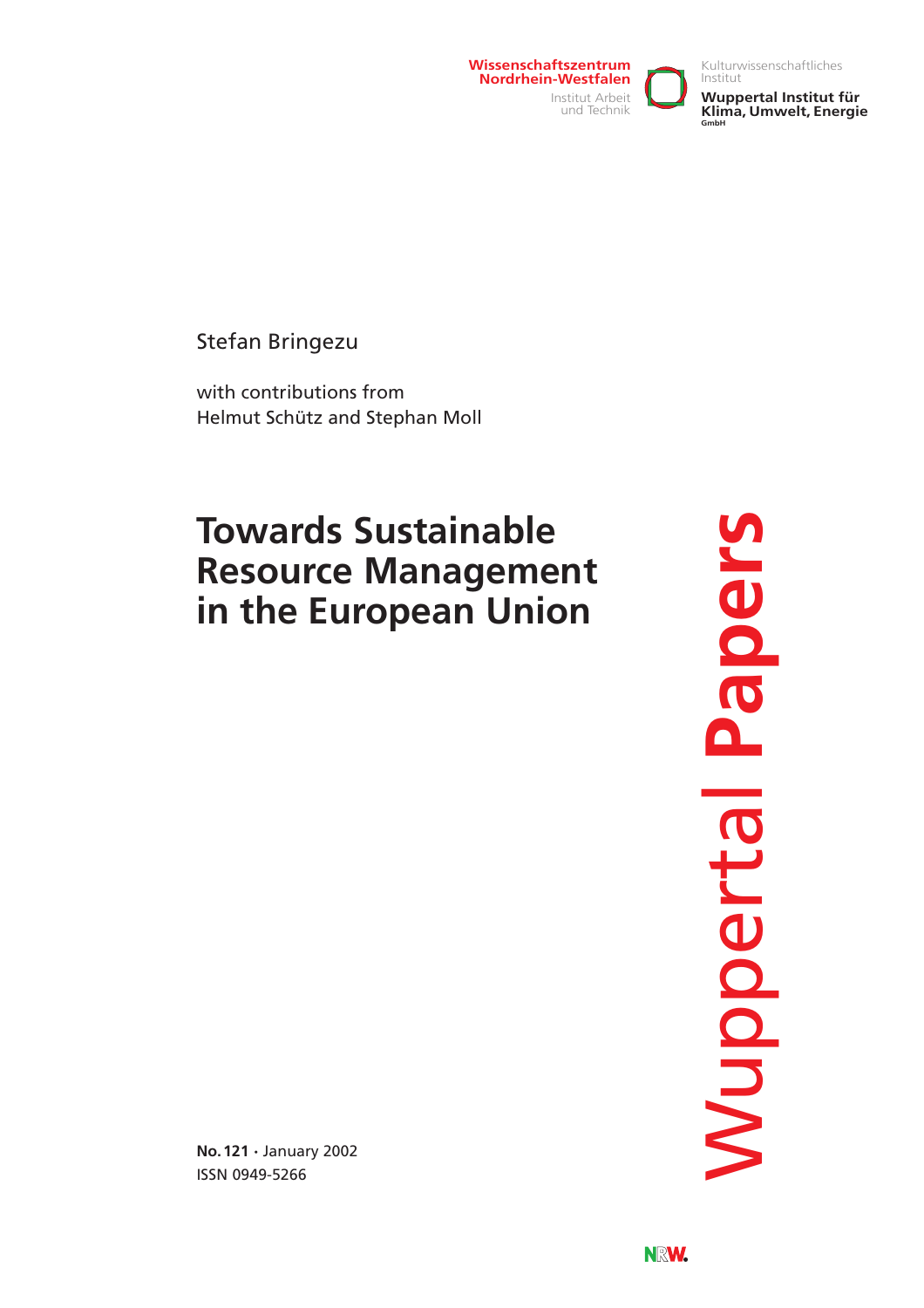Wuppertal Papers are scientific working papers of a preliminary character aimed at promoting scientific discourse. Comments and contributions to the discussion are encouraged by the authors. As a report from a research process not yet concluded, the contents do not necessarily reflect the opinions of the Wuppertal Institute.

Wuppertal Institute for Climate, Environment, Energy Döppersberg 19 42103 Wuppertal Germany Tel.: 0202-2492-2492-0 Fax: 0202/2492-108

Author: Dr. Stefan Bringezu Division for Material Flows and Structural Change stefan.bringezu@wupperinst.org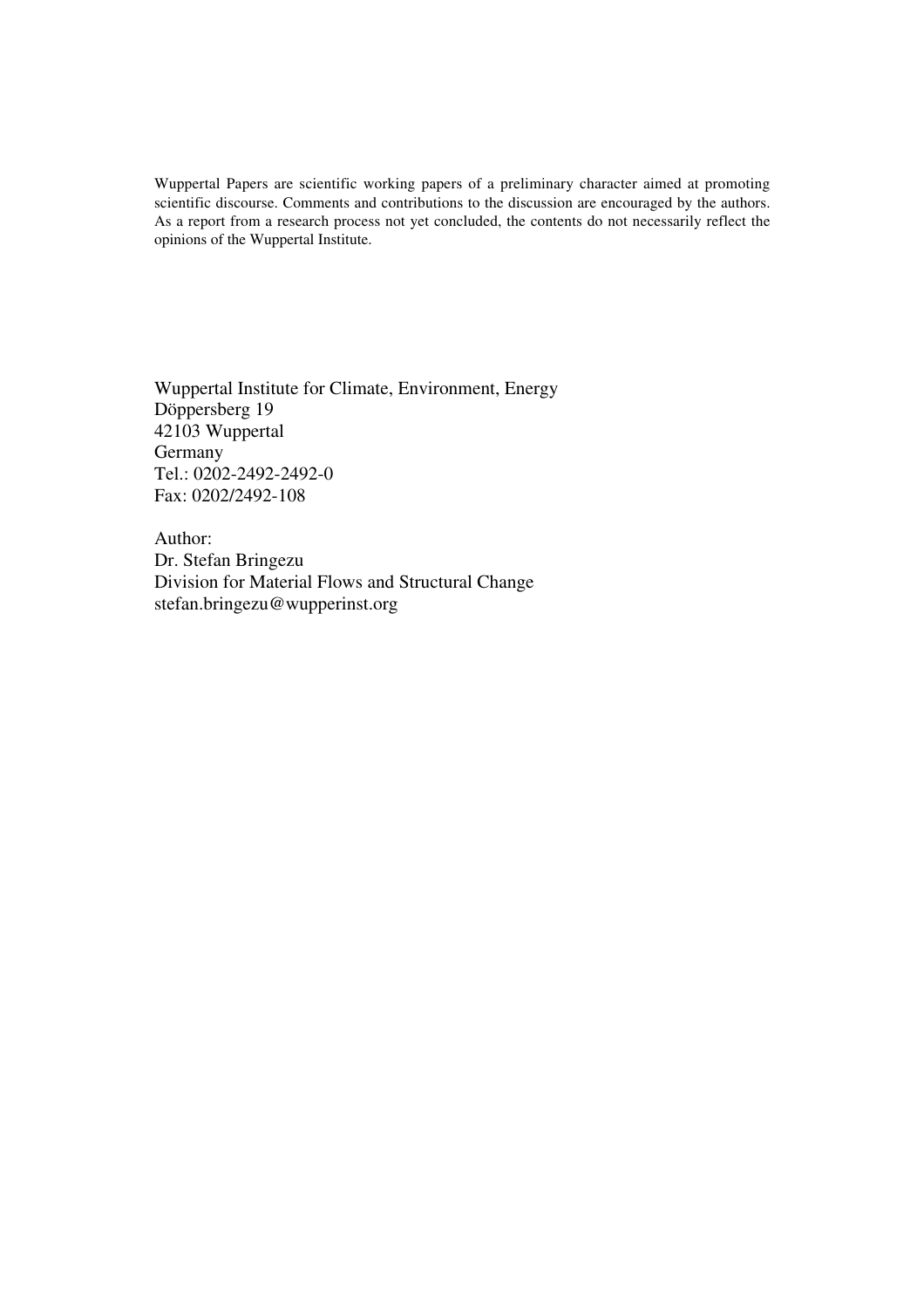# **Content**

|              |                                                                     | $\overline{4}$ |
|--------------|---------------------------------------------------------------------|----------------|
|              |                                                                     | $\overline{4}$ |
|              |                                                                     | 6              |
| 1            | Goals and strategies for sustainable resource management            | 7              |
|              | 1.1 Material flows mediating between human activities               | $\overline{7}$ |
|              | 1.2 Requirements for a sustainable physical economy                 | 9              |
|              | 1.3 Strategies to sustain the societal metabolism                   | 10             |
|              |                                                                     | 13             |
| $\mathbf{2}$ |                                                                     | 14             |
|              | 2.1 Material throughput and physical growth of the EU economy       | 14             |
|              |                                                                     | 16             |
|              |                                                                     | 16             |
|              |                                                                     | 17             |
|              |                                                                     | 18             |
|              |                                                                     | 20             |
|              |                                                                     | 21             |
|              |                                                                     | 22             |
| 3            | Looking into the future: outline of a Target Material Flow Balance. | 24             |
|              |                                                                     | 28             |
| 4            | Looking into more detail: major non-renewable resource              |                |
|              |                                                                     | 29             |
|              |                                                                     | 32             |
| 5            | Towards a policy framework for sustainable resource management.     | 33             |
|              | 5.1 Policy design for balanced material flow management             | 34             |
|              |                                                                     | 36             |
|              | 5.3 Strategies and instruments to manage major resources            | 38             |
|              |                                                                     | 44             |
| 6            |                                                                     | 46             |
|              |                                                                     | 47             |
|              |                                                                     | 48             |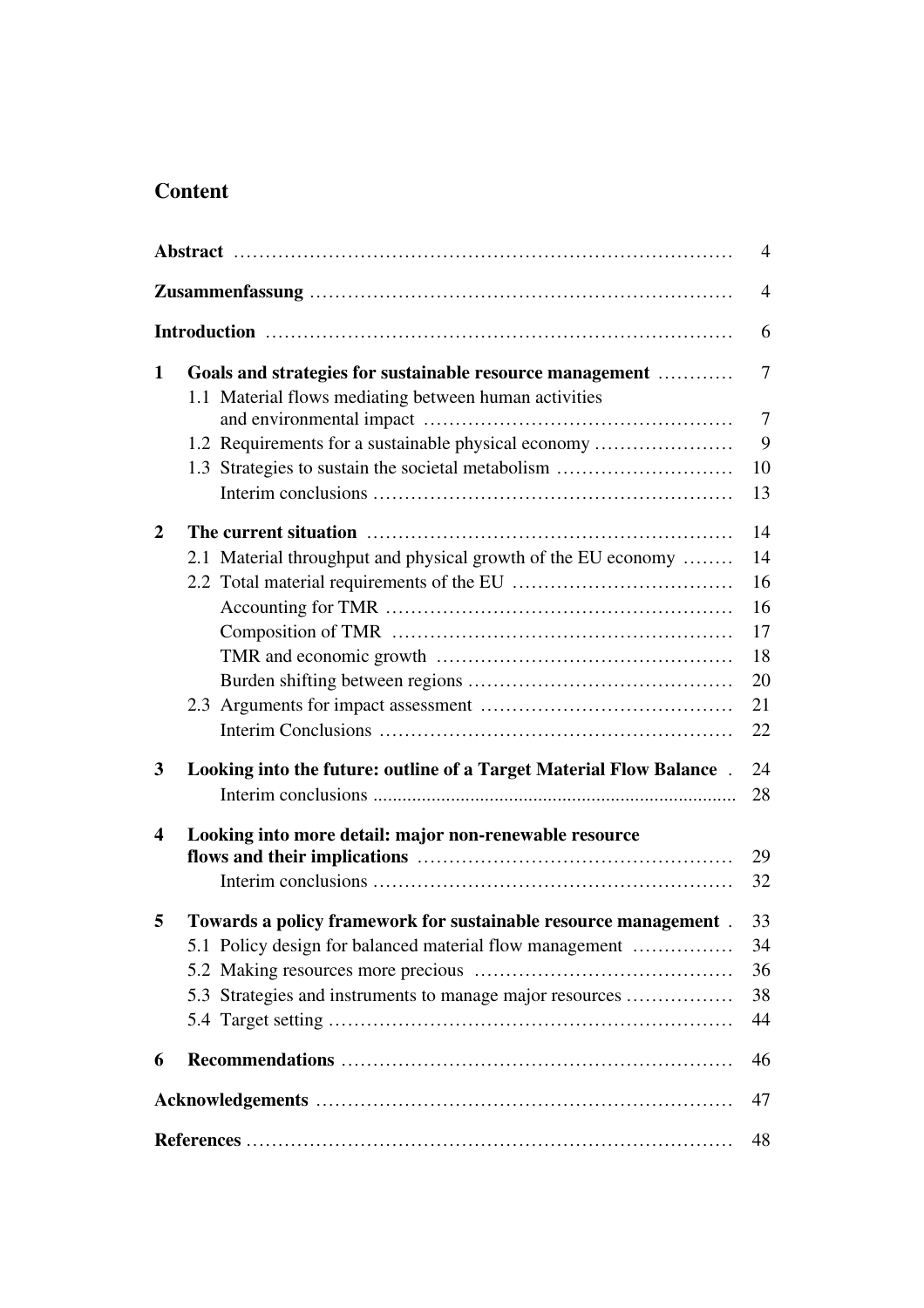### **Abstract**

A policy framework for sustainable resource management (SRM) is required both to guarantee the materials and energy supply of the EU economy and safeguard the natural resource basis in the future. Goals and strategies for sustaining the metabolism of the economy are described. Data are presented on the material throughput and physical growth of the EU's economy, on total material requirements (TMR), its composition, the decoupling from economic growth, and the increased shift to other regions. A first future target Material Flow Balance (t-MFB) of the EU is outlined. Detailed data reveal the "top ten" resource flows. Policy design for SRM should aim at an integrated and balanced approach along the material flow, comprising resource extraction, the product cycle and final waste disposal. Strategies and potential instruments to manage fossil fuels, metals and industrial minerals, construction minerals and excavation are discussed. Possible priorities and examples are given for target setting, focusing on limited expansion of built-up area, reduced use of non-renewables, increased resource productivity, and shift to sustainable cultivation of biomass.

Key words: metabolism of the economy, resource management, material flows, physical growth, strategies for sustainability, total resource requirements, policy design, target setting

### **Zusammenfassung**

Eine politische Rahmensetzung für ein Nachhaltiges Ressourcenmanagement (NRM) wird benötigt, um langfristig die Versorgung der EU-Wirtschaft mit Materialien und Energie ebenso zu sichern wie die natürliche Ressourcenbasis. Ziele und Strategien für einen nachhaltigen gesellschaftlichen Stoffwechsel werden beschrieben. Daten werden vorgestellt zu Stoffdurchsatz und physischem Wachstum der EU-Wirtschaft, ihrem Globalen Materialaufwand (GMA), seiner Zusammensetzung, Abkopplung vom Wirtschaftswachstum und seiner zunehmenden Verlagerung in andere Regionen. Eine erste Zielstoffstrombilanz der EU wird skizziert. Detaillierte Zahlen belegen die "Top Ten" der Ressourcenflüsse. Die Politik eines NRM sollte auf einen integrierten und balancierten Ansatz entlang des gesamten Stoffstromes von der Ressourcenextraktion, über den Produktzyklus bis zur Entsorgung abzielen. Strategien und potentielle Instrumente für das Management von fossilen Energieträgern, metallischen Rohstoffen, Industriemineralien, Baumineralien und Aushub werden diskutiert. Mögliche Prioritäten und Beispiele für Zielsetzungen werden vorgestellt. Der Fokus liegt auf der Begrenzung des Wachstums von Siedlungs- und Verkehrsfläche, der Reduktion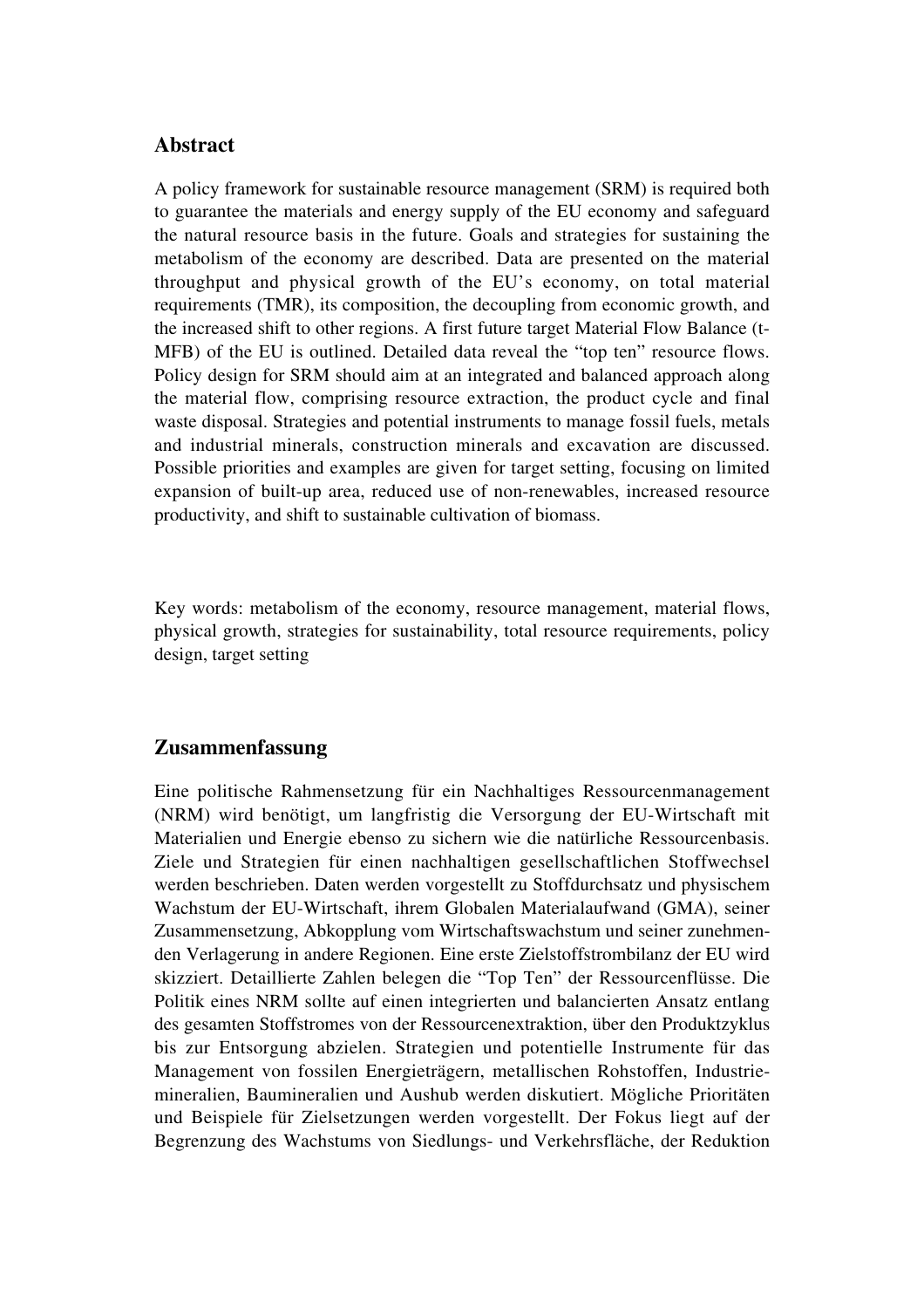des Einsatzes nicht-erneuerbarer Ressourcen, der Erhöhung der Ressourcenproduktivität und dem Umstieg auf nachhaltige Produktionsweisen für Biomasse.

Stichworte: Gesellschaftlicher Stoffwechsel, Ressourcenmanagement, Stoffströme, physisches Wachstum, Nachhaltigkeitsstrategien, Globaler Materialaufwand, Politikgestaltung, Zielsetzung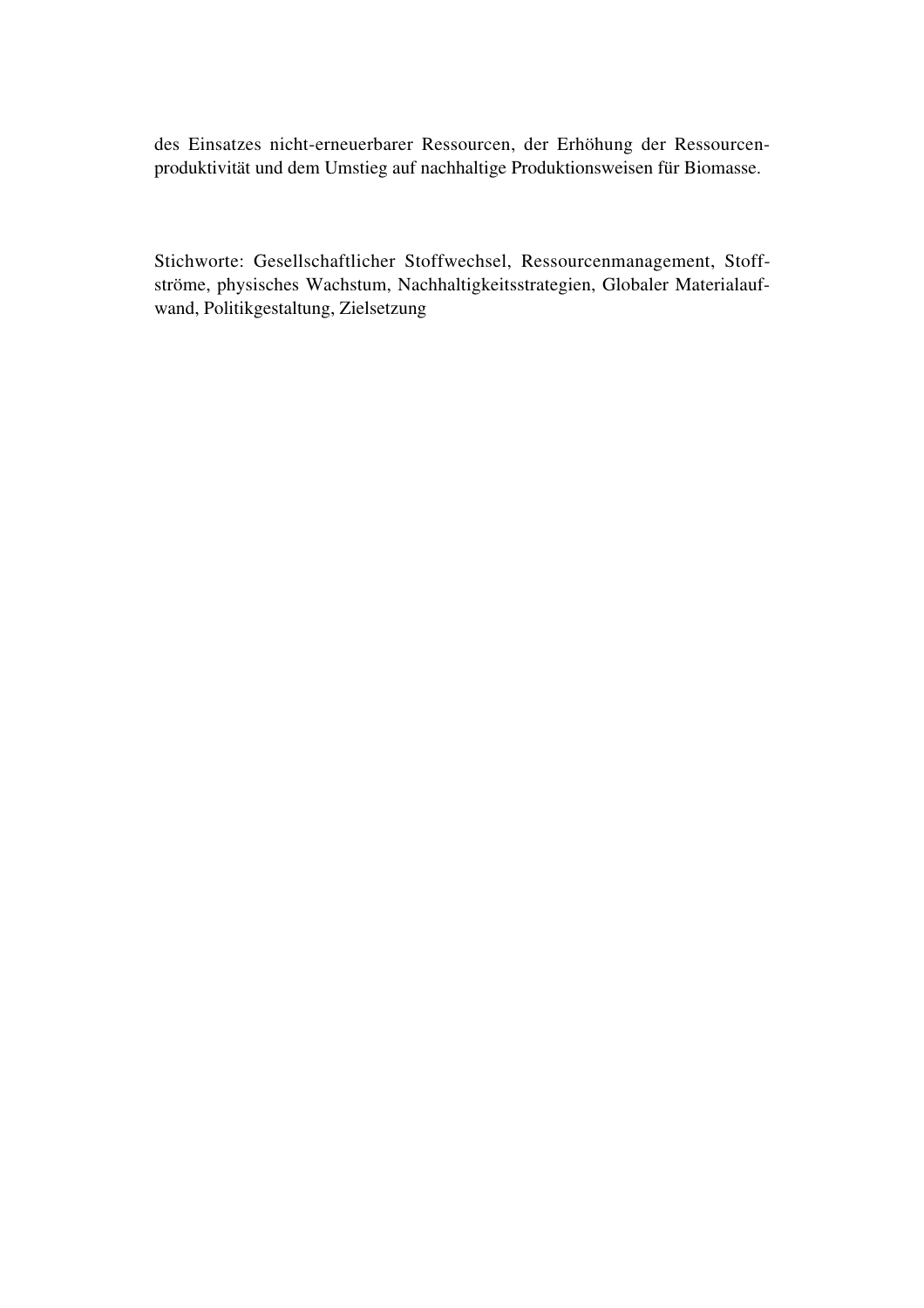# **Introduction**

The 6<sup>th</sup> Environment Action Programme (6EAP) of the European Commission defines objectives and major priorities for environmental policy over the next 5 to 10 years. One of four 'priority areas' within the 6EAP is "*Sustainable Use of Natural Resources and Management of Waste*" (CEC 2001). Main objectives within this priority area are:

- to ensure the consumption of renewable and non-renewable resources does not exceed the carrying capacity of the environment;
- to achieve a de-coupling of resource use from economic growth through significantly improved resource efficiency, dematerialisation of the economy, and waste prevention;
- to decouple the generation of waste from economic growth and achieve a significant overall reduction in the volumes of waste generated through improved waste prevention initiatives, better resource efficiency, and a shift to more sustainable consumption patterns, and

As regards resource efficiency and management, the 6EAP states that although many of the existing policy measures are directly or indirectly affecting the use of renewable and non-renewable natural resources, the Community still "lacks a coherent policy focused on achieving an overall decoupling of resource use from economic growth" (CEC 2001). Therefore, as a first step, the Community will develop a "*Thematic Strategy on the Sustainable Use of Natural Resources*". A Green Paper on this Thematic Strategy is due in autumn 2002.

This paper intends to provide background information for the design of an effective strategy of sustainable resource management (SRM). It shall also facilitate to widen our perspective for that purpose. The historical approach was to safeguard human health by protecting the environment against certain chemotoxic hazards. It was about things which we do not want. The future approach of SRM, and a much more challenging task lying in front of us now, is to secure the supply of society with materials and energy. It is about things which we need and the pre-conditions to provide them.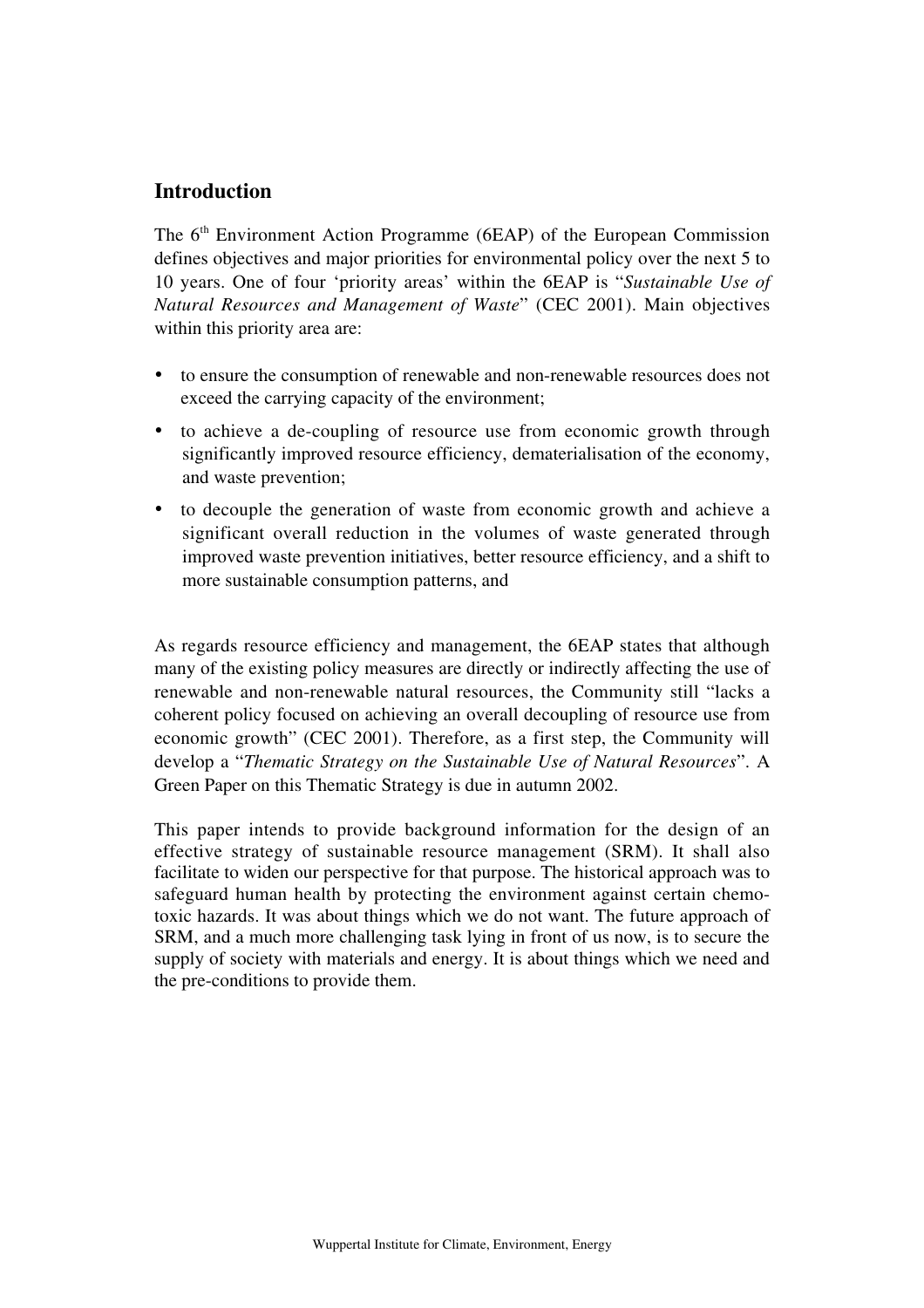# **1 Goals and strategies for sustainable resource management**

Sustainable resource management aims at securing the physical basis of society and economy in the long run and in a way that neither resource extraction or use nor subsequent final disposal of waste and emissions exceed the capacities or tolerable limits of nature or society, respectively.

# **1.1 Material flows mediating between human activities and environmental impact**

Most changes of the environment are brought about by human-induced material flows. The impacts can be quite different. They comprise (eco-)toxic effects, physico-chemical changes (acidification, etc.), nutritional effects (eutrophication or water stress due to groundwater abstraction by mining), mechanical destruction (e.g. by excavation, deposition, clearance), and structural effects (e.g. landscape changes, habitat disruption through infrastructure building). The consequences can be short-term or long-term, direct or indirect, local to global, predictable or unknown.

Each material flow may affect different environmental media at various scales. The flow of construction minerals starts with excavation which gives rise to hydro-geologic and biocoenotic changes. In this process, top-soil is completely removed and restructured. Thereafter, the use of the minerals often leads to additional built-up area, associated with a loss of ecological buffering and/or productive land. Finally, the ultimate demolition of the buildings and infrastructures and their deposition again requires land area and may impact on soil. All these processes require energy whose consumption with current technology burdens the atmosphere with fossil fuel emissions.

The impacts of material flows and stocks can be either *substance specific or system specific*. For instance, the chemical properties of a material or substance determine the eco-toxic effects, and as a consequence we speak of "hazardous materials". Substances such as heavy metals or persistent organic chemicals may be effective in low doses. If the effect can be measured in quantitative terms, impact based indicators (e.g. on ozone depletion) can be used to indicate substance and effect specific impact potential.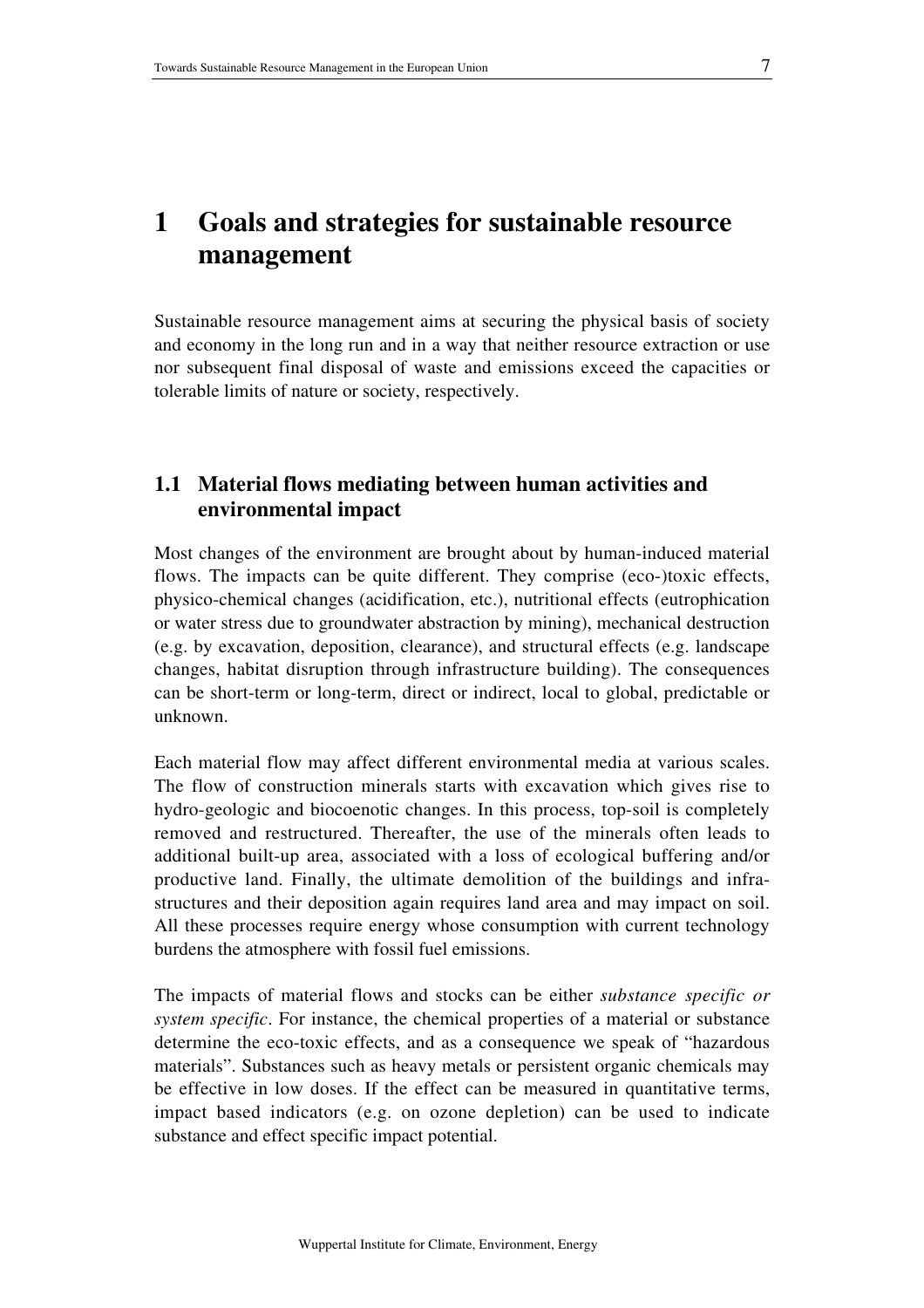However, there are also impacts which are not specific to materials properties. For instance, the change of landscapes associated with mining and quarrying is rather dependent on the amount of material extracted than on the chemical properties of the material moved<sup>1</sup>. Depending on the natural inventory before the extraction, the same is true for impacts on biodiversity. Even if reclamation activities are performed, abandoned mining sites are usually no longer appropriate for agriculture. Thus the extraction of non-renewables continuously diminishes the capacity of the production of renewables. The same is true for the sealing of land by additional buildings and houses. Thus, the use of "non-renewables" is not only a problem of "depletion" of those resources themselves. It is — and here the hypothesis is taken: even more — a problem of degrading and reducing the capacity of renewable supply. These problems may be regarded as *"creeping hazards"* which endanger a future sustainable supply and management of resources.

Because the property of being a non-renewable resource is largely determined by complex systems conditions and the turnover (quantitative use rate) of the material, the impacts associated with these flows are addressed as "system specific". Indicators designed to capture a generic impact potential for a certain system such as an economy are therefore rather turnover based (e.g. energy consumption, material requirement, water consumption). Specific impact-based and turnover-based indicators are complementary and non-exclusive (Bringezu 2000).

The use of non-renewables is a certain kind of "shifting cultivation" of industrial economies. There are not only irreversible changes to landscapes and detrimental environmental impacts. With regard to the impacts of resource use social effects may also be considered, indicated by legal cases between expropriated communities and state governments (where the community is expected to abandon their homes in order to give access to open-pit mining), NGOs and quarrying companies (in order to diminish disruption of the neighbourhood by noise and dust, or to avoid disruption of natural habitats).

Whereas the single activity and its related up-stream and down-stream flows may be neglected in terms of the ultimate effect, it is the combined impact of all single processes and process lines which determines the overall effect. Most of these activities are market driven and constitute the realm of the economy. It is the volume, structure and composition of the material throughput of the economy and also of its physical growth, which determine the quantity and quality of the resulting environmental (and social) pressure.

 $\frac{1}{1}$ This in turn gives rise to various eco-toxic effects, e.g. of leachates from mining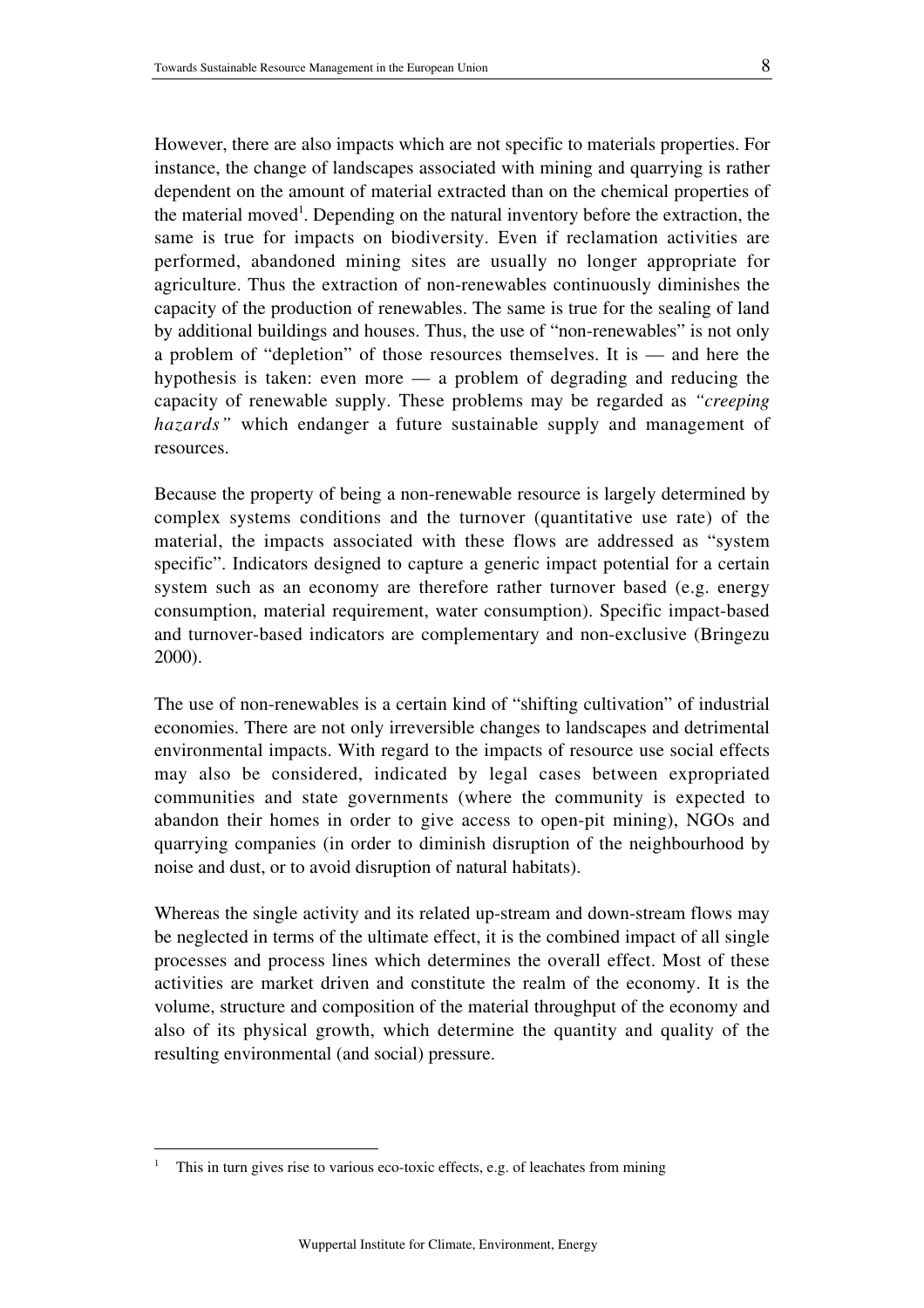The notion of societal metabolism refers to the physical exchange between society, economy and technosphere (altogether the "anthroposphere"), on the one hand, and the environment, nature and bio-geosphere, on the other hand (Baccini and Brunner 1991, Ayres and Simonis 1994). The metabolism also comprises the material and energy flows and its functions and interlinkages within the anthroposphere. Ayres (1989) was one of the first to coin the term "industrial metabolism". The idea reflects a system perspective where the socioeconomictechnical system is embedded within a surrounding carrier system. A sustainable development requires the coexistence of both subsystems and thus will depend on essential preconditions of the metabolic exchange. The paradigm of a societal metabolism is rooted in different academic disciplines (Fischer-Kowalski 1998, 1999).

# **1.2 Requirements for a sustainable physical economy**

The preconditions for a sustainable societal metabolism<sup>2</sup> may be defined from an ecological systems analysis view as:

- Keeping flows within natural capacities: The extraction of resources from the environment and the release of emissions into the environment can only be continued if the volume and composition of the flows do not exceed the spatial-temporal capacities of the environment. This relates to the local, regional and global capacities of resource supply and the assimilation of emissions and waste by nature. These requirements had long been defined by the so-called *management rules* (Daly 1990). With respect to the different economic regions or countries, the requirements also imply that the material exchange between countries and regions via trade, and inflow and outflow through waterways or the atmosphere should be balanced in quantitative and qualitative terms.
- *Limiting physical growth of the economy:* The physical growth of the technosphere must be superseded by a flow equilibrium of resource extraction and residual release, on a level which guarantees a long-term coexistence of man and nature. Currently the economy of most countries is in a phase of physical growth with the input of primary materials exceeding the output of emissions and waste. This expansion of the technosphere in form of additional buildings and infrastructures cannot be continued infinitely when one regards the limitation of available land. Sufficient land is required for the reproduction of biomass by agriculture and forestry as well as for nature conservation. The

 $\frac{1}{2}$  The terms "societal metabolism" and "physical economy" are used here synonymously although in a strict sense "society" comprises not only economic activities but also noncommercial activities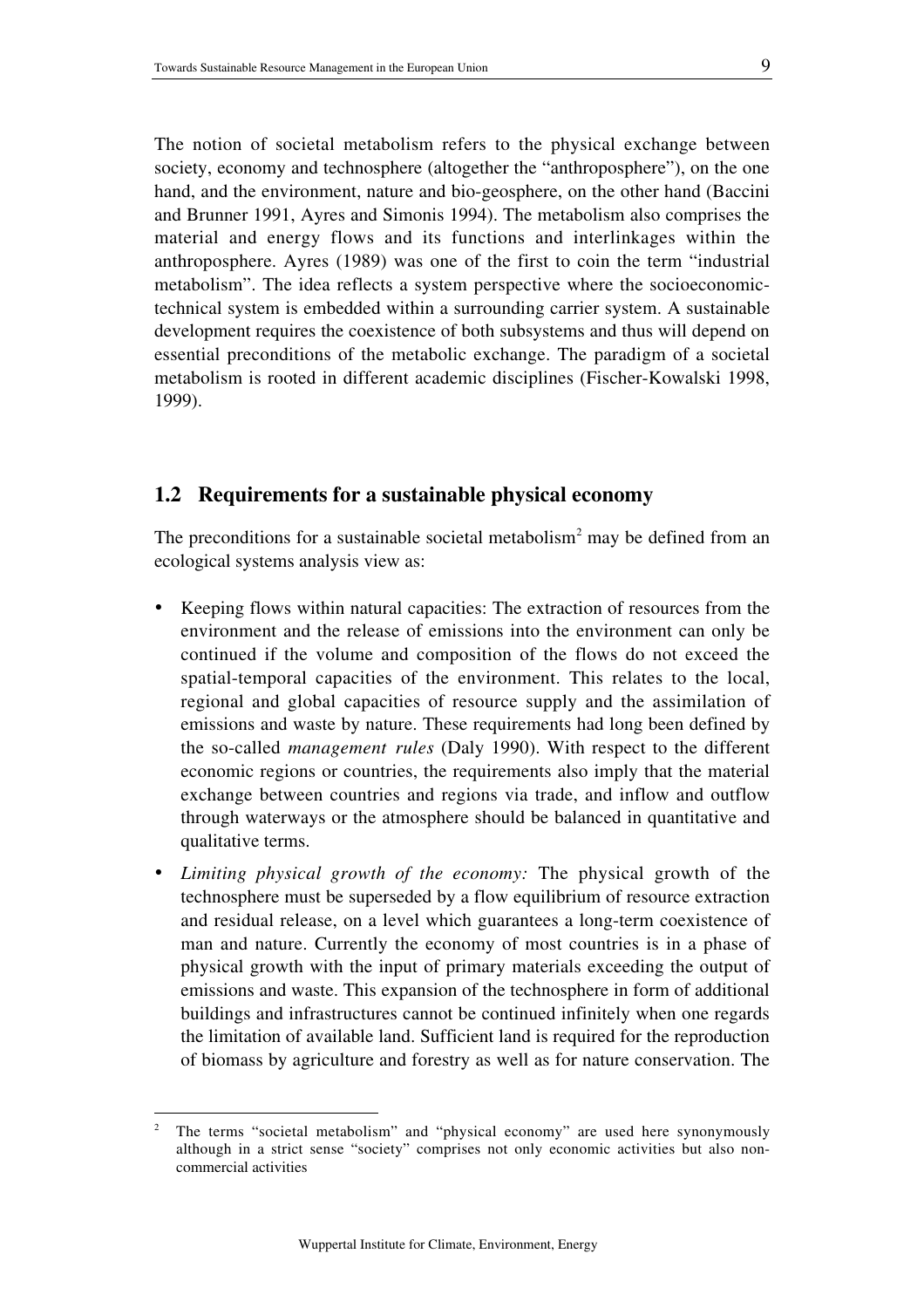physical stock of the economy must be confined to a level at which life sustaining and service functions of nature can be sustained. This level is still unknown. However, accounting the physical growth rate indicates the deviation from equilibrium between inputs and outputs.

- Intragenerational equity: A region should not seek development at the expense of others. This applies not only to regions but to individuals as well. Hence, the use and burden of the environment by resource use (materials extraction and land use), on the one hand, and the release of emissions and waste, on the other hand, should not be unequally distributed *on a per-capita basis*.
- Intergenerational equity: The opportunities of future generations resulting from the societal metabolism must not be impaired by the current use of resources, the resulting materials and energy throughput, and the physical growth of the technosphere. Clearly, this requirement is the most challenging. It implies developing the volume and structure of the societal metabolism towards a *dynamic as well as continuous flow equilibrium system*. Dynamic in that sense refers to the flow character and the required changes in technology and in the composition of the flows. Continuous means that we need to establish supply and waste management systems, which can be continued in the long run.

# **1.3 Strategies to sustain the societal metabolism**

Historically, human beings started to solve material flow problems within a limited scope of time and space (e.g. handling sewage and water pollution). Later they proceeded to tackle long-term and wide-range issues (e.g. global warming). The principle of "dilution and diversion" in pollution control policy then aimed at the reduction of critical emissions and the substitution of hazardous substances. After conspicuous incidents as in Minimata and Seveso, control of ambient concentrations ("immissions") and chemicals assessment became compulsory in the 1970s and 1980s. The *"detoxification"* of the societal metabolism effectively reduced selected hazards in a variety of industrial countries. In a wider sense, this strategy can be related to any substance-specific impact such as toxicity to human beings and other organisms, eutrophication, acidification, ozone depletion, global warming, etc. Regulatory governmental actions like banning substances and use restrictions represented first measures of environmental policy. Cleaner technology aimed primarily at the mitigation of critical releases to the environment. Pollution problems in the spatial-temporal short range could thus be solved. However, transregional and global problems, and the problem shifting to future generations, as well as the complexity of the industrial metabolism made it necessary to analyse the flows of hazardous substances, selected materials or products in a system-wide approach, i.e. from "cradle-to-grave", and with respect to the interlinkage of different flows.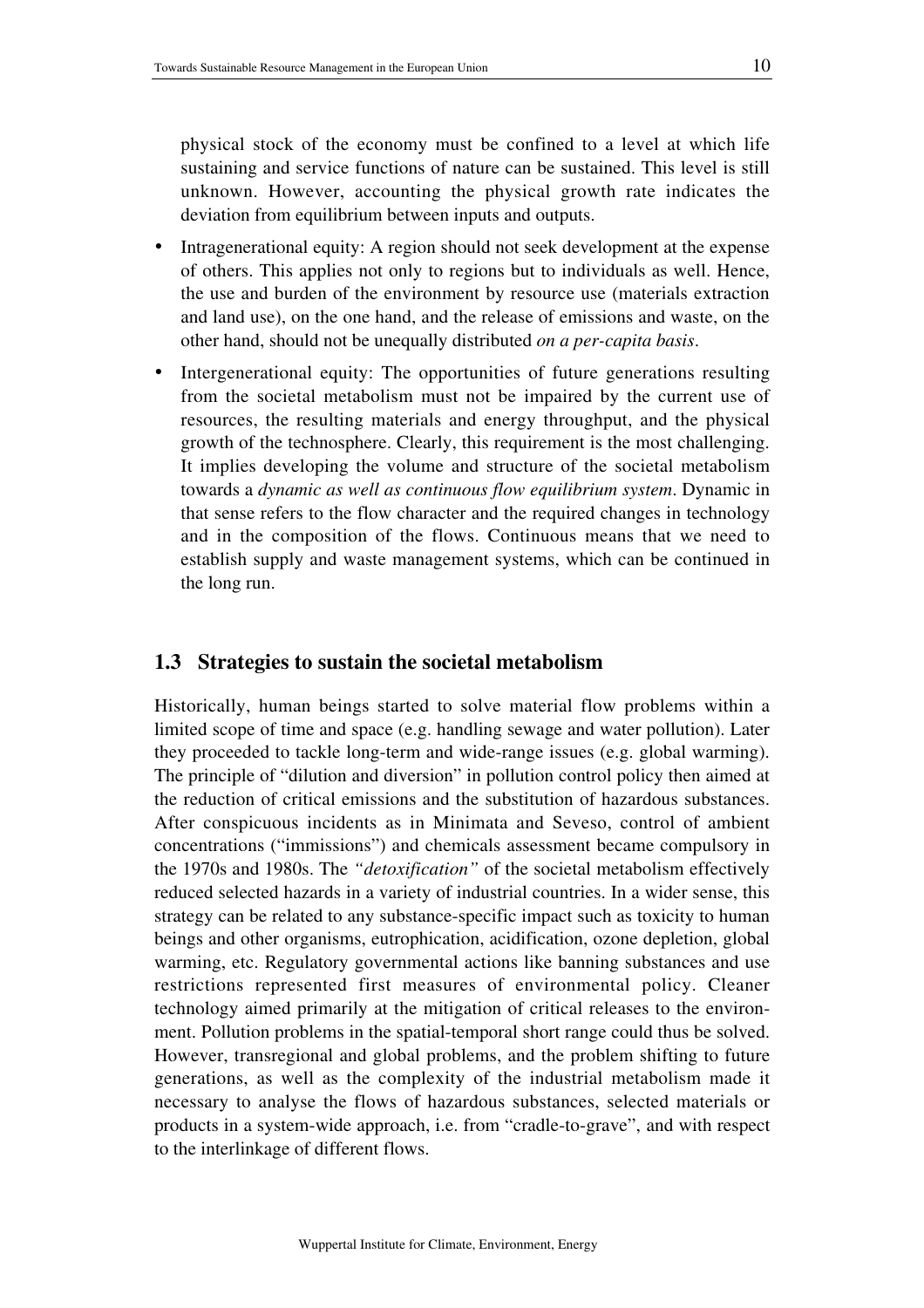Since the 1990s, another complementary strategy has increasingly been propagated, namely the "*dematerialisation*" of the industrial metabolism. Huge amounts of resource requirements of industrial economies made the reduction of the global primary resource consumption a prerequisite for sustainability. Taking the needs of developing countries and the social objective of equity in resource use, as well as ecological and economic concerns into account, scientists of the Wuppertal Institute proposed an increase of *resource efficiency* by factors of 4 and 10 over the next 30 to 50 years<sup>3</sup> (Schmidt-Bleek 1994, Weizsäcker et al. 1995). Also methods were developed to measure the total material consumption of national economies (Bringezu 1993). The proposed strategies made use of the systemic linkage between inputs and outputs because a reduction of overall output requires a prior, or at least simultaneous, reduction of resource inputs. Meanwhile many international organisations and national governments<sup>4</sup> adopted the factor 4 to 10 goal. The factor 4/10 concept aims at the provision of increased services in the sense of utility as well as economic value added with reduced resource requirements<sup>5</sup>.

The concept of *eco-efficiency* goes even further. It includes not only the major inputs (materials, energy, water, land) but also specific critical outputs to the environment (emissions to air, waste water, solid waste) and relates them to the products, services or benefits produced (EEA 1999, OECD 1998, WBCSD 2000). However, an increase in eco-efficiency does not necessarily mean an absolute reduction of resource requirements or emissions. Eco-efficiency is a relative measure and may grow with rising environmental pressure. But for the environment the reduction of the absolute impacts through material flows is

 $3$  In general, factor 4 is seen as a step towards factor 10; the former has been more related to energy productivity in industrial countries within the next 30 years and the latter more to materials productivity and the absolute reduction of primary resource requirements of industrial countries within the next half of the century.

<sup>&</sup>lt;sup>4</sup> At the Earth Summit+5, the 19th special session of the General Assembly (UNGASS 1997), for the first time the concepts of eco-efficiency and factor 4/10 targets were included in the conclusions at United Nations. As a key representative of industry the World Business Council for Sustainable Development (WBCSD 1998) adopted the factor 4/10 concept. The environmental ministers of OECD (1996) expected progress towards this end. Several countries included the aim in political programmes (e.g. Austria, Netherlands, Finland, Sweden; see also Gardener and Sampat 1998). In Scandinavian countries research was launched to test the broad feasibility of factor 4/10 (Nordic Council of Ministers 1999). In Germany, the draft for an environmental policy programme (BMU 1998) referred to a factor of 2.5 increase in productivity of non-renewable raw materials (to be attained beween 1993 and 2020). The environmental ministers of the European Union (1999) also regarded an increase in ecoefficiency as essential. The review of the Fifth (environmental) Action Programme (Decision No. 2179/98, EC) emphasises resource use and efficiency. The Sixth Environment Action Programme of the EU includes the increase of resource efficiency as part of sustainable resource management as one of four priority concerns (European Union 2001).

<sup>5</sup> Dematerialisation of the economy may imply a reduction of all hardware products and thus the throughput of the economy as a whole, comprising the use of primary and secondary materials. However, dematerialisation may also be directed more specifically to the reduction of the primary inputs and final waste disposal.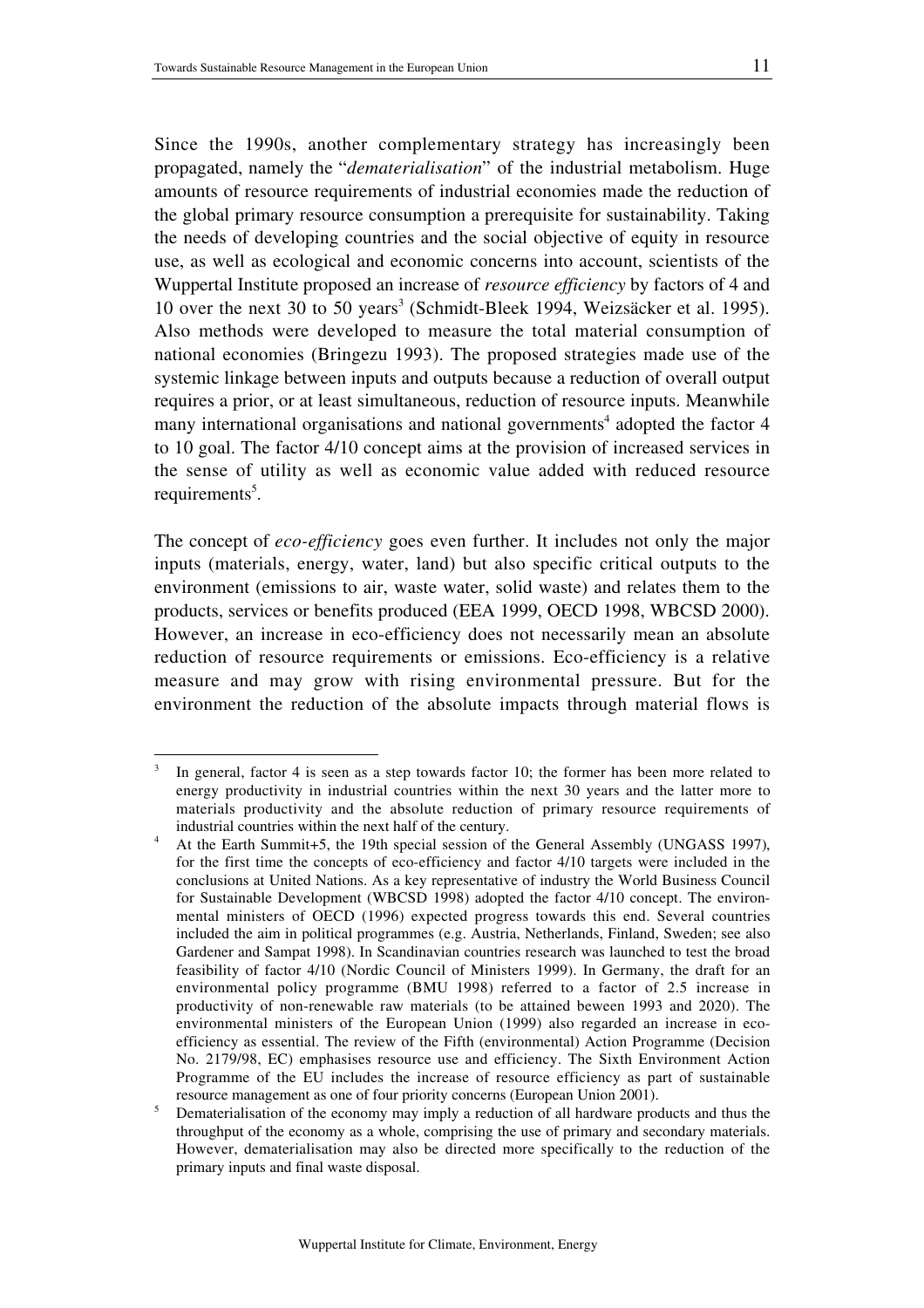essential. Thus, the quantity of human-induced material flows through the industrial system has to be adjusted to tolerable levels of exchange between economy and environment.

In the future, we will not only have to eliminate or reduce the flow of critical substances and reduce the total resource requirements by becoming as efficient as possible but we will also have to find out which material flows can and should be continued in the long run. We will have to find out down to what level dematerialisation on a macro-scale can and should be implemented. In other words, we will have to describe the future physical basis of (post)-industrial economies. This means developing a perspective of a future societal metabolism where its volume, structure and composition meet the basic requirements of sustainability.

In the long run we will have to approach a level and composition of the overall materials throughput which can be continued. The system-wide regeneration of resources will therefore come into perspective as a necessary prerequisite for a sustainable societal metabolism, along with detoxification and dematerialization. Regeneration goes beyond renewability and comprises the regeneration of biotic and abiotic resources by natural and technological processes, respectively.<sup>6</sup> So far, biomass production and waste recycling were optimised for selected flows only. In the future, a life-cycle or system-wide perspective will have to be applied to increase the regeneration rate of the whole resource basis of our economies, adjusted to local and regional conditions.

Before we attain that kind of fine tuning of the societal metabolism, overall steering through dematerialization seems to be a precondition to reduce the currently dominant non-renewable and non-regenerated resource requirements<sup>7</sup>. We may keep in mind that the above-mentioned concepts are no end in themselves but strategies to steer the societal metabolism towards a situation when resource inputs and residual outputs are compatible, or consistent, with natural functions of environmental processes.

 <sup>6</sup> Renewability refers to possibilities of regrowing or recycling a resource. Regeneration describes the reproduction of a resource (input) reproduced through reintegration of waste (output) materials into the economic process.

<sup>&</sup>lt;sup>7</sup> Abiotic (non-regrowing) raw materials currently dominate the input structure of industrial economies, and the share of abiotic resources which can be recycled is rather low. For instance, in 1996, only 26% of the domestic abiotic raw materials extraction in Germany was potentially recyclable for the same purpose. In addition, the production, use and waste management of biomass is to a large extent associated with linear materials and substance flows rather than cyclical ones that lead to regeneration.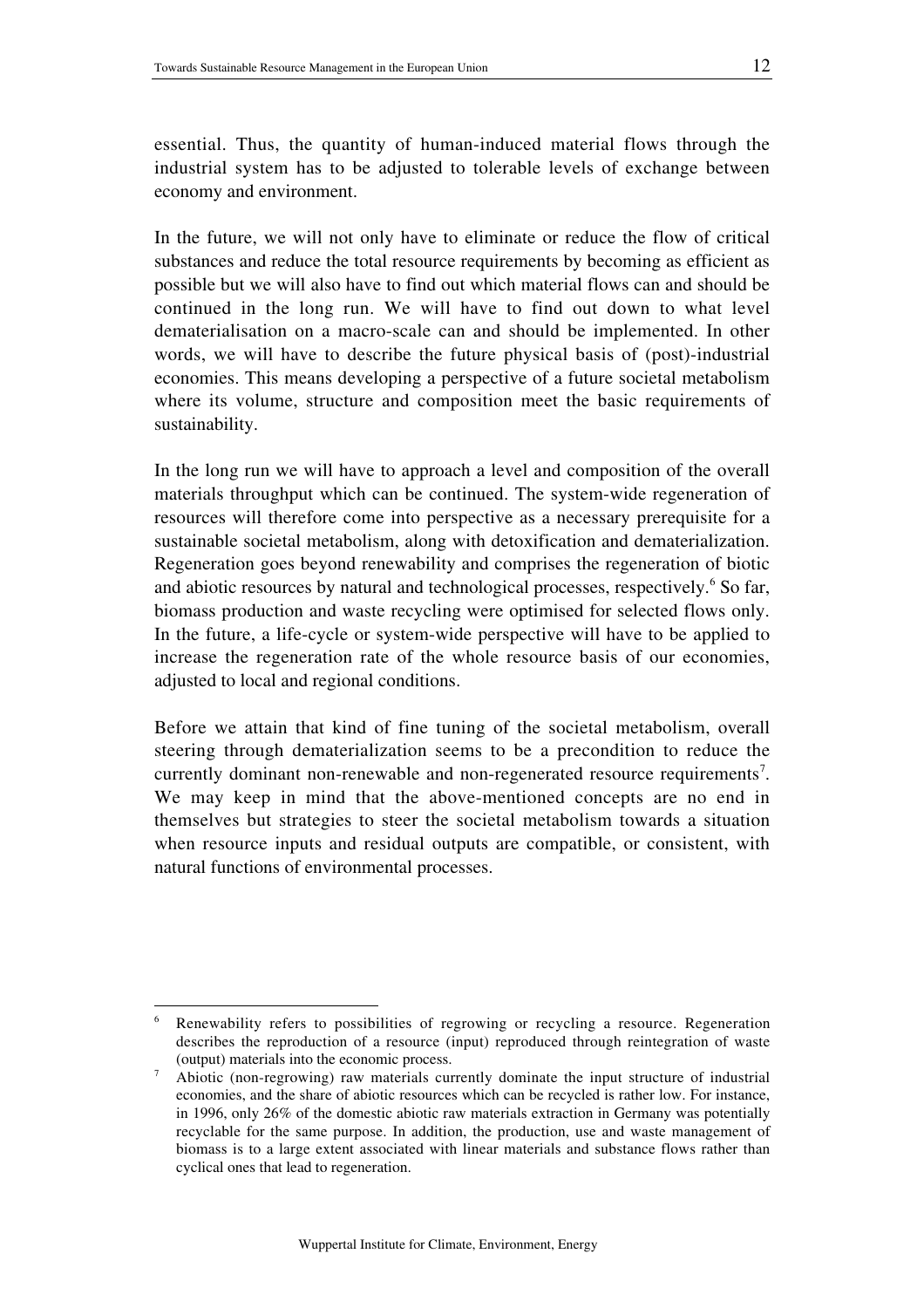#### **Interim conclusions**

When we compare the requirements and strategies for a sustainable physical economy with the goals formulated in existing EU policy and especially within the 6EAP we find that

- the detoxification strategy is already well established in the form of pollution control and chemicals assessment regimes limiting the release of pollutants to air and water and controlling the use of hazardous substances; however, that approach is insufficient to manage the total material throughput and the linked flows of resources from and residuals to the environment in a sustainable way which prevents creeping hazards through a continuous irreversible change of the environment due to the unsustainable use of resources;
- European waste policy started from traditional waste management and progressed towards a waste policy hierarchy which regards waste prevention as a top priority; widening the perspective from safe disposal to waste prevention requires thinking in material flow terms; any effective prevention of waste coincides with the reduction of resource extraction; thus, waste prevention — and even more than this — prevention of all releases to the environment and the prevention of resource use are two sides of the same coin;
- the 6EAP has formulated the goal to increase resource efficiency; however, the remaining task is to define priority fields and concrete targets for implementation of resource efficiency policies;
- the limitation of the physical growth of the economy, or better its technosphere part, has not yet been formulated as a major goal;
- the regeneration strategy is also not yet considered in the context of sustainable resource management.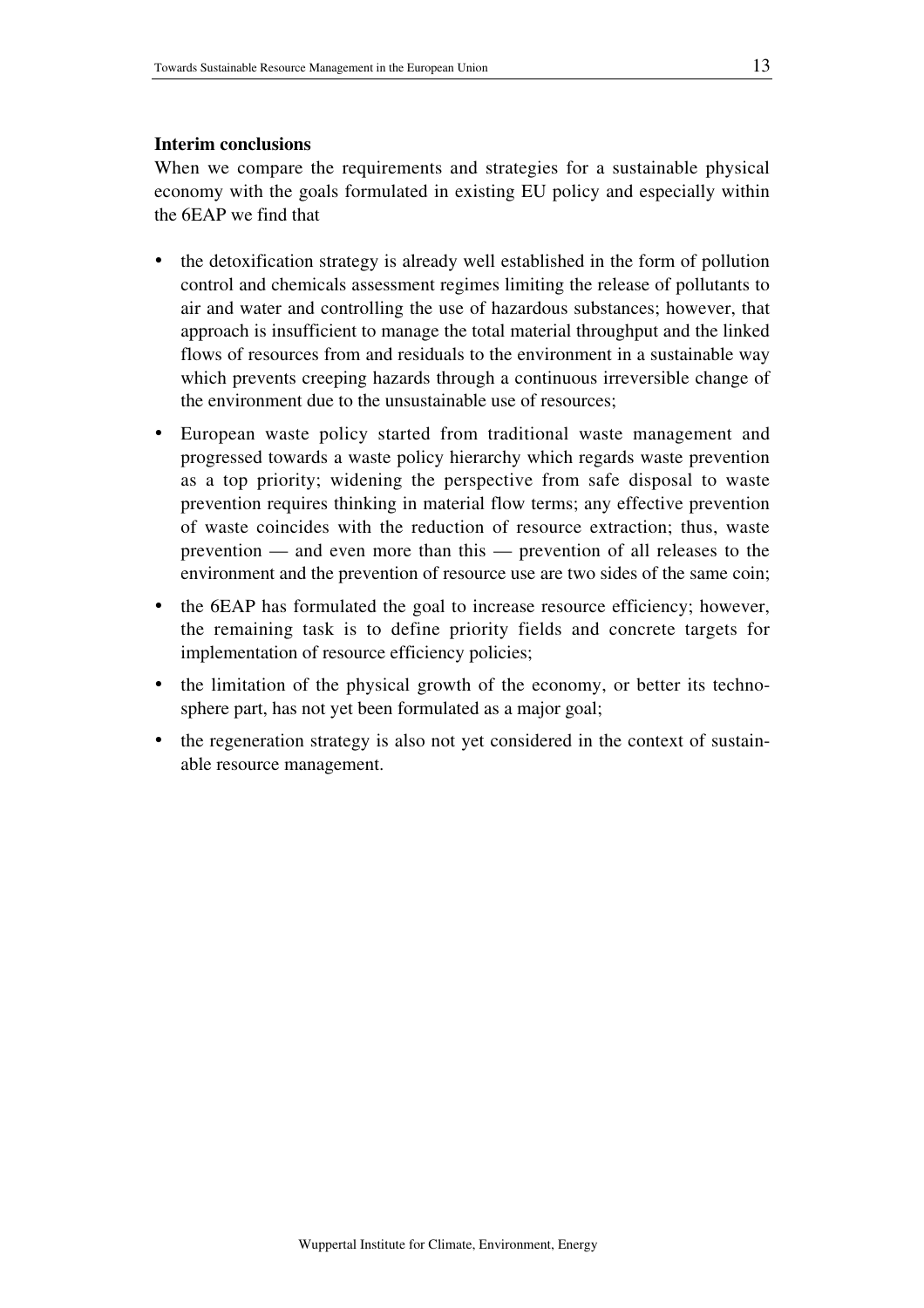#### **2.1 Material throughput and physical growth of the EU economy**

Material flow balances allow to organise flow data in an integrated framework and to provide an overview on the domestic metabolism of an economy. As an example, Figure 2.1 presents the material balance for the EU-15 comprising all inputs and outputs besides water<sup>8</sup>. The input side comprises imported materials, materials harvested or extracted from the domestic

*Figure 2.1: Material flow balance of the European Union 1996*



Source: Bringezu and Schütz 2001b

 <sup>8</sup> The water included derives from materials (e.g. water which is evaporated from materials or formed as a result of combustion) and is mainly accounted for balancing purposes.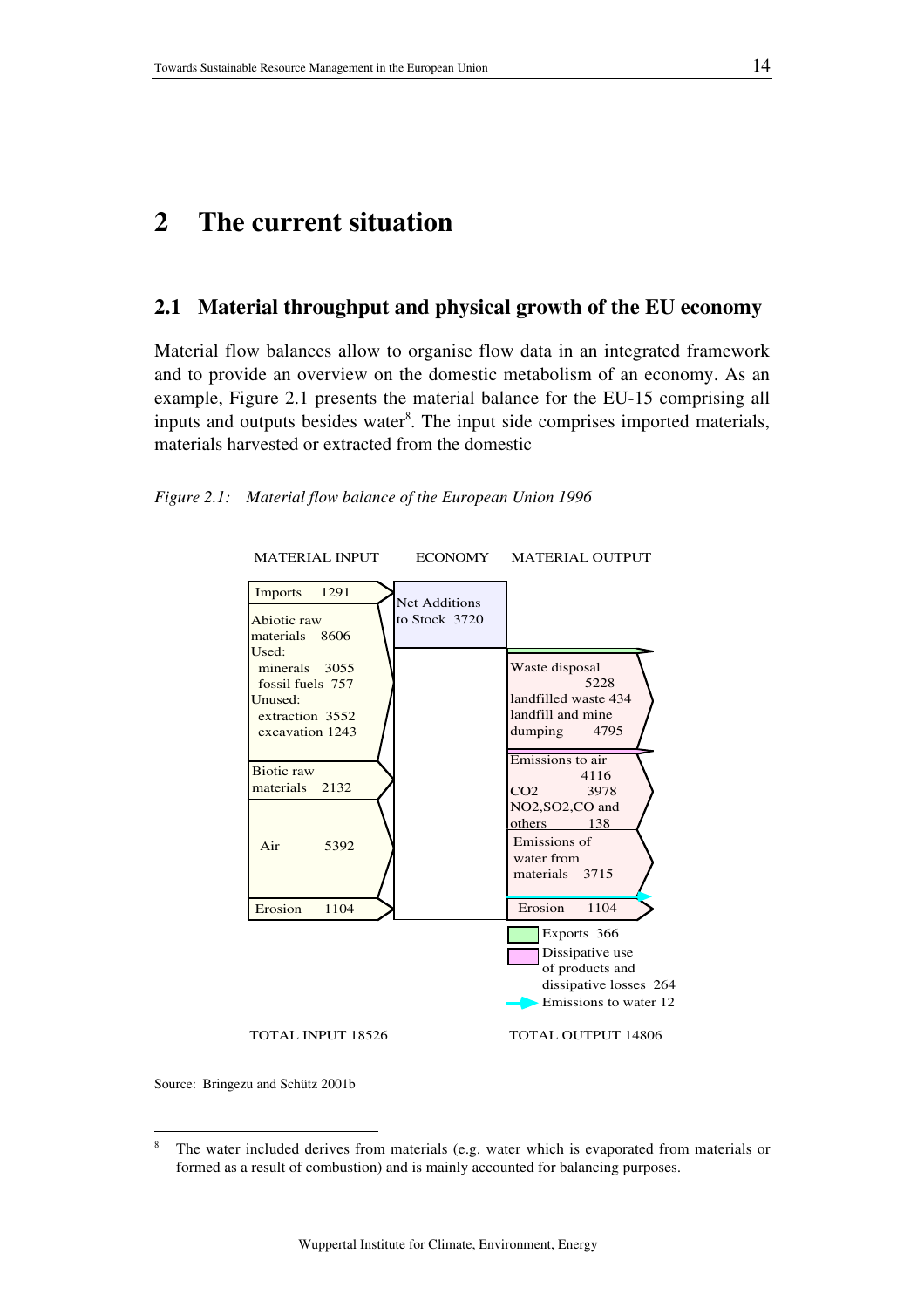economy, and inputs of oxygen required for fossil fuel combustion and human and animal respiration. The physical growth of the economy is shown as net additions to stock. On the output side, the figure shows exported materials, outflows to land, air, and water.

Material flow balances are a necessary prerequisite for accounting the physical growth of the economy, and when provided over time they help to disclose flow shifts between environmental media (e.g. an increase of outflows towards the atmosphere which may result from reduced waste deposition). In addition, the balancing method allows the consistency of primary statistics to be checked as well.

The method of material flow balancing has been described in a methodological guide of Eurostat (2001). The guide was established in close cooperation with the Wuppertal Institute and shall assist the national statistical offices of Europe in setting up material flow accounts and derived indicators.

The material flow balance exhibits the current structure of the EU's physical economy:

- Abiotic resources exceed 4 times biotic (regrowing) resources: thus most of the material requirements are naturally non-renewable and contribute to the gradual depletion of geological deposits and continuous irreversible change of landscapes within the EU;
- Unused extraction exceeds 1.3 times used extraction: the so-called ecological rucksacks or hidden flows still constitute a significant share of the domestic resource extraction; these flows are not further processed nor do they have any economic value, instead they contribute to local environmental implications associated with the extraction, translocation, deposition and control of overburden, mining and quarrying waste;
- Biotic (regrowing) resources are associated with 0.5 tonnes erosion per tonne biomass: this net loss leads to a continuous reduction of fertile soil which threatens long-term agricultural productivity with significant variations between cultivation regimes and regions; a closer look reveals that erosion is especially significant in the southern regions of the EU;
- *Net additions to stock (NAS)* is 10 tonnes per capita: this is the average growth rate of the physical economy; this amount of material is stocked each year in additional buildings and infrastructures such as highways; NAS indicates that the EU's economy — like many other countries' — is still far from a physical flow equilibrium. In 1996 in the Member States NAS ranged between 7 and 28 tonnes per capita (Bringezu and Schütz 2001b). Between 1975 and 1996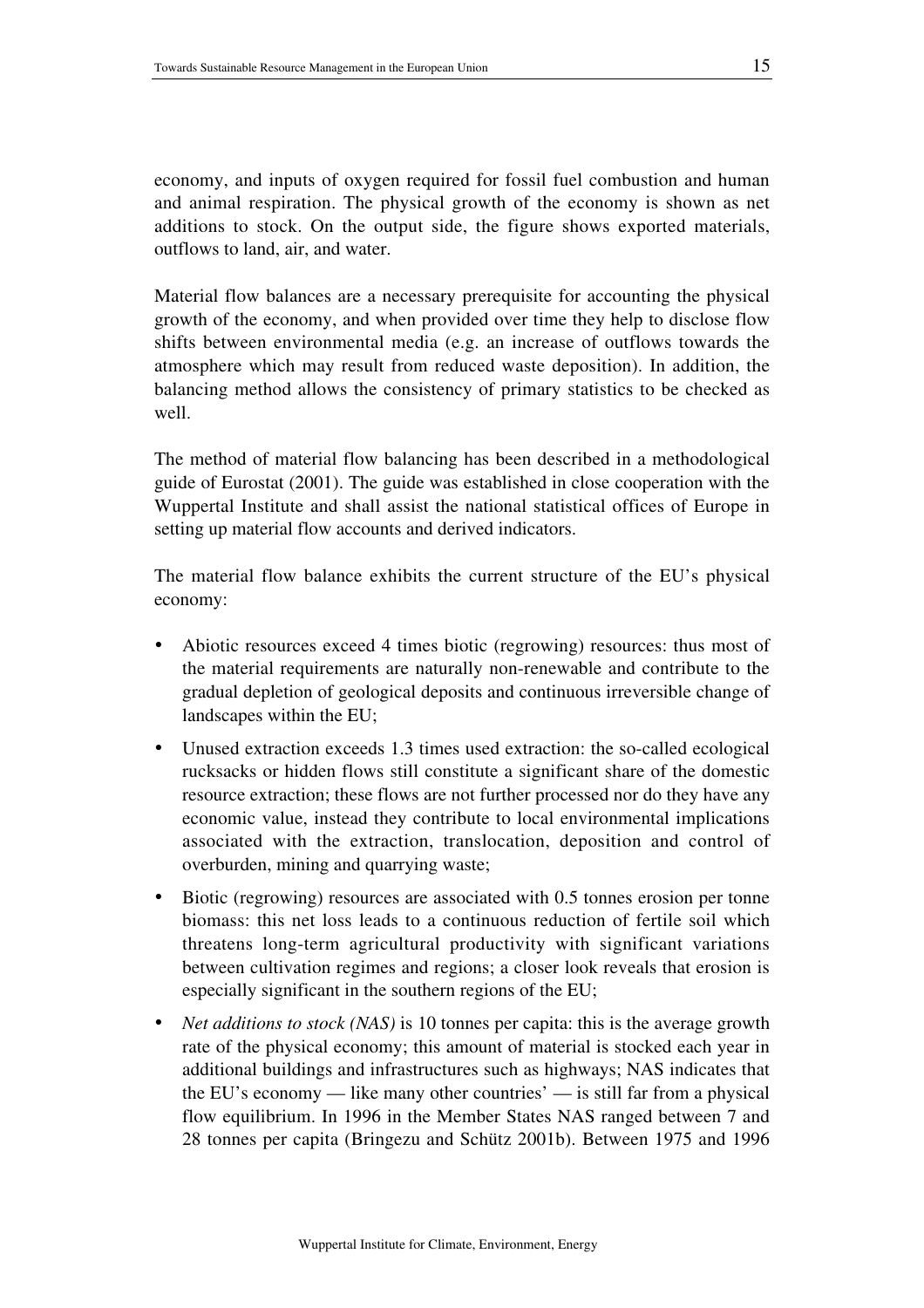the order of magnitude of NAS remained rather constant in countries such as Austria, Germany, Japan, Netherlands and the USA (Matthews et al. 2000).

- Landfill and mine dumping exceeds controlled waste disposal more than 11 times: the amount of rucksack flows is accounted on the input as well as on the output side of the balance; the data exhibit the relation of different waste flows; also as a consequence of such accounts environmental statistics increasingly consider mining waste;
- Emissions to air are dominated by carbon dioxide: a more disaggregated picture reveals that most of this carbon dioxide is of fossil origin and represents a massive shift of earth crust material into the atmosphere.

The material flow balance also exemplifies the inherent connection between resource input flows and subsequent outflows to the environment. The environmental burden associated with the volume of emission and waste streams cannot be reduced with continuously high resource inputs (if the input is not increasingly being stored). In addition, resource inputs have also impacts at the extraction side. Therefore, the data tentatively underpin the necessity of an absolute reduction of non-renewable resources, a dematerialisation and restructuring of the *physical* economy.

# **2.2 Total material requirements of the EU**

### **Accounting for TMR**

Sustainable resource management must consider the total resource requirements of an economy irrespective of whether the extraction takes place on domestic or foreign territory. Otherwise a shift of environmental burden would remain undiscovered. For instance, the EU increasingly imports electricity from other countries. If the associated resource requirements such as coal or oil extraction and the associated hidden or rucksack flows were not accounted for, the domestic material flow balance would indicate an improvement although in fact the overall burden to the environment may even have grown.

Material flow accounting may be used to differentiate and indicate the domestic and foreign resource requirements of an economy in a quantitative manner (Bringezu 2000, EUROSTAT 2001).

*Total Material Requirement (TMR)* comprehensively indicates the domestic resource extraction and the resource extraction associated with the supply of the imports. TMR thus measures the physical basis of an economy. It comprises raw materials which are further processed and have an economic value (= "used extraction"), as well as the so-called hidden or rucksack flows  $(=$  unused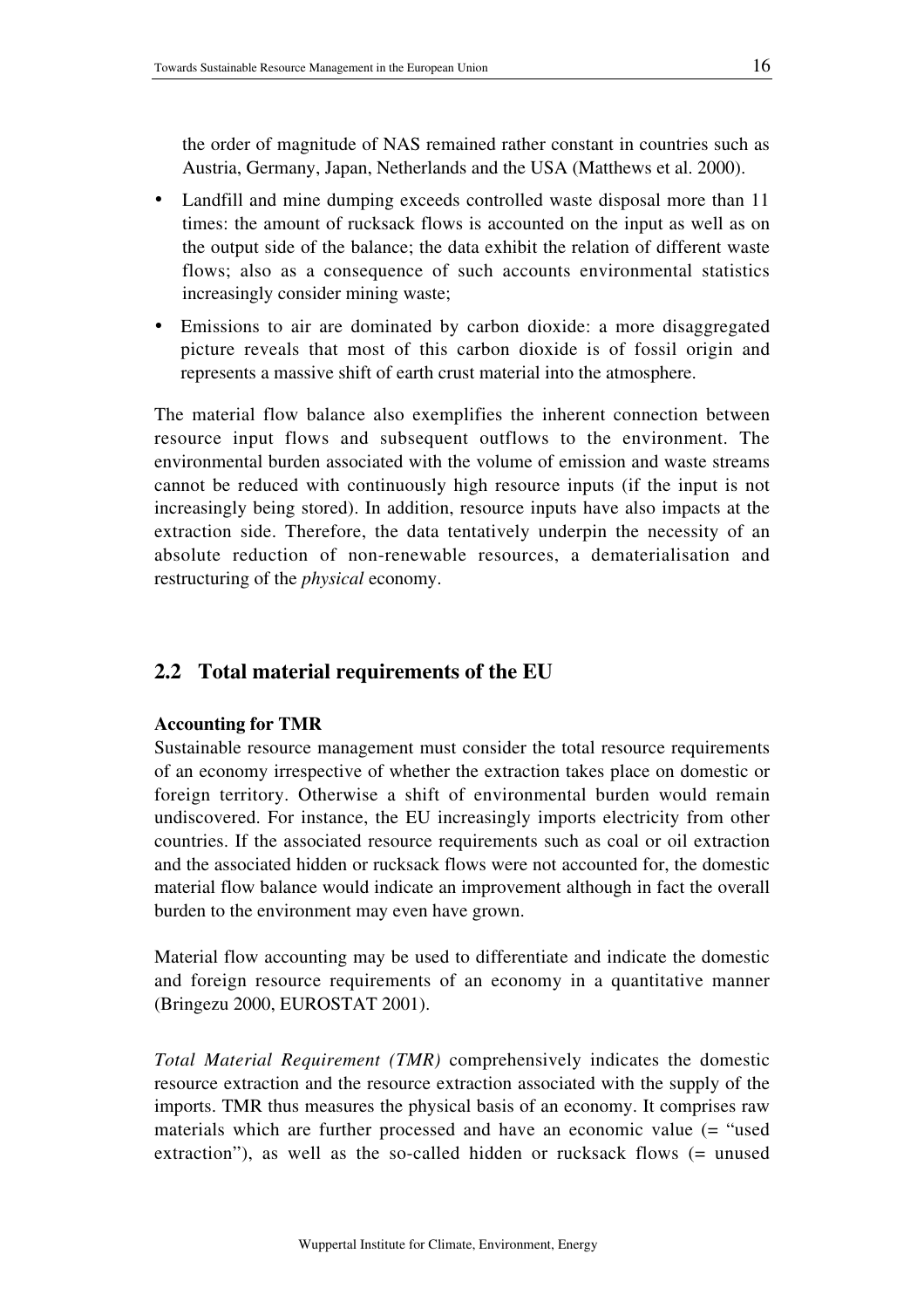extraction). These latter flows which are not further processed and have no economic utility (e.g. mining waste and overburden) nevertheless burden the environment, especially in the local and regional surroundings of the extraction site (landscape changes, hydrological impacts, sometimes eco-toxic effects). Direct Material Input (DMI) is the part of TMR which comprises the domestic used extraction plus the mass of the imports.

For instance, when lignite is mined in open pits such as in Germany the unused overburden which is extracted to get access to the coal exceeds the mass of the coal ten times. The resulting hole in the landscape would be significantly smaller if the overburden were not to exist. In reality, however, the overall extraction volume determines the extent of environmental (and social) impacts induced. Indicating the impact potential only based on the coal production volume would not be sufficient.

Analogous to the primary energy requirements, TMR measures the primary materials requirements. The former is quantified in Joule per time period. The latter is accounted for in tonnes per time period and comprises energetic and nonenergetic materials.

#### **Composition of TMR**

The structural analysis of TMR reveals similarities as well as differences in the countries investigated so far (Figure 2.2). The TMR of EU-15 was investigated and documented by Bringezu and Schütz (2001a). Similar to other single countries the major constituents of TMR are fossil fuels, minerals, and metals. Including hidden flows these natural resources represent almost three quarters (72%) of the European Union's TMR in 1995.

In the EU-15 fossil fuels contribute 29% to TMR of which nearly two thirds (63%) are from domestic resources. Coal, crude oil, refinery products and natural gas are the main components. 72% of the fossil fuels resource requirement are hidden flows. Metals hold 21% of TMR of which most (95%) are imported. The main components are ores and concentrates, metals, and products manufactured from iron, copper and other non-ferrous metals. Again, most (92%) of the total resource requirements for metals are hidden flows.

Minerals represent 22% of the EU's TMR most of which (91%) are domestically extracted. The main components are construction minerals, in particular sand and gravel, natural stones, and clays, as well as a variety of industrial minerals like salts, phosphates, diamonds and other precious stones. In contrast to metals and fossil fuels, a much smaller portion (24%) of the minerals resource requirement is due to hidden flows.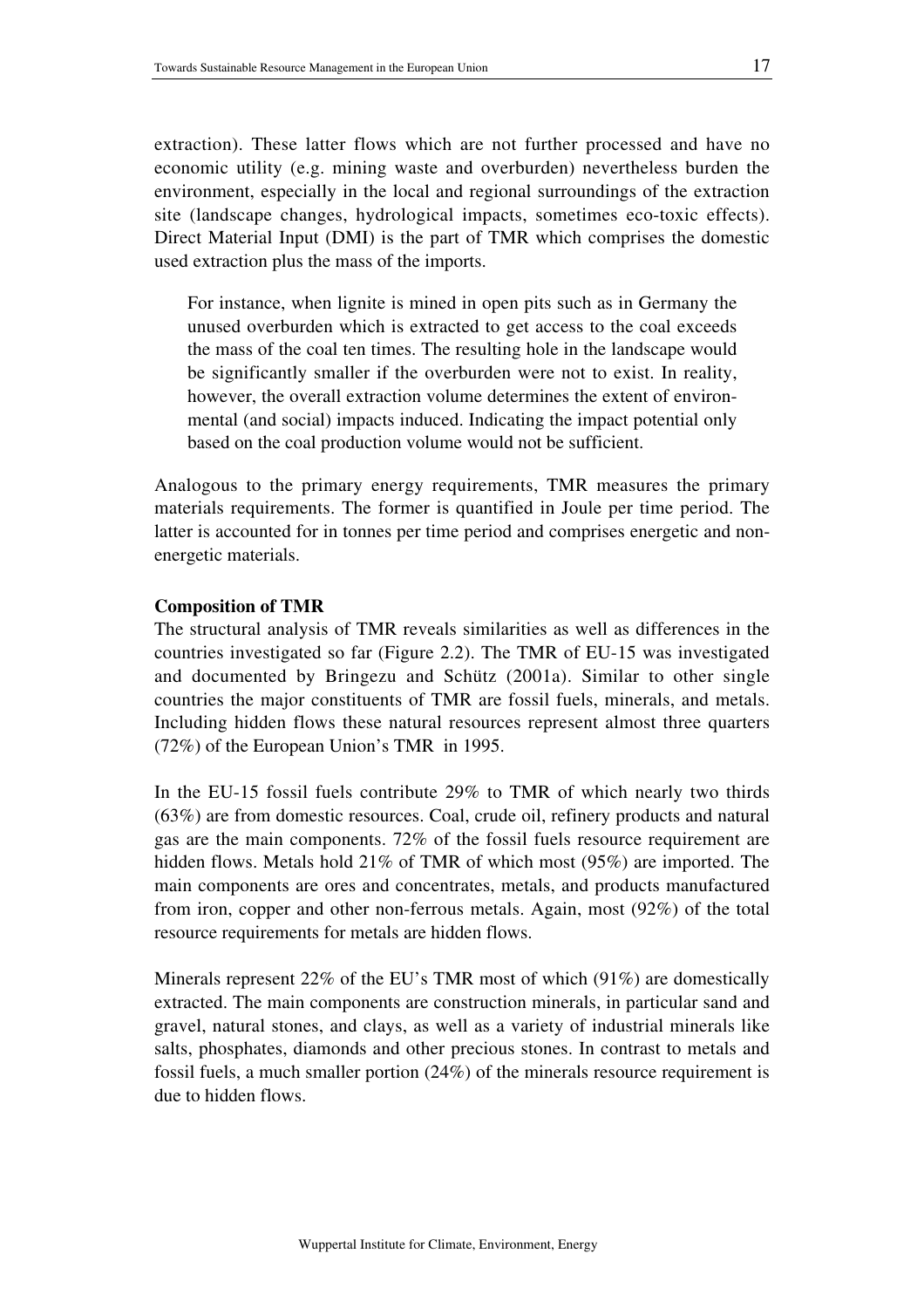*Figure 2.2: Composition of TMR in selected countries*



Source: Bringezu and Schütz (2001b), Bringezu and Schütz (2001a) Chen and Qiao (2000), Mäenpää and Juutinen (1999), Schütz et al. (2000), Adriaanse et al. (1997).

Biomass accounts for 12% of the TMR of EU-15. The level of 6 tonnes per capita is similar in the USA. Most of the biomass stems from agriculture. Finland is an exception. Its input of biomass amounts to 23.5% of TMR and is dominated by forestry, a significant basis for the Finnish exports. The proportion of regrowing resources in Finland is almost twice the level of EU-15.

In total (including excavation for buildings and infrastructure, and soil erosion from agricultural land), non-regrowing materials account for 78% of the TMR of EU-15. The greater part of TMR (60%) are hidden flows. More than one third of total resource requirements (37%) come from foreign resources.

The conclusion is that the current composition of TMR is not sustainable in the long run, owing to the non-renewable character of extraction and the various impacts of producing and using these resources.

#### **TMR and economic growth**

In general absolute levels of TMR are increasing with economic growth (Figure 2.3). There are exceptions. For instance, in the case of the USA a declining trend started from a particularly high level. The same applies for Germany after reunification. In those countries where TMR is significantly lower, like in Japan or the UK, the absolute level of TMR is either slowly increasing or constant.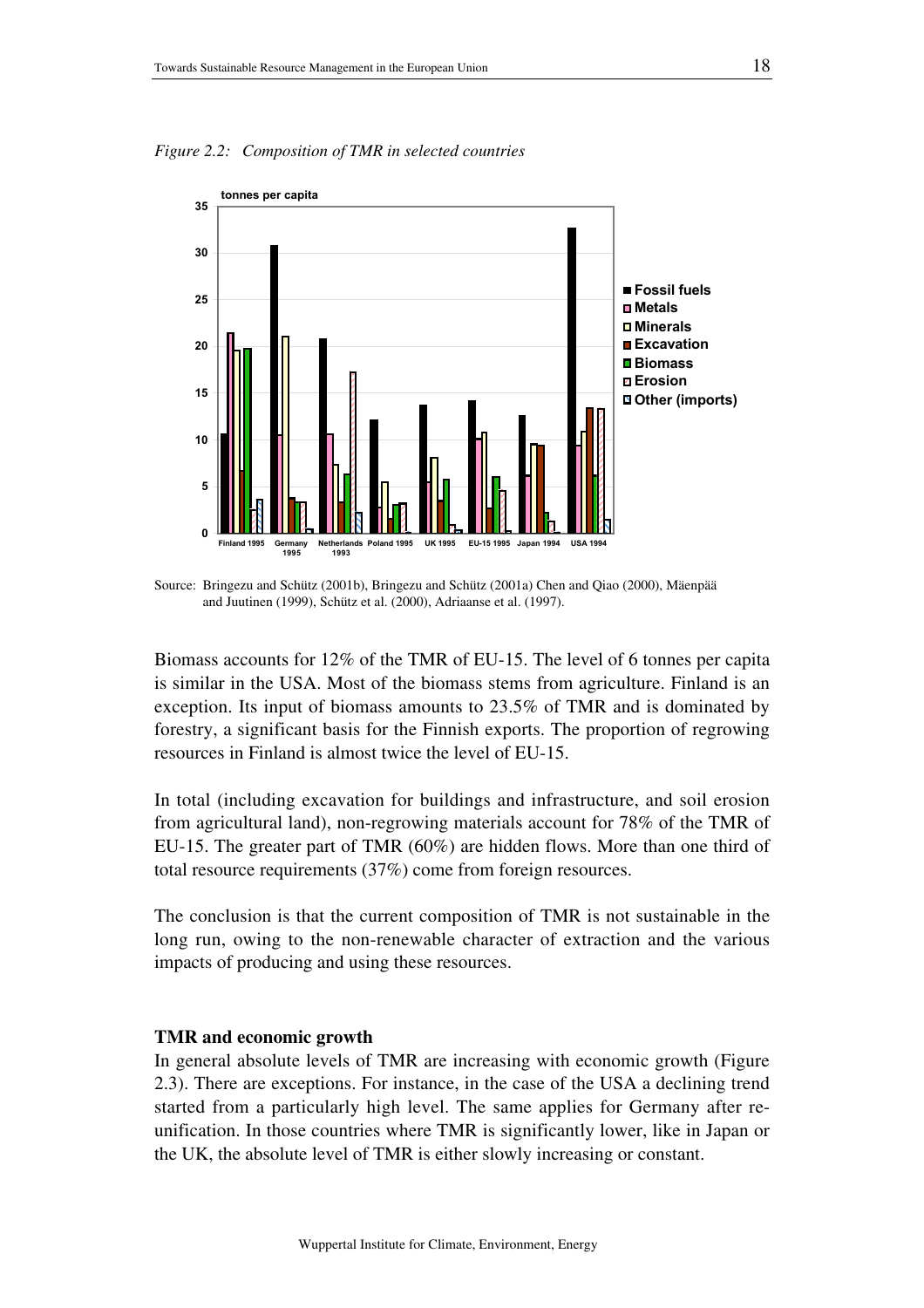The decreasing trend in the USA resulted from a successful governmental programme to reduce erosion on arable land (Adriaanse et al. 1997). In Germany the declining tendency of TMR resulted primarily from closure of lignite mines in the eastern part, and was thus a result of technological conversion after the reunification of Germany in 1990. In the Federal Republic of Germany, the western part, TMR had been rather constant between the middle of the 1970s and 1990 (Bringezu and Schütz 2001a).

In accession countries such as Poland one may expect that the level of TMR will increase when joining the European Union through associated technological convergence. In China economic development is at an even lower level, although TMR has already reached 35 tonnes per capita. It is unlikely that this level will not be exceeded with future development.

The data thus suggest that business as usual will not lead to a reduction of the TMR of the EU and may be expected to contribute to an increase of TMR in accession countries.



*Figure 2.3: Development of Total Material Requirements and GDP*

Source: Bringezu and Schütz (2001b), Bringezu and Schütz (2001a) Chen and Qiao (2000), Mäenpää and Juutinen (1999), Schütz et al. (2000), Adriaanse et al. (1997)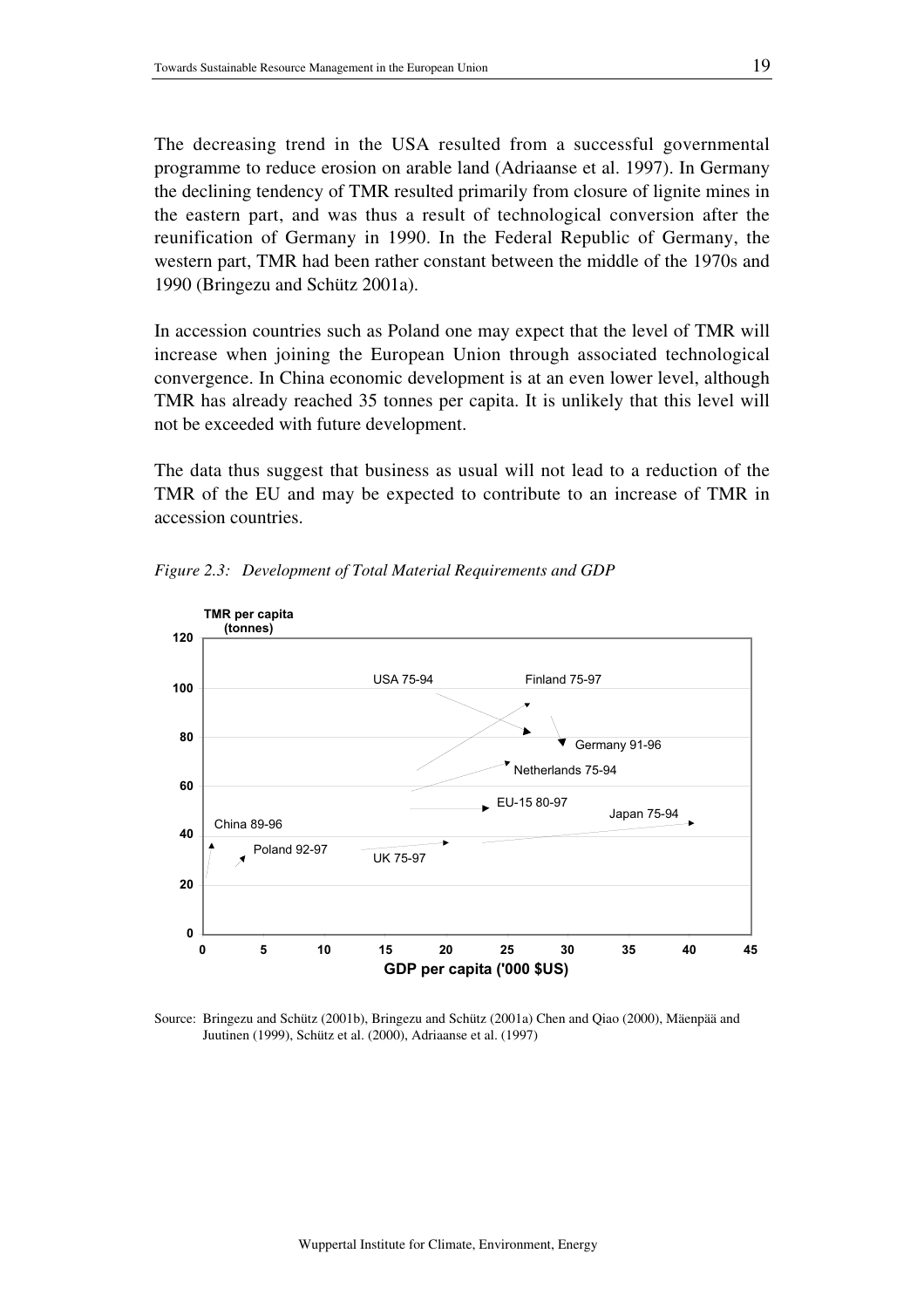#### **Burden shifting between regions**

The European Union increasingly relies on foreign resources. As a consequence the environmental burden of resource extraction is shifted to the exporting regions. The domestic resource extraction within EU-15 has been slowly curtailed whilst resource requirements are to a growing extent supplied through imports from foreign countries (Figure 2.4).

Some of the European mineral deposits, for example iron ore mines, have been depleted for a long time. Nevertheless, some other mining activities continue, also for metal resources, within European countries. However, resource extraction within the EU is more resource efficient (in terms of the ratio of unused to used extraction) than resource extraction abroad for export to the EU (Table 2.1). Only for energy supply does domestic resource extraction per unit of raw material exceed that of the imported energy carriers.



*Figure 2.4: Domestic and foreign resource extraction of the European Union*

*Table 2.1: Ratio of unused to used extraction for domestic and foreign resource requirements of the European Union, 1995 (raw materials only)*

|                      | Domestic | Foreign | Total |
|----------------------|----------|---------|-------|
| Fossil fuels         | 3.44     | 1.41    | 2.49  |
| <b>I</b> Metals      | 0.94     | 9.91    | 6.49  |
| <b>I</b> Minerals    | 0.22     | 5.71    | 0.30  |
| Agricultural Biomass | 0.62     | 8.90    | 0.84  |
| Total                | 0.92     | 3.50    | 1.59  |

Source: Bringezu and Schütz 2001a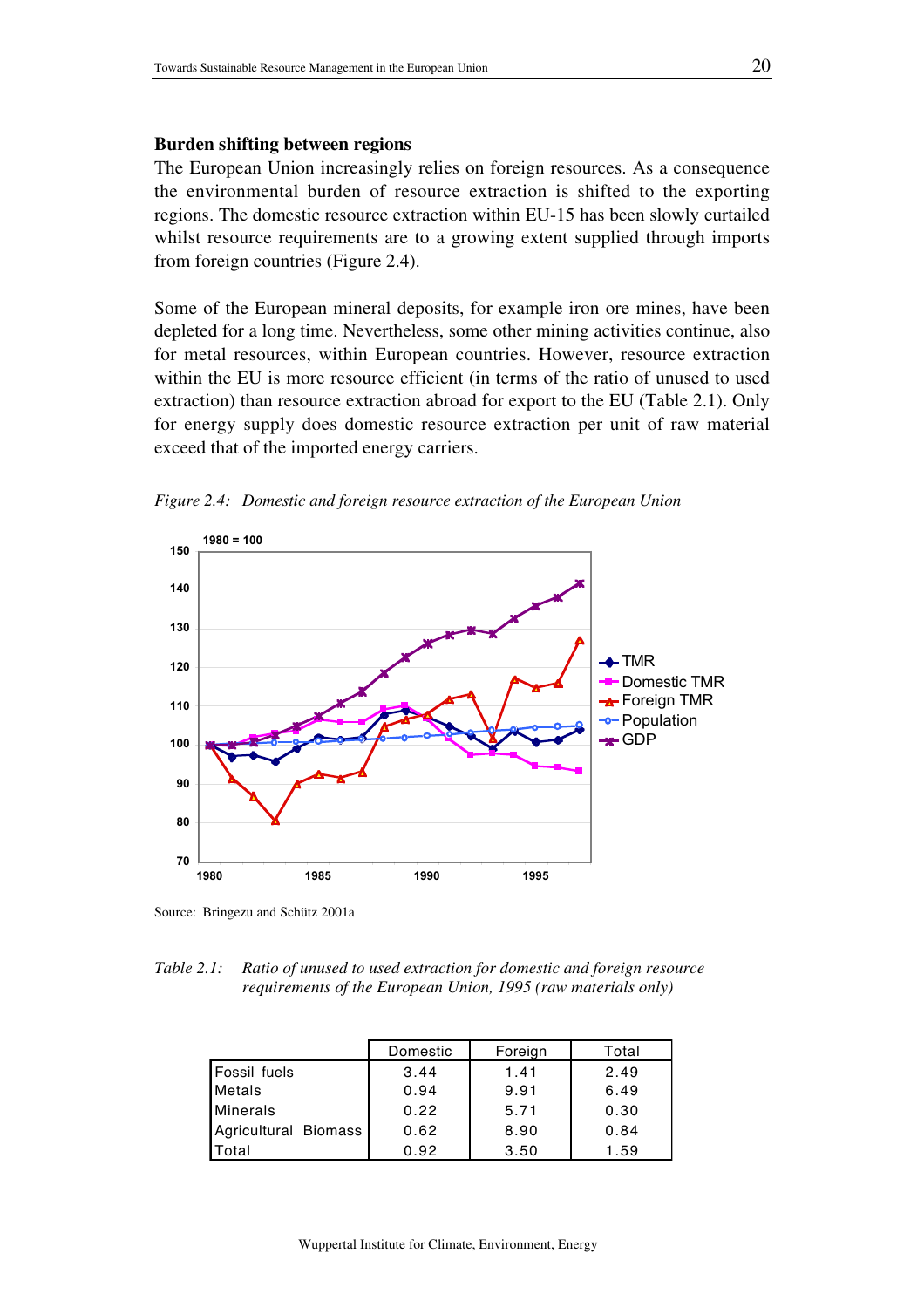#### **2.3 Arguments for impact assessment**

Trying to find out those flows of the metabolism of an economy which are most critical for the environment is a difficult task with respect to the different material flows and the various impacts. As indicated in chapter 1.1. the impacts comprise material specific effects on the one hand, and systems specific effects which are independent from material properties on the other hand. For instance, ecotoxic effects are material specific (they are already subject to chemicals regulation and pollution control regimes). Systems specific effects, for example, relate to the capacity of regeneration of resources within a certain region. The extraction of non-renewable resources continuously diminishes this capacity, and the associated risk is largely determined by turnover volumes of non-renewables (policies for sustainable resource management are still lacking).

Considering the structure of the EU's metabolism, the following aspects seem critical for the assessment:

- The economy of the EU is growing not only in economic but still in physical terms; i.e. the technosphere (buildings, infrastructures) is expanding at the expense of natural and reproductive land; in Germany the current increase in built-up land is about  $450 \text{ km}^2$  each year; continuing at this rate, in less than 700 years the country would be totally covered by buildings and highways; however, Germany and the EU as a whole will require most of its land area for sustainable supply with renewable resources from agriculture and forestry; in the future man-made assets will reach a certain level which is maintained by primary materials input for rebuilding, refurbishment and repair; the construction of new buildings or roads will be balanced by dismantling and retrofitting of old ones; thus, the current rate of physical growth will have to be diminished when approaching a sustainable condition of the economy;
- Most of the current EU resource requirements stem from non-renewable mineral deposits. Even in case of regular rehabilitation of abandoned extraction sites, the continuous change of landscapes contributes to the loss of reproductive land. Although Germany may not be regarded as a country heavily depending on the primary sector, the current domestic resource extraction directly transforms an area of about 40  $km^9$  each year; however, indirect effects (e.g. groundwater depletion) affect a much larger area around the extraction site<sup>10</sup>; and subsequent effects due to the movement, transformation, mobilisation and dispersion of extracted material affect all

<sup>-&</sup>lt;br>9 Gwosdz and Lorenz (2000) estimate  $33 \text{ km}^2$  of direct extraction area; considering also hard coal and on-site disposal of un-used extraction, 40 km2 seems to be a reasonable estimate for direct landscape change

<sup>&</sup>lt;sup>10</sup> Another effect is the subsidence of land as a consequence of underground mining; in the Ruhr region about 75000 ha would be flooded if water inflow to land lowered by mining were not pumped out continously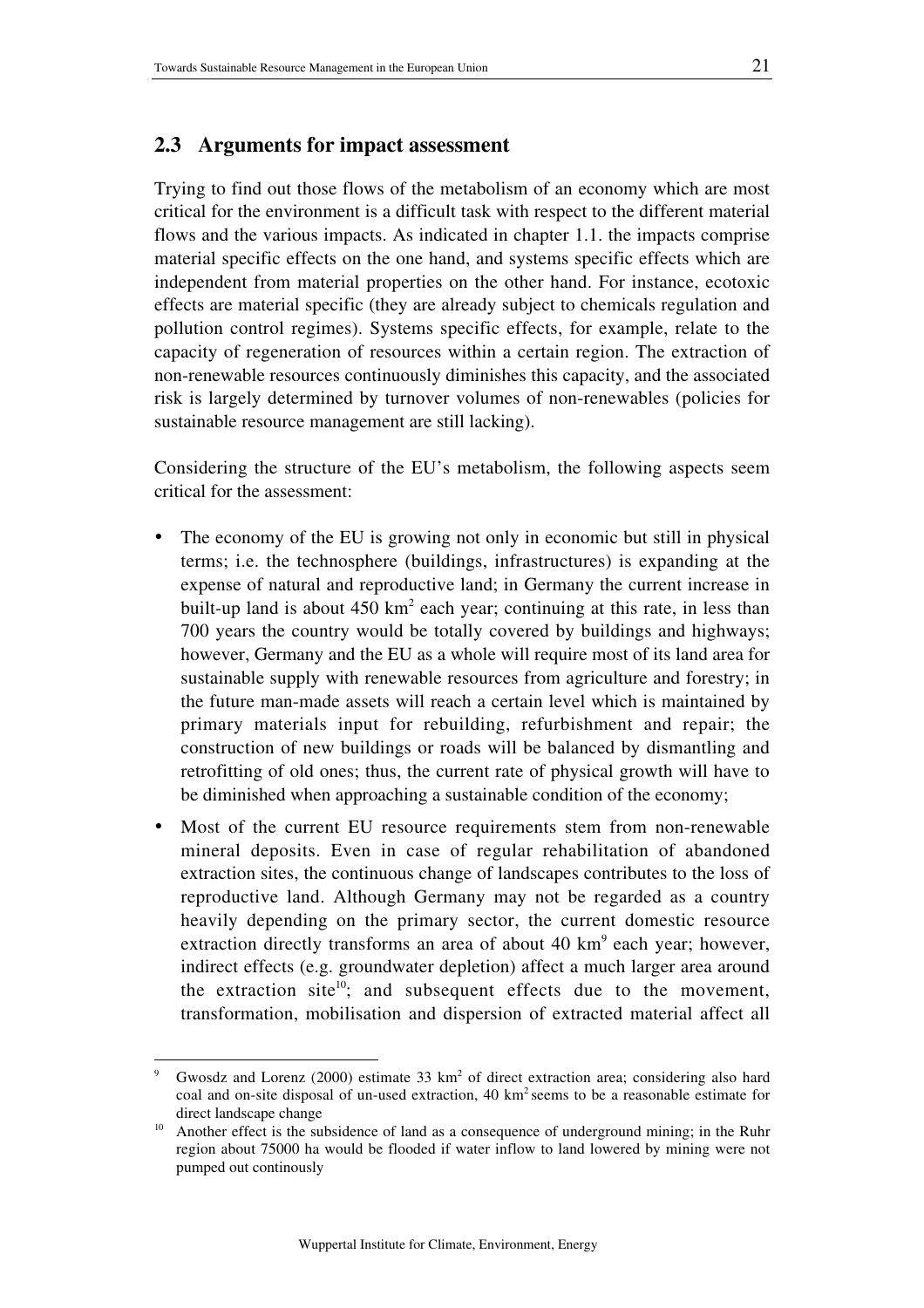environmental media from local to global scale; each ton extracted will be released to the environment sooner or later as waste or emissions, in various forms and at different locations; therefore, an absolute reduction of the extraction of non-renewables seems a necessary pre-requisite for sustaining supply of resources and waste management;

- Also most of the renewable (regrowing) resources used in the EU are not sustainably cultivated; especially erosion will lead to a continuous degradation of fertile soil; a large part of agricultural area is characterised by an overload of nutrients such as nitrogen through mineral fertilisers and/or manure; in 1998 organic farming area in the EU was still around 2% but is going to increase significantly since the EC regulation 2092/91 defining organic farming practices was established<sup>11</sup>; in future, supply with resources and regeneration of waste will primarily depend on biomass production, and thus sustainable agriculture and forestry practices will gain widespread attention;
- The emission of fossil based carbon dioxide dominates the releases to the atmosphere; this flow represents a massive disequilibrium of flows between the earth's crust and the atmosphere; those emissions are linked to the extraction of fossil fuels which are also coupled to an enormous amount of resource extraction, most of which is unused (ecological rucksacks);
- The EU economy is increasingly sourcing from other regions, the associated environmental burden is shifted from domestic resource extraction to foreign resource extraction; the increased share of imported resources is a symptom of a growing globalised market; besides the economic costs and benefits, the social and environmental repercussions are not fully understood; however, there are clear indications that increasing global disparities in access to resources and in environmental burden sharing are contributing to sociocultural rifts, and increased danger of war and possibly terrorism; dependency on foreign resources may be significantly reduced by domestic increase of resource efficiency; any policy designed to foster sustainable resource management will have to consider these problems, aiming to reduce the further shift of environmental burden to other regions and securing sustainable domestic supply through addressing the use of primary resources by domestic extraction *and* via imports.

#### **Interim Conclusions**

The current status and actual development of the metabolism of the EU economy is characterised by unsustainable properties, especially

Nic Lampkin and Peter Midmore (1999): Organic Farming in the European Union. Memorandum of Evidence to the House of Lords Select Committee on the European Communities Sub-Committee D (Agriculture, Fisheries and Food). http://www.aber.ac.uk/ wirwww/organic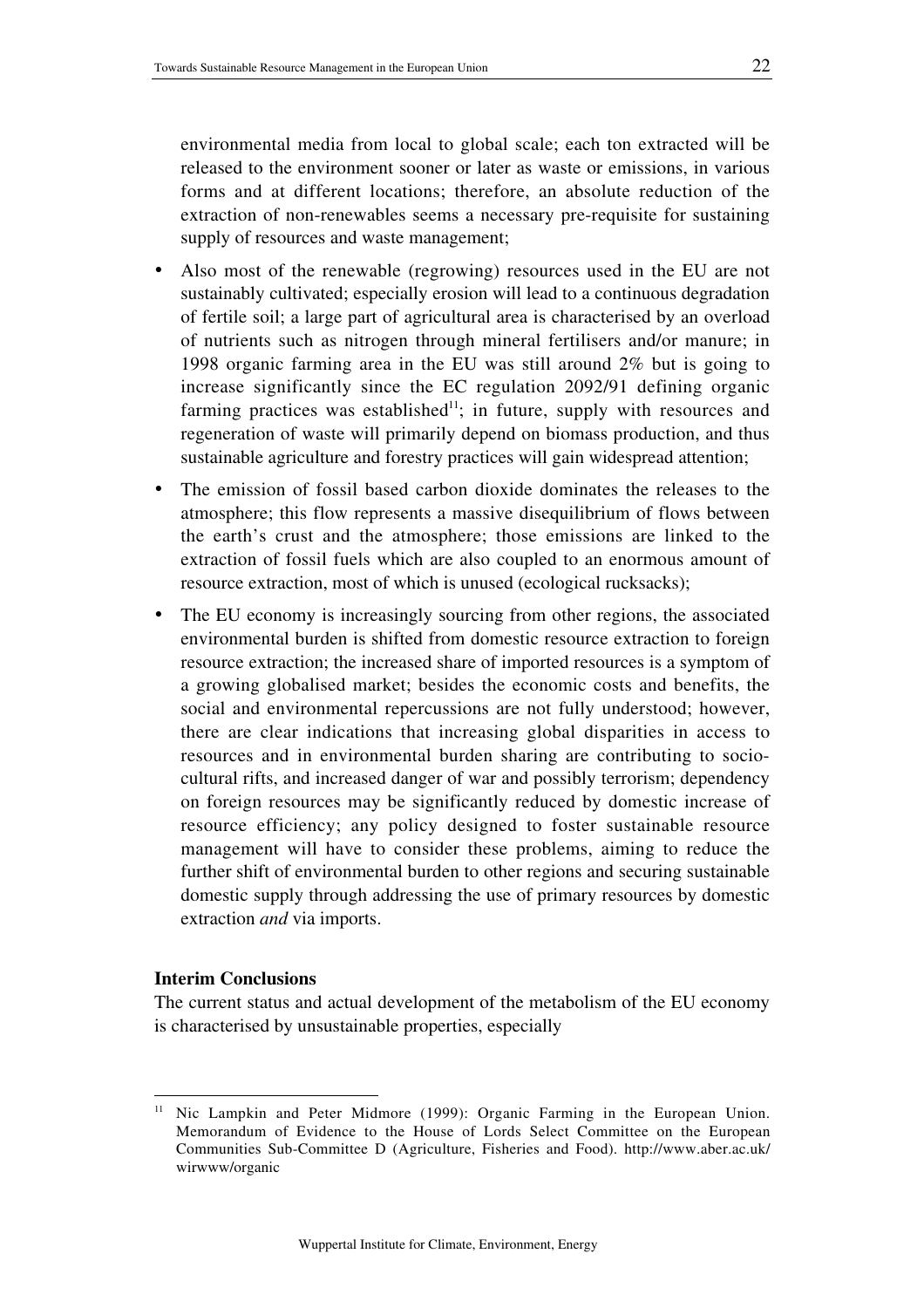- physical expansion of the technosphere;
- composition of total material requirements largely based on non-renewables;
- shift from domestic to foreign resources;

In assessing the metabolism, a reduction of volume and composition of total resource requirements seems to be necessary in order to

- control the creeping hazards of resource extraction and net addition to stock, especially the continuous decline in the capacity to produce renewables;
- reduce the amount of outflows to the environment;
- change the unsustainable properties mentioned above.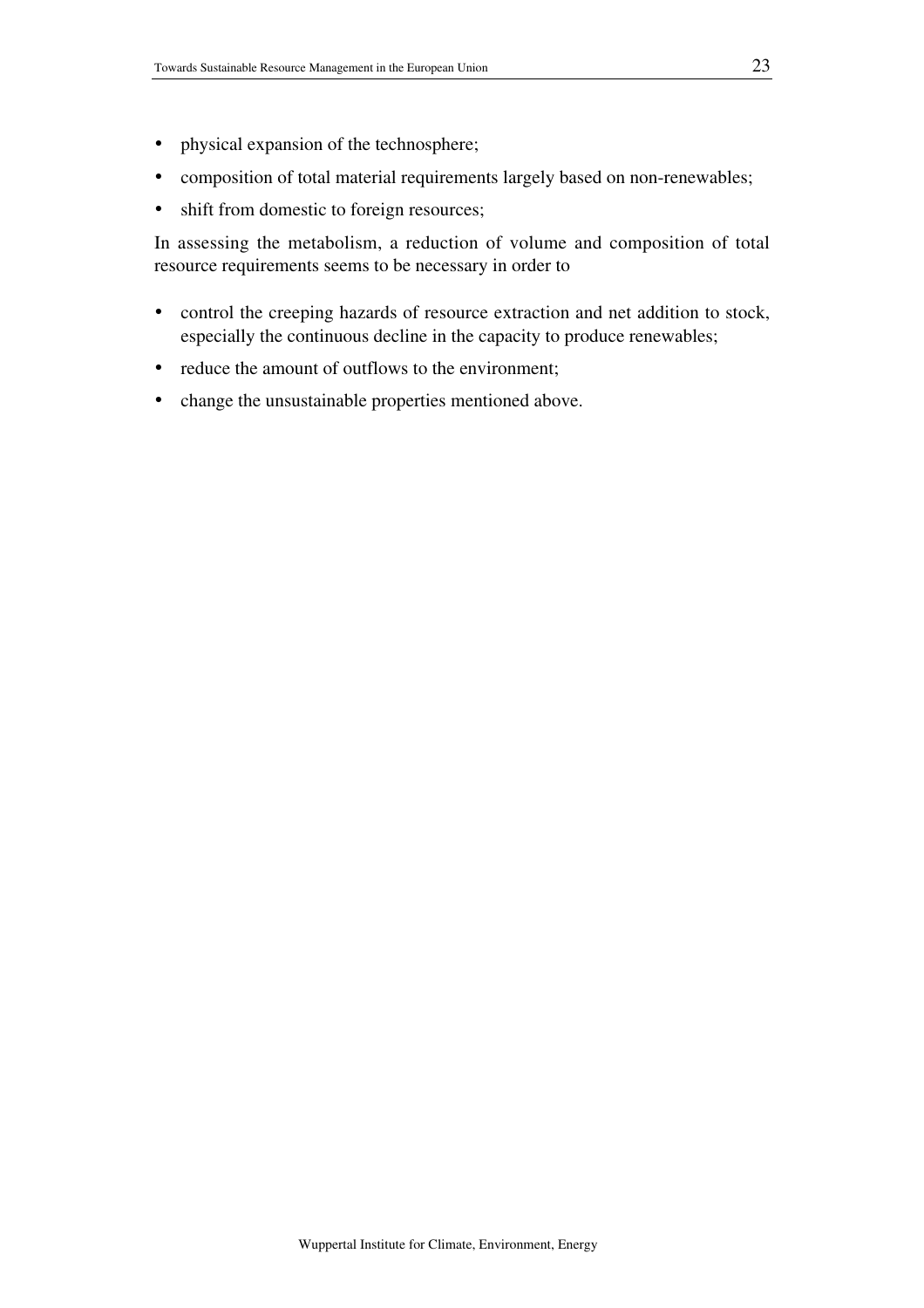# **3 Looking into the future: outline of a Target Material Flow Balance**

There are some basic considerations on what a sustainable metabolism should look like. Let us look 200 years ahead and focus on the essential prerequisites of continuous supply and management of materials and energy in the EU. For a first sketch which provides only the rough outline of the metabolic structure, the minimum requirements comprise three basic elements:

1. The material supply will largely rely on sustainably cultivated biomass. For a first estimate we assume that the order of magnitude of current biomass production can be sustained (i.e. biomass input = const.).

Also in future, basic human requirements for materials and energy will have to be met by sufficient and high quality food and feedstuff. In addition, renewable raw materials such as timber and fibres will have to be produced by forestry and agriculture. To a limited extent there will be some production facilities where highly valued biomass products such as vegetables are generated in containments such as glasshouse towers with high energy throughput and significant technological measures to cycle nutrient flows and control critical substances. However, most of the mass flow biomass products will be generated in open fields and forests in order to maximise the use of natural functions for the reproduction of biomass. Agriculture and forestry will become part of an integrated resource and waste management. The aim should be to integrate the use of biowaste residuals into the reproduction cycle, use the residuals of biowaste also for energy supply (e.g. through biomass fermentation and biogas production), and contribute to the continued generation of clean (ground) water. Cultivation practices will be applied which can be continued, which essentially contribute to maintaining natural functions and biodiversity<sup>12</sup> and allow to maximise the use of a diverse and multifunctional landscape for society (e.g. for recreation).

2. The physical growth of the technosphere will come to an end and evolve towards a flow equilibrium of construction and deconstruction (i.e.  $NAS = 0$ .<sup>13</sup>

<sup>&</sup>lt;sup>12</sup> See e.g. Weiger und Willer (1997)

<sup>&</sup>lt;sup>13</sup> A reduction in NAS must not be interpreted as a reduction of improved living conditions because the technology we use is expected to provide these conditions (incl. adequate living room) with significantly less resources in the future (especially by dematerialised methods of construction)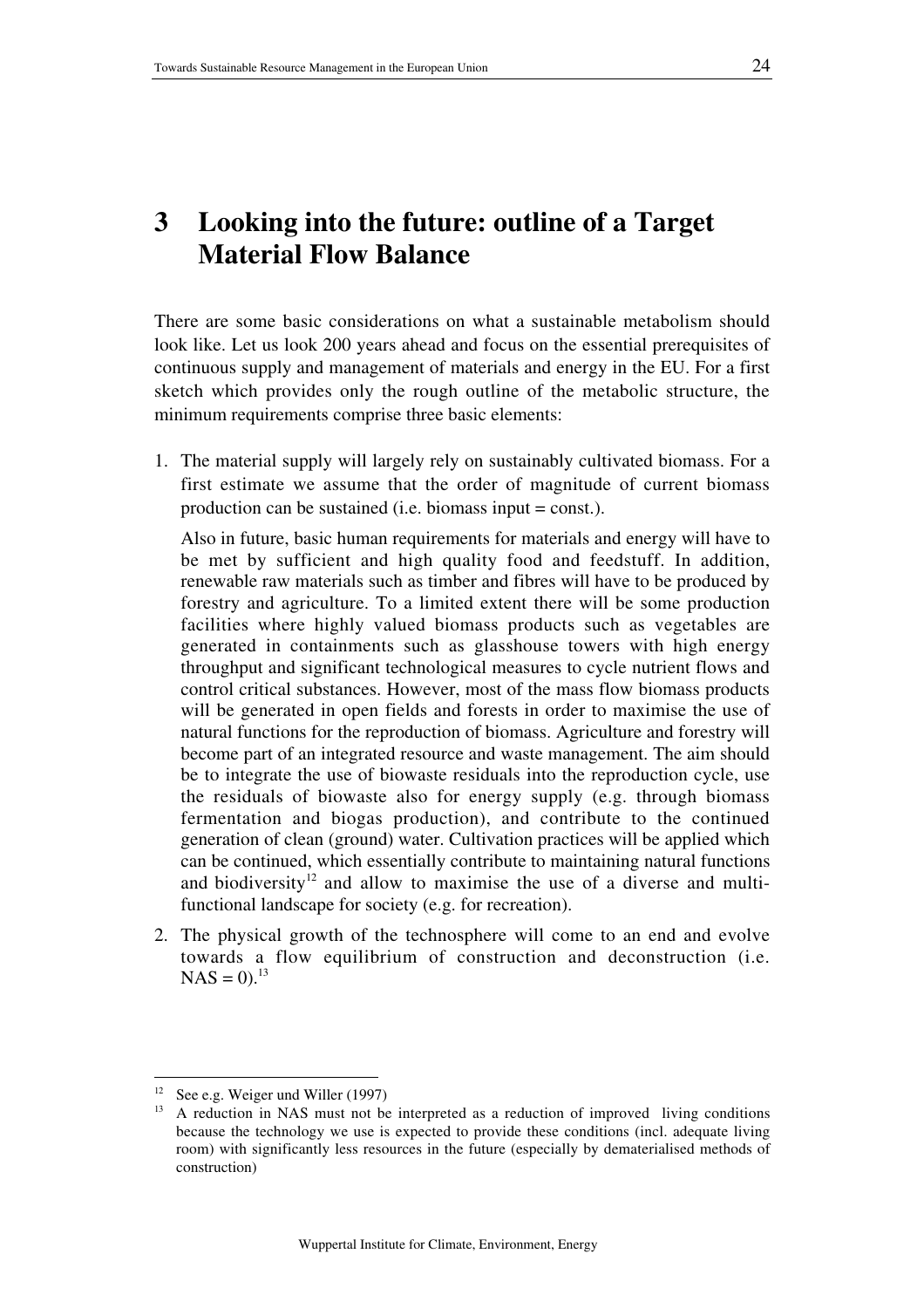The main reason is that an unlimited physical growth in material terms is associated with a continuous expansion of built-up land<sup>14</sup> which would increasingly cover an area needed for renewable supply. For the purpose of sustainable biomass supply, sufficient land area will be required. Maintaining the current order of biomass production within the EU, allowing sustainable cultivation practices to be applied throughout agriculture and forestry (and fisheries), and contributing to an increased share for non-food renewable raw materials, will require about 80% of the EU's area. From 1985 to 1994 the share of EU-15 land area  $(3.13 \text{ mill. km}^2)$  which was used for biomass production in agriculture and forestry was reduced from  $83.5\%$  to  $82.0\%$ <sup>15</sup>. The absolute land use for the consumption of agricultural and forestry products within the EU may be expected to be even higher. For instance, if the imports and exports are considered, the absolute land use for the supply of agricultural products consumed in Germany exceeds the agricultural area within that country (about half of the territory) by 1.3 times (Loske et al. 1996).

Land is also required for the purpose of nature conservation and recreation. Assuming at least another 10% of the EU's territory to be reserved for that purpose, this would leave 10% for settlements and transport infrastructure. In 1991, at least 6.5% of the land was built-up in the EU-15 (EEA 1995 lists one third of Member States with data for 1980). In the same year in a large Member State such as Germany, building and transport area covered already 11.5%. In 1998 in Germany the share had grown to 12.2%. Between 1993 and 2000 the average rate of increase of built-up area was 123 ha/day. In 2000 it was 129 ha/day or 15m<sup>2</sup> per second (Statistisches Bundesamt 2001). If the rate continues, this would lead to double the extent of built-up land within about 90 years. Therefore, the degree of freedom for decisions to diminish the physical growth of the technosphere is already limited and declining rapidly.

3. The use of naturally non-renewable resources will be minimised (i.e. abiotic raw materials input will decline by  $90\% + x$ ).

The future metabolism will minimise inputs also in order to minimise residuals' output to the environment (emission to air and water, waste disposal). Industries involved in the supply of raw materials will increasingly shift towards the management of cycles within the economy and the use of secondary raw materials and renewable energy. Each ton of avoided extraction of non-renewables is also an avoided ton of waste and/or emission.

<sup>&</sup>lt;sup>14</sup> Currently NAS and built-up land grow in a linear fashion; even if constructions tend to grow more towards the vertical dimension in the future, a long-term continuing net addition to stock will be associated with a certain increase of built-up area (we will preferably use solar radiation for lighting and passive and active energy supply of buildings which demands predominantly above-ground constructions which require solid foundations for static reasons).

<sup>&</sup>lt;sup>15</sup> Using actual FAO data on arable land and permanent crops and permanent pastures and forest and woodland (http://apps.fao.org)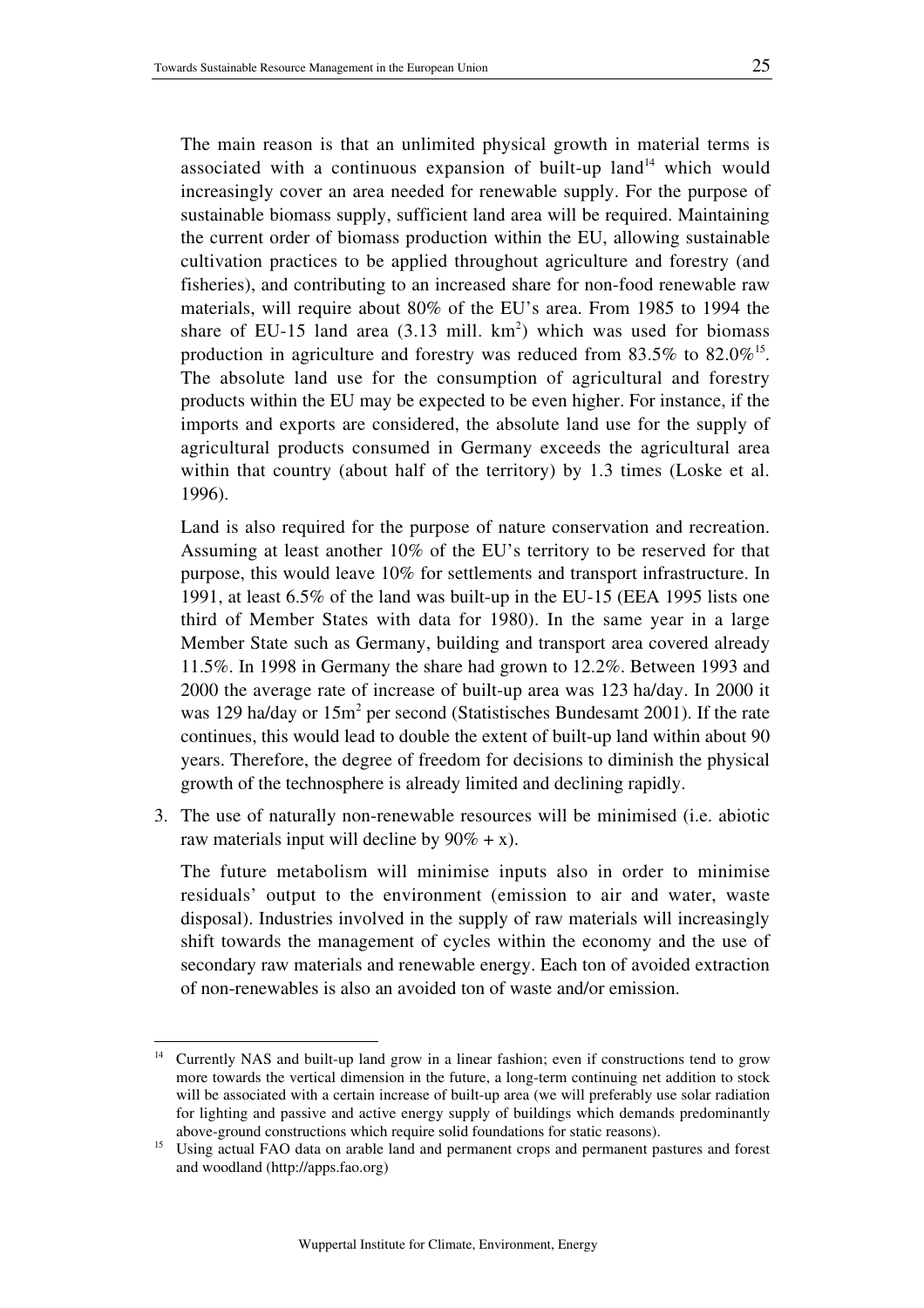The use of mineral resources such as fossil fuels, metals and construction minerals is associated with a variety of different environmental (and social) impacts along the route from extraction to final disposal. The reduction of primary inputs and resulting outputs to the environment will also reduce *creeping hazards* of slowly but continuously changing living conditions*.* Here one of several aspects is the gradual depletion of the capacity of sustainable reproduction of renewables. Although the actual share of extraction land is relatively low, one has to consider that mining and quarrying activities can extract minerals only once on the same spot. Continued extraction of nonrenewables always affects additional area and leads to a total devastation of the sites during the course of extraction. Reclamation of abandoned mining and quarrying sites — if it occurs — often does not allow for agricultural production (e.g. if a lake is established or soil or ground water contamination is still too high), and a reestablishment of farming may require soil excavation from other sites (not to speak of the financial resources needed). In general, the extraction of non-renewables steadily contributes to the degradation of natural and reproductive land.

Those three main elements provide a first outline of a so-called target Material Flow Balance (t-MFB) of the European Union (Figure 3.1). Based on the situation in 1996, a reduction of the abiotic input by 90% is applied to domestic extraction and imports as well, affecting fossil fuels, metals, construction and industrial minerals altogether, based on their current proportions. The corresponding changes of the other major input and output flows have been estimated based on stoechiometric calculations assuming *ceteris paribus* conditions. Assuming also a transition towards sustainable cultivation schemes, the amount of erosion linked to agriculture is also reduced by 90%.

There are some interesting insights from this first outline. Because resource flows for construction constitute a significant share of the current resource requirements and are mainly used for the expansion of the technosphere, the reduction of these non-renewable flows by 90% coincides with a situation of zero NAS.

The reduction of waste disposal could range between 80 and 90%. This is still far from targets such as the zero waste deposition aim of the German environmental minister (however sensible this may be from a perspective of sustainable metabolism). Here, however, this results from the fact that in this first outline no further assumptions were made, for instance, on the reduction of non-renewable inputs (through efficiency gains, etc.) below the level of a flow equilibrium of inflows and current outflows. In addition, the question whether and how these remaining non-renewable flows could sustainably be provided is not considered yet. Neither are the dynamics of the stock of buildings and infrastructures regarded with respect to a possible increase of construction waste volume. If these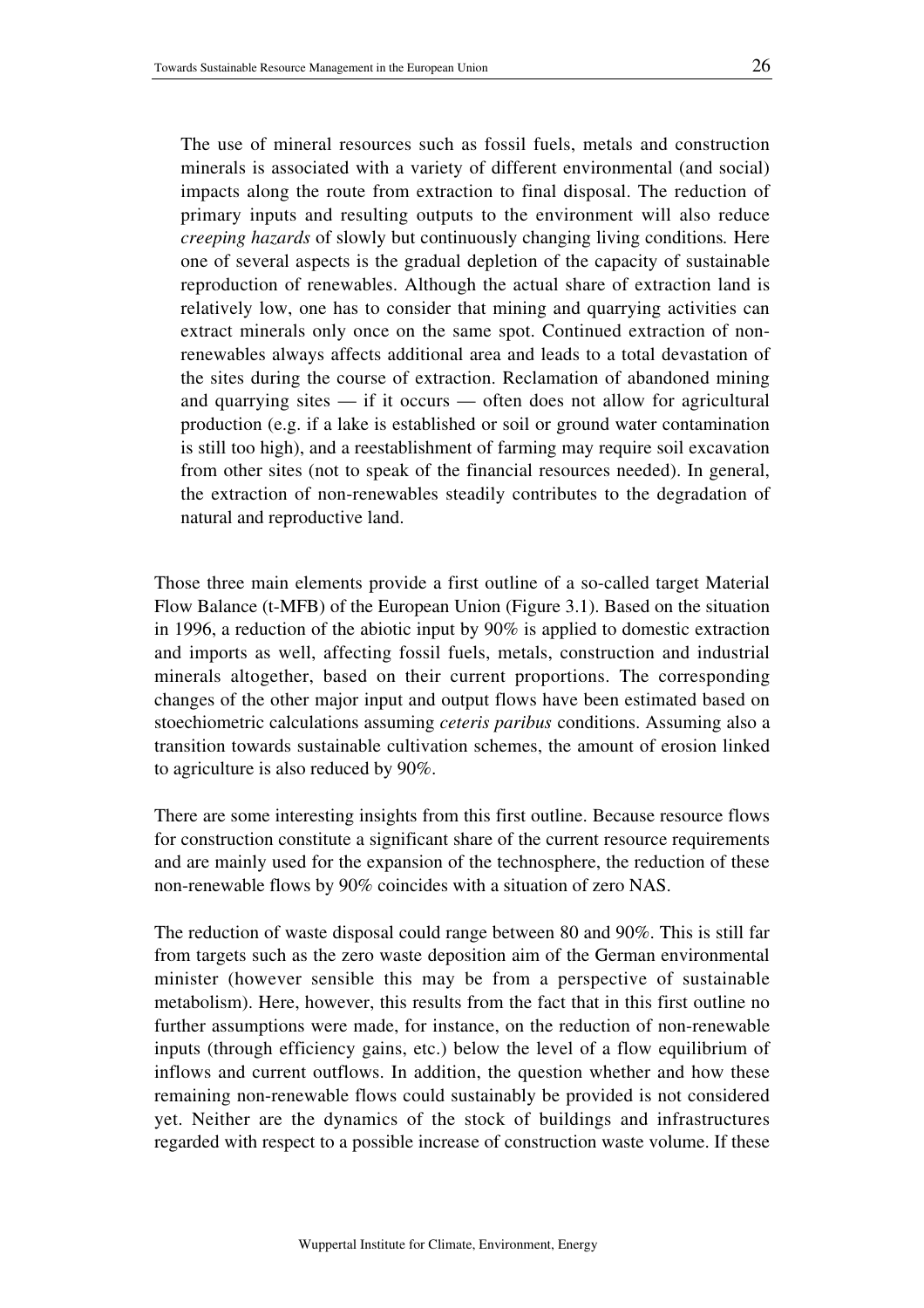aspects were to be considered, comprehensive dynamic modelling would be required based on differentiated physical data.

Although the reduction of fossil fuel input would reduce the fossil  $CO<sub>2</sub>$  also by 90%, the overall emissions to air (mainly  $CO<sub>2</sub>$ ) would only be diminished by 30-40%. Most of the remaining emissions will result from the complete oxidisation of biomass (either through respiration or incineration).

*Figure 3.1: Outline of a target Material Flow Balance of EU-15. Target rates of change are based on the situation in 1996.*



The production, use, disposal and regeneration of biomass would be a continuous cycle driven by renewable energy. Regenerated carbon would be the major constituent of this materials cycle. Even with a complete phase-out of fossil fuels, a sustainable societal metabolism would not be "decarbonised" as is sometimes advocated. Considering the biological regeneration cycle of cultivated biomass, the metaphor of "carbocycling" seems more compelling.

For this first sketch, the figures of the dissipative use of products and the emissions into water have not yet been changed, although a sustainable metabolism will also require a reduction of those flows and an appropriate fitting of the biowaste residuals and their nutrient content used for fertilisation purposes on the one hand and the biomass generated on the other hand. More detailed analysis is required to outline future scenarios in that respect.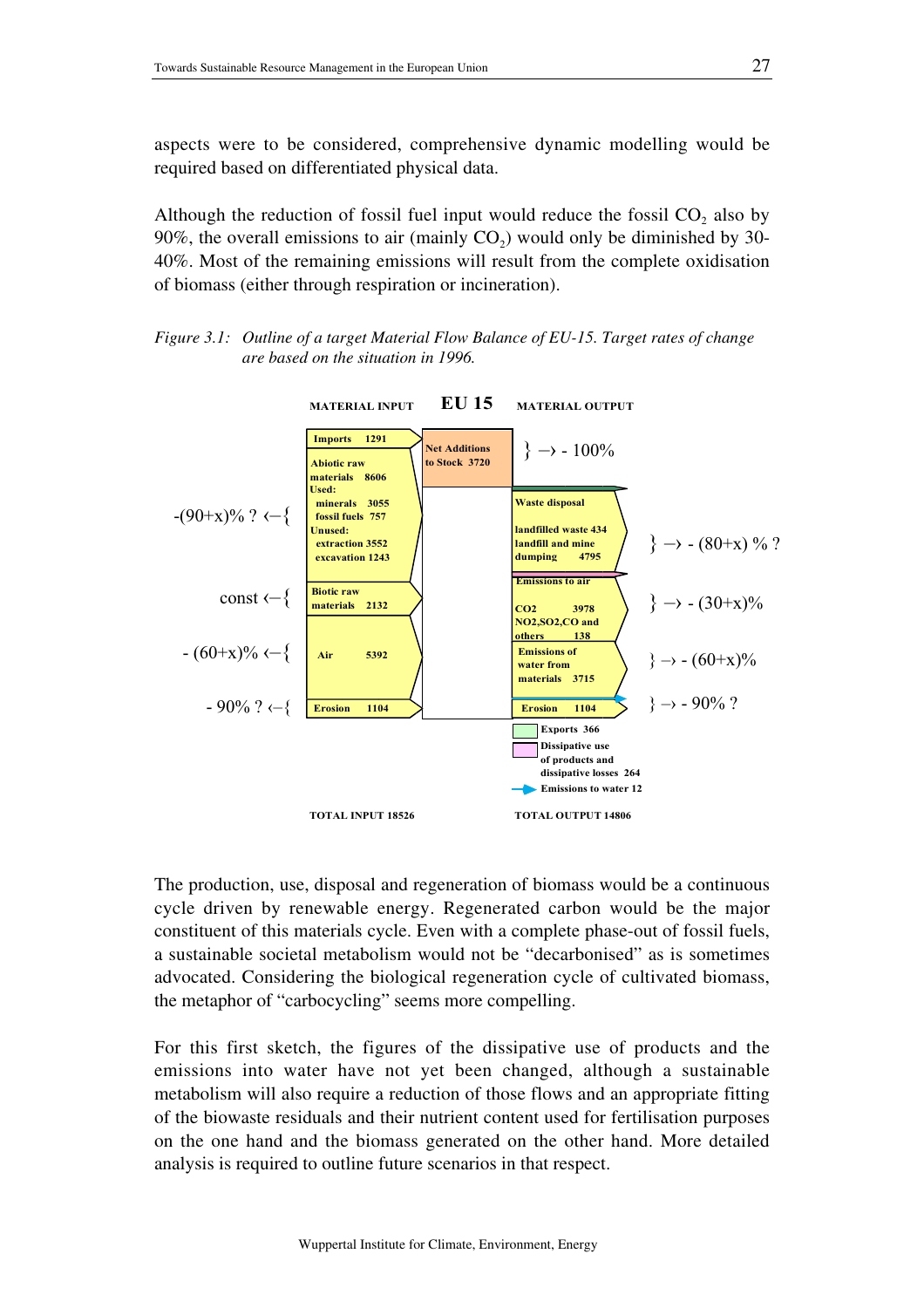#### **Interim conclusions**

Looking to the future, a significant change of the structure of the EU's metabolism towards the implementation of sustainability criteria will require:

- limitation of the expansion of the technosphere in the form of additional buildings and infrastructures (especially roads and highways) until an equilibrium of new constructions and deconstruction of old ones;
- a significant reduction of the share and absolute amount of non-regrowing resources used, of energetic and non-energetic non-renewables, i.e. fossil fuels, construction and industrial minerals and metals;
- shift of agriculture and forestry towards sustainable biomass cultivation (including reduced erosion and the recycling of biowaste nutrients).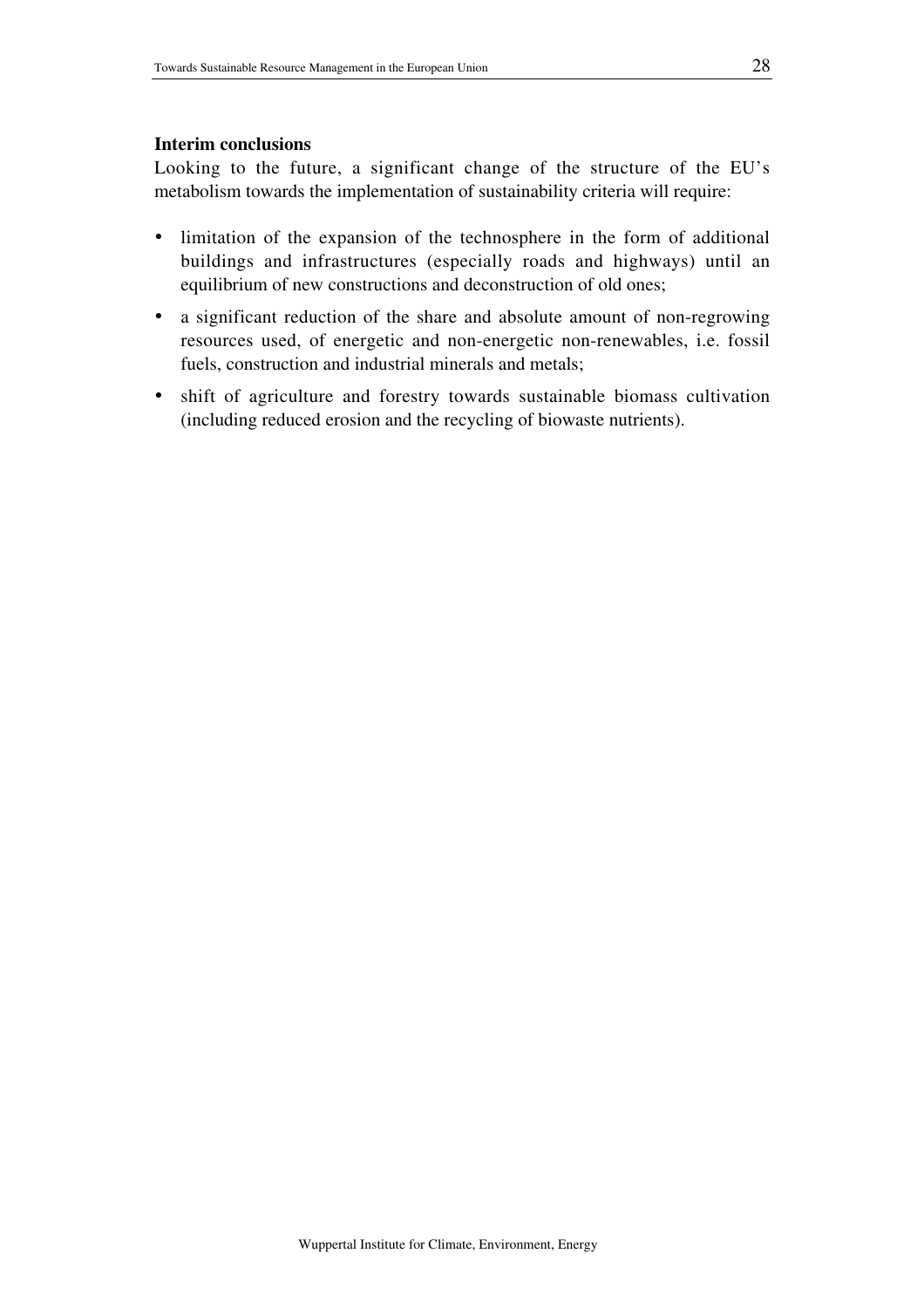# **4 Looking into more detail: major non-renewable resource flows and their implications**

We will now look at those flows which significantly contribute to the current resource requirements of the EU. The question is which primary materials contribute major potentials to possible gains in resource efficiency, and are expected to be substituted (by recycled materials) or avoided (through resource efficient technologies) in the course of sustaining the EU's metabolism.

Long-term SRM will have to consider total resource requirements. Thus, the question arises which flows contribute most to the current TMR of the EU and especially to the non-sustainable part of it. Therefore, a focus on naturally nonrenewables (incl. erosion) seems appropriate (not implying the current biomass production meets sustainability standards).

Although all the different material flows have their own specificities (in terms of chemical composition, ways of extraction, use and disposal, known hazards and possible long-term effects), the trend of the mass turnover of primary materials indicates the generic impact potential for a variety of environmental and social problems. On the aggregation level of a national economy or for the EU as whole, the turnover of resource flows may be interpreted quite in the same way as the total requirements of primary energy, i.e. the lower the requirement, the lower the environmental impact potential (especially for a given mix). Thus, these turnover based indicators fairly complement the substance specific risk assessment of the chemicals regulations<sup>16</sup>. The indicators also cure a deficiency of local environmental impact assessment which in practice allows only for finding site or production alternatives with *relatively* lower environmental burden, but which is not capable of portraying the overall development resulting from a variety of different production sites.

 <sup>16</sup> For interpretation of turnover based indicators of environmental impact potential see Bringezu (2000, 2001)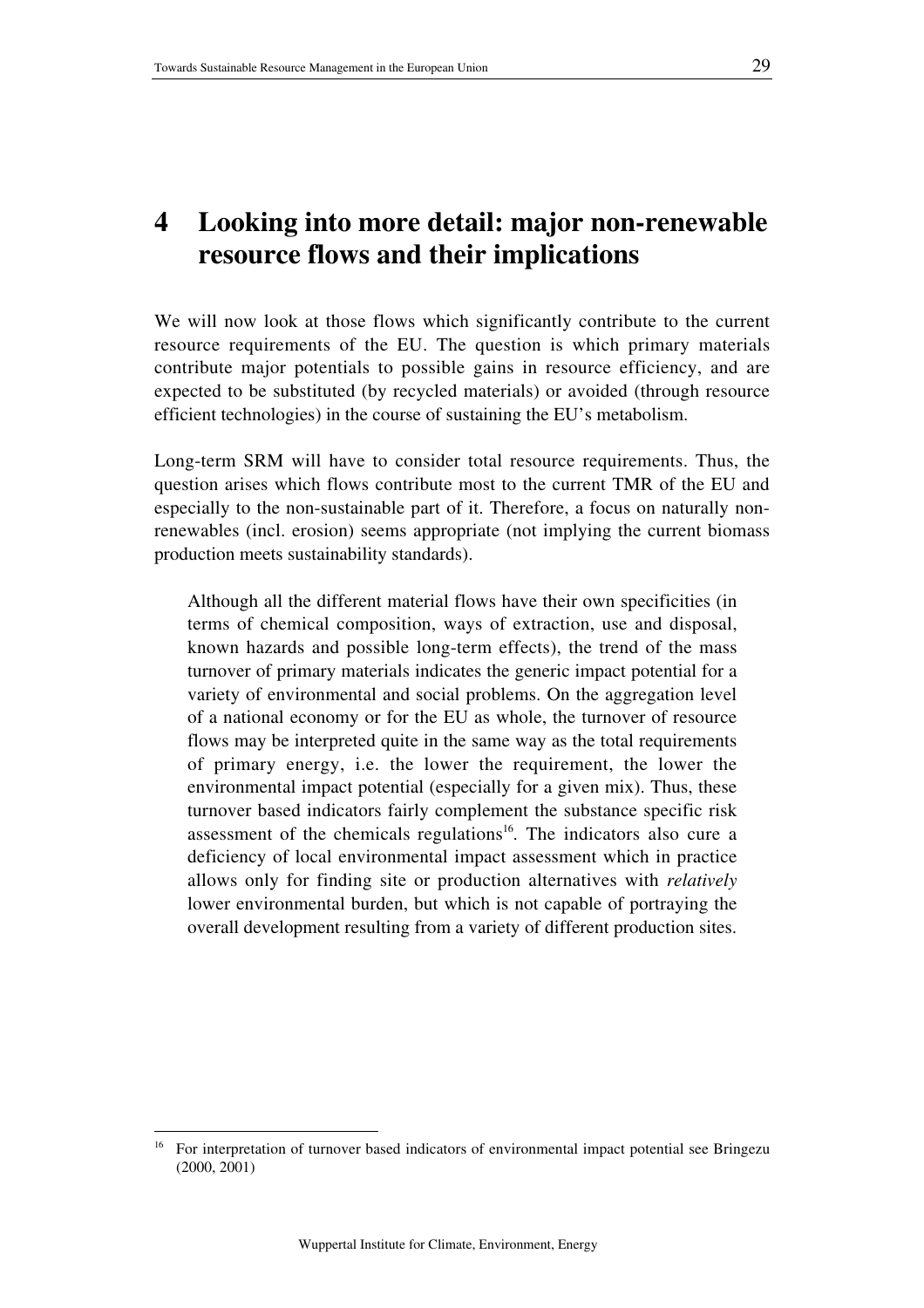In 1997, non-renewable resource requirements of the EU were dominated by fossil fuels (29% of TMR), metals (23%), and construction minerals (19%). Table  $4.1<sup>17</sup>$  lists those resource flows contributing at least 10 mill. tonnes per year to the EU's TMR. A closer look at the major flows reveals the following *top ten* categories (excluding biomass):

- Fossil fuels: lignite, hard coal, oil
- Metals: precious metals, copper, iron
- Construction minerals: sand/gravel/stones, limestone/calcareous stone
- Others: excavation, erosion

Those 10 flow categories comprise 76% of the EU's TMR. The share of domestic extraction varies significantly between the different resource flows. For instance, it is highest for limestone and lignite, and lowest for precious metals and iron. The rucksack or hidden flows represent that part of the resource extraction which is not used for further processing and which predominantly burdens the environment near to the extraction sites. The proportion of hidden flows is highest for raw materials such as precious metals, and lowest for raw materials such as oil and sand/gravel/stones. Flows such as excavation and erosion are completely hidden flows per definition.

Ores and concentrates of precious metals comprise gold, silver and platinumgroup metals. They have been grouped according to Combined Nomenclature (CN) classification and due to lacking information in the specific shares. Here the available information is used to provide a minimum estimate based on the hidden flow ratio of gold. Clearly further data is required to quantify the resource flows of precious metals, ores and concentrates more precisely. For semi-manufactures of gold, silver and platinum, separate CN classes do exist. Further research should also reveal the production and consumption and waste management processes which take up these raw materials.

Notes of Table 4.1

<sup>(1)</sup> domestic extraction of metals: subcategories of metals here are not yet corrected for other possible values from original databases like from Finland, whereas the total for metals is corrected; therefore the subcategory "other metals" which is obtained by the total minus the named categories may not exactly represent the mass of metals excluding all the named ones.

<sup>(2)</sup> the distinction of industrial and construction minerals needs further refinement; due to insufficient and inconsistent databases (UN, EMY, USGS) these differentiations can not yet be made for the entire time series. Consequently, industrial minerals are here under-, construction minerals over-estimated.

<sup>(3)</sup> TMR of diamonds and other precious stones is determined by hidden flows of diamonds because hidden flows of other precious stones have not yet been considered

<sup>(4)</sup> domestic extraction of construction minerals: needs further refinement, only very rough allocation of EU-data, not yet corrected for specific UK, etc., data.

<sup>(5)</sup> imports: for the 2nd level data (lignite, etc.) direct statistical data of EU-15 are available for 1995 to 1997. Data of EU-15 for 1980 to 1994 are only available for the higher aggregation level (fossil fuels, etc.).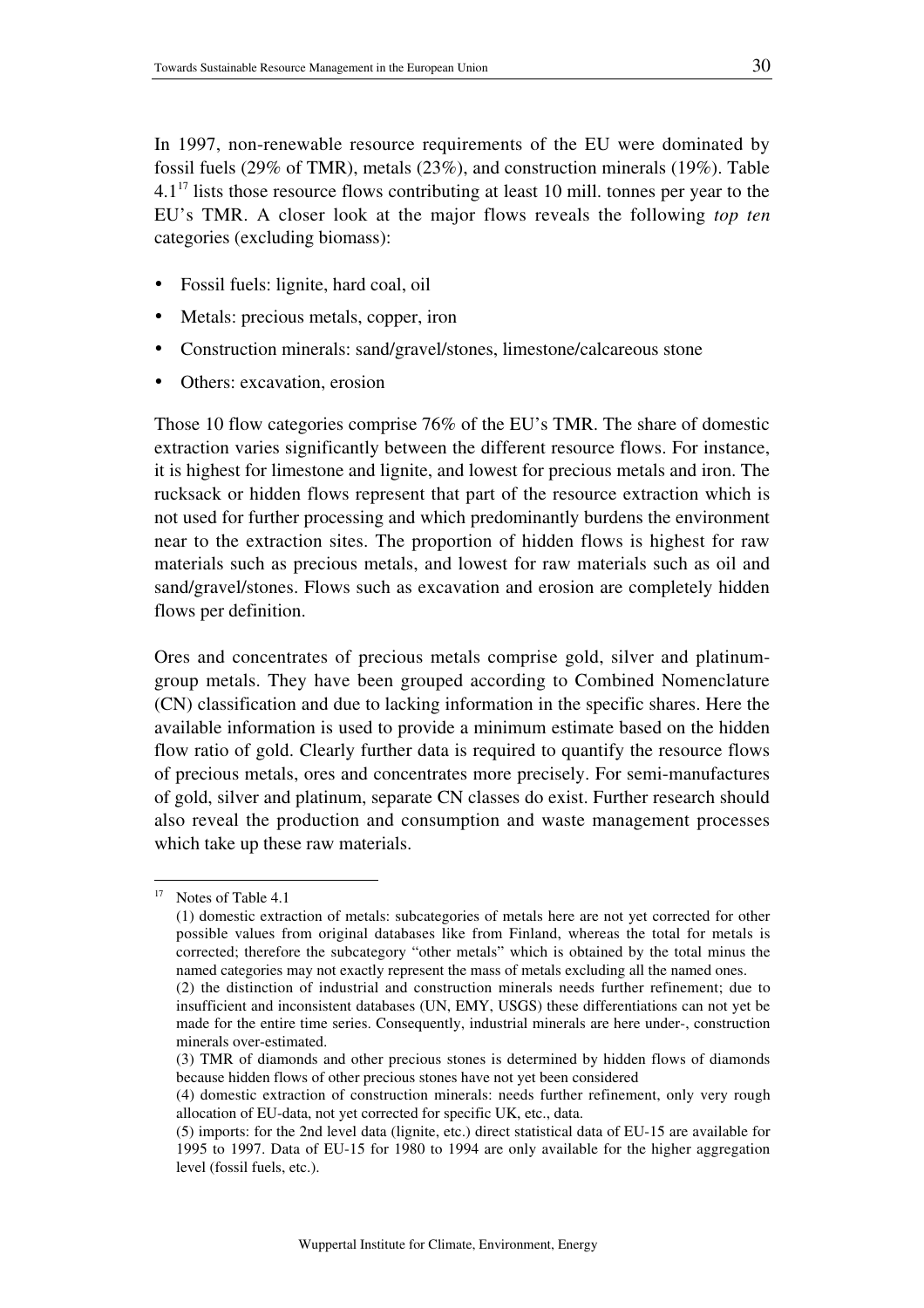$\phi$  produce the set of  $\mathbf{r}$ 

| $EU-15$                                                      | <b>TMR</b>      |            |                 |       |                   |                   |                     |            |                | Foreign TMR (5) |                |        |                   |            |                 |            |                |        |                 |
|--------------------------------------------------------------|-----------------|------------|-----------------|-------|-------------------|-------------------|---------------------|------------|----------------|-----------------|----------------|--------|-------------------|------------|-----------------|------------|----------------|--------|-----------------|
| 1997                                                         | Absolute        |            |                 |       |                   | Share<br>domestic | Proportion<br>of HF | Trend      |                | Trend           |                | Trend  |                   | Trend      |                 | Trend      |                | Trend  |                 |
|                                                              | million         | $\%$       | Rank            | $\%$  | Rank              | %                 | %                   | 80-97 Rank |                | 92-97           | Rank           | 95-97  | <b>Rank</b>       | 80-97 Rank |                 | 92-97 Rank |                | 95-97  | Rank            |
| <b>Fossil</b> fuels                                          | 5489            | 29%        | -1              |       |                   | 62%               | 72%                 | $-14%$     | 8              | $-6%$           | 6              | $-2%$  | 36                | 17%        | 3               | 8%         | 3              | 5%     | 16              |
| Lignite                                                      | 2447            |            |                 | 12.7% |                   | 99%               | 90%                 |            |                |                 |                | $-8%$  | 39                |            |                 |            |                | -4%    | 35              |
| Hard coal                                                    | 1577            |            |                 | 8,2%  | $\overline{4}$    | 36%               | 83%                 |            |                |                 |                | 1%     | $\overline{23}$   |            |                 |            |                | 3%     | $\overline{21}$ |
| Oil                                                          | 787             |            |                 | 4.1%  | $\overline{9}$    | 21%               | 13%                 |            |                |                 |                | 2%     | 18                |            |                 |            |                | 3%     | $\overline{20}$ |
| Gas                                                          | 367             |            |                 | 1.9%  | 16                | 60%               | 15%                 |            |                |                 |                | 20%    | $\overline{2}$    |            |                 |            |                | 42%    | $\overline{2}$  |
| Electricity                                                  | 280             |            |                 | 1.5%  | 17                | 0%                | 100%                |            |                |                 |                | 9%     | $\overline{\tau}$ |            |                 |            |                | 9%     | 10              |
| Other fuels                                                  | 32              |            |                 | 0.2%  | 33                | 65%               | 15%                 |            |                |                 |                | -39%   | 44                |            |                 |            |                | $-62%$ | 45              |
| Metals $(1)$                                                 | 4360            | 23%        | $\overline{2}$  |       |                   | 4%                | 93%                 | 31%        | $\mathcal{D}$  | 26%             | $\overline{2}$ | 15%    | $\overline{4}$    | 41%        | $\overline{2}$  | 29%        | $\overline{2}$ | 17%    | 5               |
| Precious metals (ores and concentrats not further specified) | 1773            |            |                 | 9,2%  | $\overline{2}$    | 0%                | 100%                |            |                |                 |                | 65%    |                   |            |                 |            |                | 65%    | $\mathbf{1}$    |
| Copper                                                       | 773             |            |                 | 4.0%  | $\overline{10}$   | 8%                | 95%                 |            |                |                 |                | 6%     | 12                |            |                 |            |                | 4%     | $\overline{17}$ |
| Iron                                                         | 542             |            |                 | 2.8%  | 13                | 7%                | 67%                 |            |                |                 |                | $-10%$ | 41                |            |                 |            |                | $-9%$  | 41              |
| Tin                                                          | 420             |            |                 | 2,2%  | 14                | 0%                | 100%                |            |                |                 |                | 3%     | 16                |            |                 |            |                | 3%     | 19              |
| Gold                                                         | 370             |            |                 | 1,9%  | $\overline{15}$   | $\overline{2\%}$  | 98%                 |            |                |                 |                | $-18%$ | 43                |            |                 |            |                | $-19%$ | 44              |
| Silver                                                       | 130             |            |                 | 0.7%  | $\overline{21}$   | 21%               | 91%                 |            |                |                 |                | $-11%$ | 42                |            |                 |            |                | $-8%$  | 40              |
| Platinum                                                     | 90              |            |                 | 0.5%  | $\overline{23}$   | 0%                | 100%                |            |                |                 |                | 7%     | $\overline{9}$    |            |                 |            |                | 7%     | 12              |
| Aluminium                                                    | $\overline{70}$ |            |                 | 0.4%  | $\overline{24}$   | 40%               | 75%                 |            |                |                 |                | 2%     | 20                |            |                 |            |                | 5%     | $\overline{15}$ |
| Titanium                                                     | 62              |            |                 | 0.3%  | 27                | 0%                | 98%                 |            |                |                 |                | 11%    | $\mathcal{F}$     |            |                 |            |                | 11%    | 9               |
| Zinc                                                         | 39              |            |                 | 0.2%  | 32                | 26%               | 69%                 |            |                |                 |                | $-2%$  | 33                |            |                 |            |                | $-3%$  | 33              |
| Nickel                                                       | $\overline{27}$ |            |                 | 0.1%  | 35                | 9%                | 90%                 |            |                |                 |                | $-5%$  | 38                |            |                 |            |                | $-4%$  | 34              |
| Molvbdenum                                                   | $\overline{20}$ |            |                 | 0.1%  | $\overline{36}$   | 0%                | 100%                |            |                |                 |                | $-1%$  | $\overline{30}$   |            |                 |            |                | $-1%$  | $\overline{30}$ |
| Lead                                                         | 13              |            |                 | 0.1%  | $\overline{38}$   | 25%               | 73%                 |            |                |                 |                | 0%     | 27                |            |                 |            |                | 1%     | $\overline{23}$ |
| Other metals                                                 | $\overline{29}$ |            |                 | 0.2%  | 34                | 11%               | 25%                 |            |                |                 |                | $-43%$ | 45                |            |                 |            |                | $-1%$  | $\overline{32}$ |
| Industrial minerals (2)                                      | 555             | 3%         | $7\phantom{.0}$ |       |                   | 38%               | 67%                 | 4%         | 6              | $-32%$          | 8              | 9%     | 8                 | $-8%$      | $7\phantom{.0}$ | $-50%$     | 8              | 12%    | $\overline{7}$  |
| Diamonds a.o. precious stones (3)                            | 232             |            |                 | 1,2%  | 20                | 0%                | 100%                |            |                |                 |                | 19%    | $\overline{3}$    |            |                 |            |                | 19%    | $\overline{4}$  |
| Phosphate                                                    | 69              |            |                 | 0.4%  | $\overline{25}$   | 0%                | 85%                 |            |                |                 |                | 3%     | $\overline{15}$   |            |                 |            |                | 3%     | 18              |
| Industrial sands                                             | 63              |            |                 | 0.3%  | 26                | 96%               | 2%                  |            |                |                 |                | 3%     | 17                |            |                 |            |                | 6%     | 14              |
| Potash                                                       | $\overline{57}$ |            |                 | 0.3%  | $\overline{28}$   | 68%               | 71%                 |            |                |                 |                | 0%     | $\overline{29}$   |            |                 |            |                | $-5%$  | 36              |
| <b>Industrial clays</b>                                      | 45              |            |                 | 0.2%  | $\overline{30}$   | 77%               | 62%                 |            |                |                 |                | 2%     | 19                |            |                 |            |                | 11%    | 8               |
| Salt                                                         | 43              |            |                 | 0.2%  | $\overline{31}$   | 96%               | 3%                  |            |                |                 |                | 4%     | 14                |            |                 |            |                | 21%    | $\overline{3}$  |
| other ind. Minerals                                          | 48              |            |                 | 0.2%  | 29                | 67%               | 25%                 |            |                |                 |                | $0\%$  | 26                |            |                 |            |                | $-12%$ | $\overline{42}$ |
| Metals and Industrial minerals                               | 4915            |            |                 |       |                   | 8%                | 90%                 |            |                |                 |                |        |                   |            |                 |            |                |        |                 |
| Construction minerals (2,4)                                  | 3491            | 18%        | $\overline{3}$  |       |                   | 99%               | 18%                 | 17%        | 3              | 0%              | $\overline{4}$ | $-1%$  | 31                | $0\%$      | .5              | 0%         | .5             | $-7%$  | 37              |
| Natural stones                                               | 1423            |            |                 | 7,4%  | $\overline{5}$    | 96%               | 19%                 |            |                |                 |                | 1%     | 22                |            |                 |            |                | $-8%$  | 39              |
| Sand and gravel                                              | 1198            |            |                 | 6.2%  | $\overline{\tau}$ | 100%              | 13%                 |            |                |                 |                | $-4%$  | $\overline{37}$   |            |                 |            |                | 0%     | $\overline{24}$ |
| Limestone, calc. Stone                                       | 760             |            |                 | 4.0%  | 11                | 100%              | 25%                 |            |                |                 |                | 1%     | 21                |            |                 |            |                | 14%    | 6               |
| Clavs                                                        | 110             |            |                 | 0.6%  | 22                | 100%              | 22%                 |            |                |                 |                | $-8%$  | 40                |            |                 |            |                | 0%     | 24              |
| <b>Minerals</b>                                              | 8406            |            |                 |       |                   | 46%               | 60%                 |            |                |                 |                |        |                   |            |                 |            |                |        |                 |
| <b>Excavation</b> and dredging                               | 1231            | 6%         | 6               |       |                   | 100%              | 100%                | 7%         | 5              | $-7%$           | $\tau$         | $-1%$  | 32                | $0\%$      | 5               | $0\%$      | 5              | $0\%$  | 24              |
| Excavation                                                   | 975             |            |                 | 5,1%  | 8                 | 100%              | 100%                |            |                |                 |                | $-2%$  | 35                |            |                 |            |                | 0%     | 24              |
| Dredging                                                     | 256             |            |                 | 1.3%  | 18                | 100%              | 100%                |            |                |                 |                | 0%     | 28                |            |                 |            |                | 0%     | 24              |
| <b>Biomass</b>                                               | 2327<br>1331    | 12%        | $\overline{4}$  |       |                   | 93%               | $0\%$               | 8%         | $\overline{4}$ | 8%              | 3              | 6%     | <sup>11</sup>     | $-10%$     | 8               | $-13%$     | $\overline{7}$ | $-7%$  | 38              |
| Biomass from agriculture: from harvest and processing        |                 |            |                 | 6.9%  | 6                 | 93%               | 0%                  |            |                |                 |                | 5%     | 13                |            |                 |            |                | $-13%$ | 43              |
| Biomass from agriculture: from grazing                       |                 |            |                 | 3,8%  | $\overline{12}$   | 100%              | 0%                  |            |                |                 |                | 10%    | 6                 |            |                 |            |                | 0%     | $\overline{24}$ |
| <b>Biomass from forestry</b>                                 |                 |            |                 | 1,3%  | 19                | 77%               | 0%                  |            |                |                 |                | 1%     | $\overline{25}$   |            |                 |            |                | 2%     | $\overline{22}$ |
| Biomass from fishing, hunting                                |                 |            |                 | 0.1%  | $\overline{37}$   | 71%               | 23%                 |            |                |                 |                | 1%     | 24                |            |                 |            |                | 8%     | 11              |
| Erosion                                                      | 1646            | 9%         | 5               | 8,6%  | 3                 | 66%               | 100%                | $-5%$      |                | $-1%$           | 5              | $-2%$  | 34                | 6%         | $\overline{4}$  | 5%         | $\overline{4}$ | $-1\%$ | 31              |
| Other (imports)                                              | 110             | $1\%$      | 8               |       |                   | $0\%$             | 20%                 | 175%       |                | 61%             | $\overline{1}$ | 6%     | 10                | 175%       |                 | 61%        |                | 6%     | 13              |
| <b>TMR</b>                                                   |                 | 19209 100% |                 |       |                   | 61%               | 62%                 | 5%         |                | 2%              |                | 3%     |                   | 27%        |                 | 13%        |                | 11%    |                 |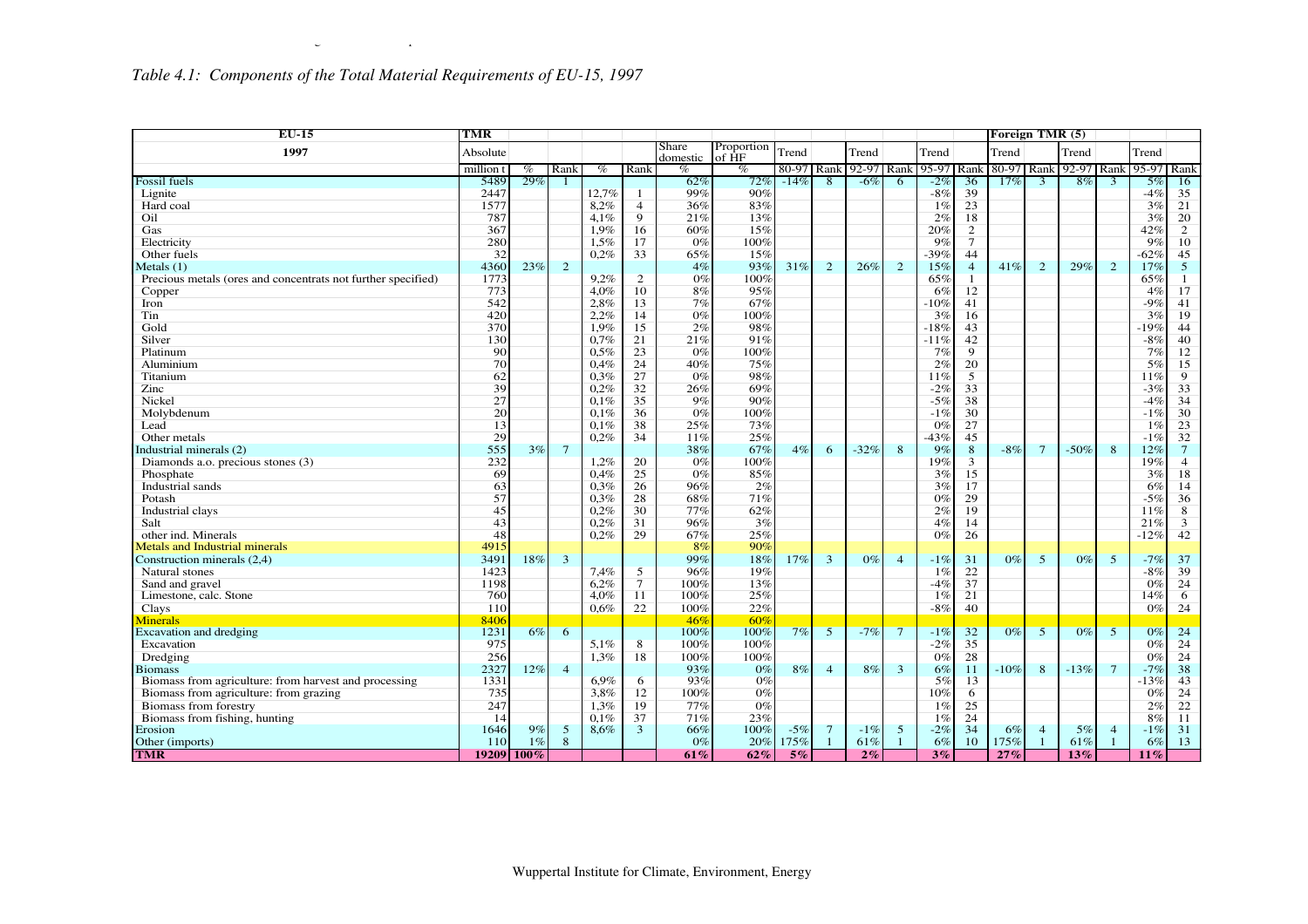The long-term trend from 1980 to 1997 shows that especially the import of finished goods is growing significantly. Metal resources and construction minerals also show an increasing trend. Slightly diminishing trends can be observed for fossil fuels and industrial minerals.

The shift to foreign resources is a long-term trend especially for fossil fuel and metals. From the top ten non-renewable resources, the following categories show a higher increase or lower decrease of the imports between 1995 and 1997: lignite, hard coal, oil, iron, precious metals, and erosion $18$ .

These data indicate that an effective strategy to reduce the use of non-renewables cannot only aim at the reduction of domestic extraction but should also *aim at the reduction of the demand* for primary materials in the production and consumption chain. Otherwise the domestic resources would only be substituted by imports. This has to be considered for instance in the case of hard coal, the extraction of which is subsidised in Member States for social reasons. If the subsidies were to be cut without adequate measures to reduce the demand for electricity from coal (e.g. through efficiency programmes), the only result would be a shift towards the import of coal from other countries. The environmental burden would be transferred to other countries, and may be even increased (e.g. when hard coal from open pit mining is used).

#### **Interim conclusions**

- The top ten of non-renewable resources can be addressed with regard to their contribution to total material requirements; all of them are associated with different environmental impacts;
- However, a policy design aiming at the reduction of selected flows will be at the risk of inducing a shift to other flows with another bundle of impacts; instead, the combined resource use of fossil fuels, metals and construction minerals should be significantly reduced;
- An effective strategy to reduce the amount of resource flows should aim at the reduction of the demand for primary resources. Otherwise environmental burden would only be shifted between regions.

 <sup>18</sup> The absolute imports of limestone can be neglected, although the imports are also increasing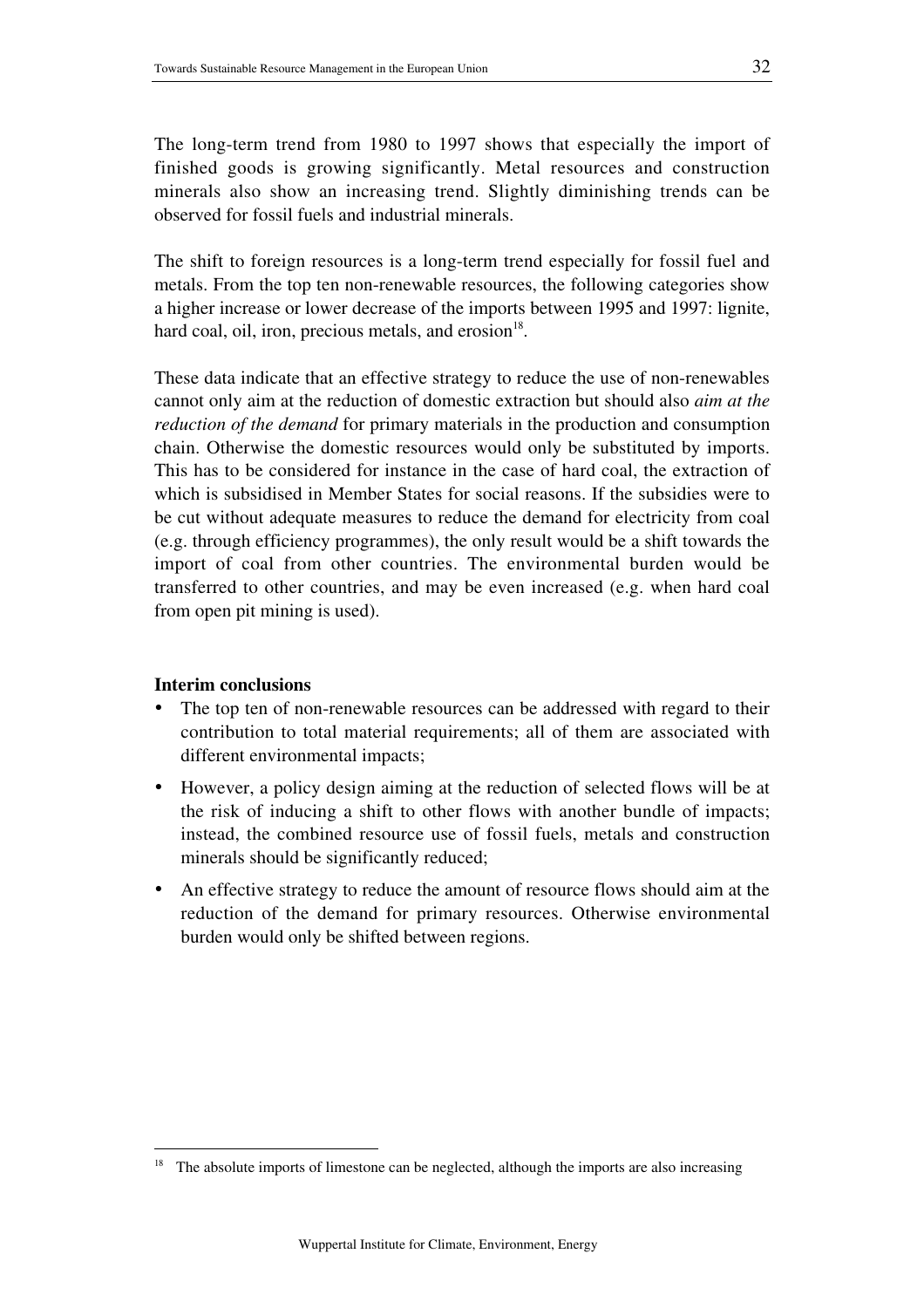# **5 Towards a policy framework for sustainable resource management**

Where should policies for SRM start and what measures should be taken? Any energy oriented policy will set targets for the non-renewable or renewable energy supply volume and for the mix of the different energy carriers. Analogously, the question arises whether or to what extent a sustainable materials management policy should not only set targets for the total material requirements of renewable and non-renewable primary materials but also indicate the preferred materials mix in the future. With a limited number of energy carriers the task seems manageable. However, with a huge variety of material resources the question is whether it makes sense to decide which resources should be preferred over others and, if so, on the basis of which criteria. Substance- or material-specific hazards should be approached by chemical and pollution control measures, and for that purpose, regulations are already in place in the EU and the Member States. However, a targeted and integrated approach to foster a sustainable structure of the societal metabolism which guarantees a sustainable supply with materials and energy is lacking.

Any policy action should aim at certain priorities in order to be effective and efficient as well. Here, the question is whether priority setting for sustainable resource management should orientate towards selected resources. For instance, in the case of metals, primary copper may be regarded of prior importance due to its significant contribution to TMR and to various pollution problems associated with copper mining. If targeted measures were designed to reduce the use of primary copper we should expect a contribution to reduced environmental burden. We may also expect that copper will be substituted by other metals. Depending on the required technological properties and prices, for instance, aluminium, nickel, palladium, silver and other metals could probably be used instead of copper for a variety of uses. If, as a result, the use of these metals were to increase, the volume of other resource flows would grow, along with different pollution effects, and there would be no reason to assume that the environmental burden would be reduced. Thus, policy design should minimise the possibilities of burden shifting between potentially substitutable resource flows.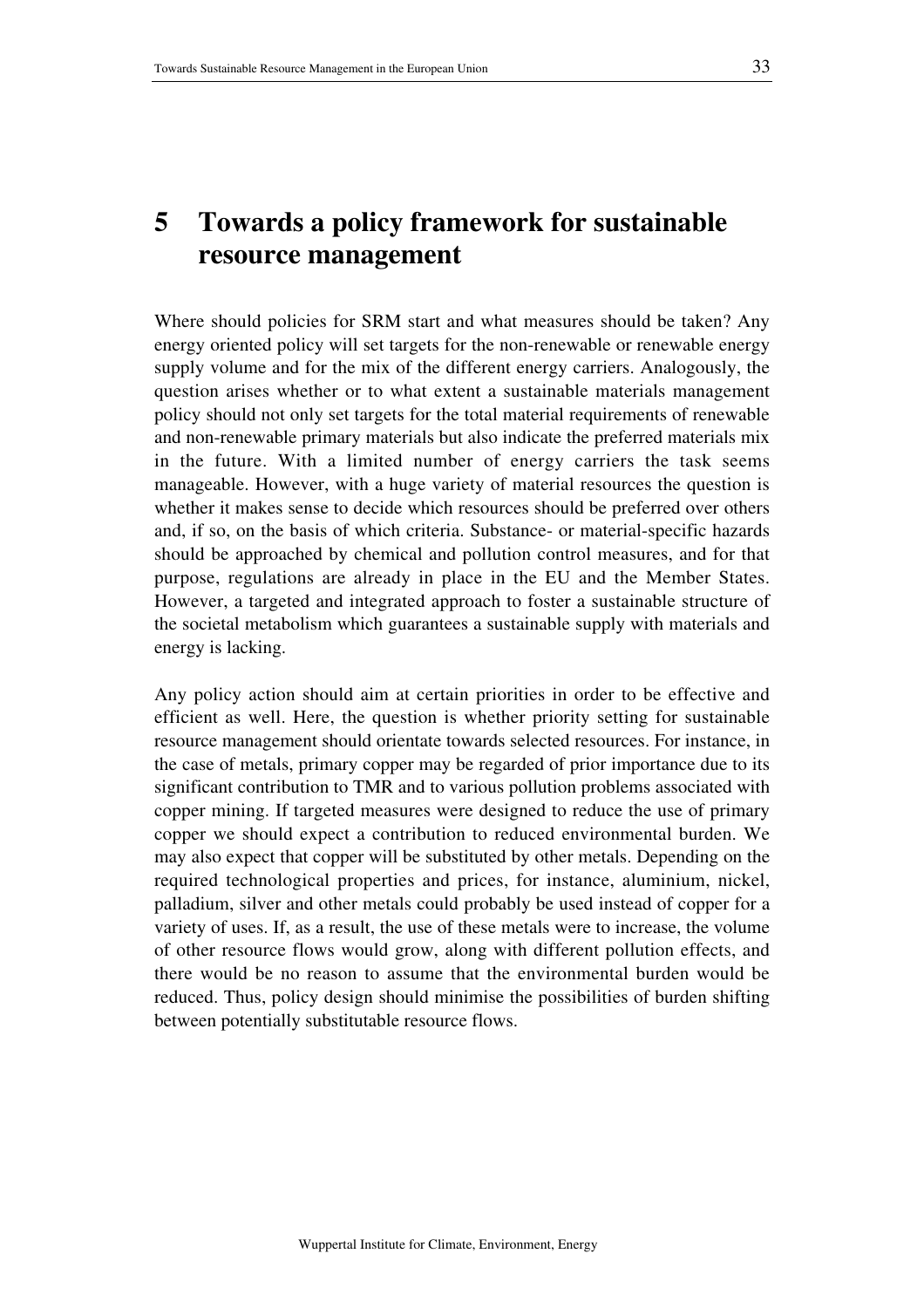# **5.1 Policy design for balanced material flow management**

Within the material flow system different points of leverage are possible. There are existing instruments to control certain flow sections, but as such they are not sufficient to sustain the metabolism of the EU economy as a whole. Nevertheless, the development of an integrated policy framework for SRM does not need to start from scratch but can be based on existing regulations and measures which can be supplemented by, combined with and in the future possibly substituted by new instruments.

Basically three major leverage points or rather target areas can be distinguished with respect to the materials metabolism (Figure 5.1):

- the entry of primary resources
- the product system (comprising production, consumption and recycling)
- the exit of waste residuals

Historically, policies aiming at the materials flow system started with the exit. Final disposal of waste was first regulated by technical standards aiming to control hazardous effluents and emissions. In the second half of the 1990s, land fill taxes were increasingly used as an incentive to reduce final waste disposal. These leverages have been successful in some Member States in reducing the amount of waste deposition. However, they have not been sufficient to reduce the generation of waste and the demand for primary materials.

Recycling quotas were introduced for selected waste flows such as packaging materials to enhance the substitution of secondary materials for primary ones. Some voluntary agreements of industry, for instance, to recycle construction and demolition waste were successful to further reduce waste disposal. However, large product flows are still associated with extended flows of primary resource inflows and waste outflows. Selected product groups are now subject to considerations on how to design and enforce an Integrated Product Policy (IPP), extend producers' responsibility for products and widen the use of take-back systems. The aim is to foster materials cycling, increase life-cycle-wide materials and energy efficiency, reduce the generation of waste and the demand for primary materials.

However, there is a variety of different product groups with various specificities, and if the policy approach were to arrange detailed regulations or agreements for each product group, the effort for policy design and implementation would be tremendous. Nevertheless, the IPP approach is indispensable. The measures of IPP will have to be designed also to effectively reduce the life-cycle-wide demand for primary resources.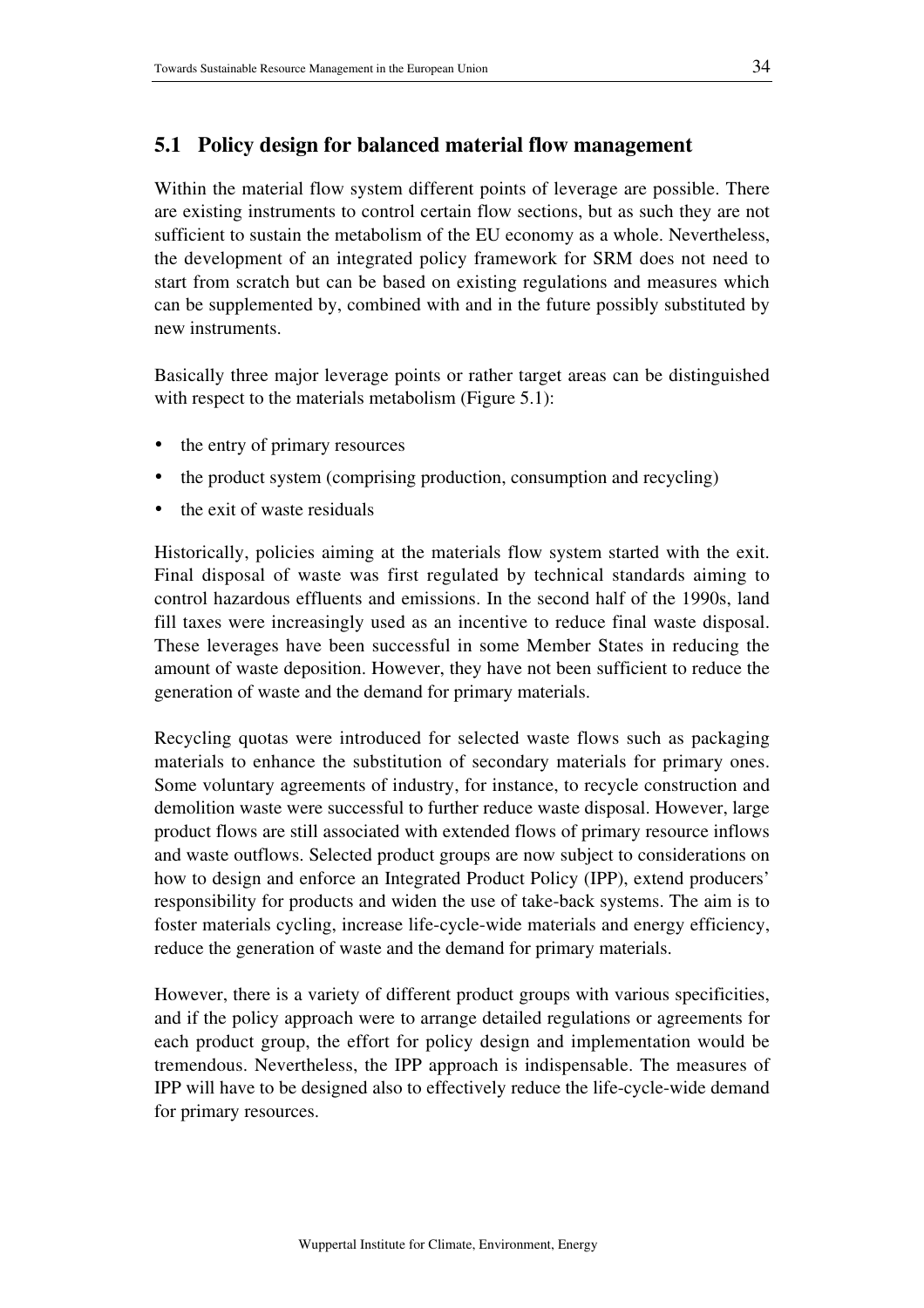Here a basic impediment pops up. The price of primary resources is usually much too low to provide an effective incentive for substitution and increase in resource efficiency in the manufacturing sector. This purpose can be achieved by supplementary measures such as raw material taxes and restrictive licensing policies for the extraction sector.

Policies aiming at only one of those three basic leverage points will probably fail. An effective policy for SRM will be based on a material flow management which balances the pressures on the different actors and combines upstream and downstream incentives. A balanced flow system for sustainable supply, use and waste management will require an appropriate mix of instruments aiming at all three stages along the material flow.





<sup>&</sup>lt;sup>19</sup> For a better overview, the emissions from extraction, production and consumption have been omitted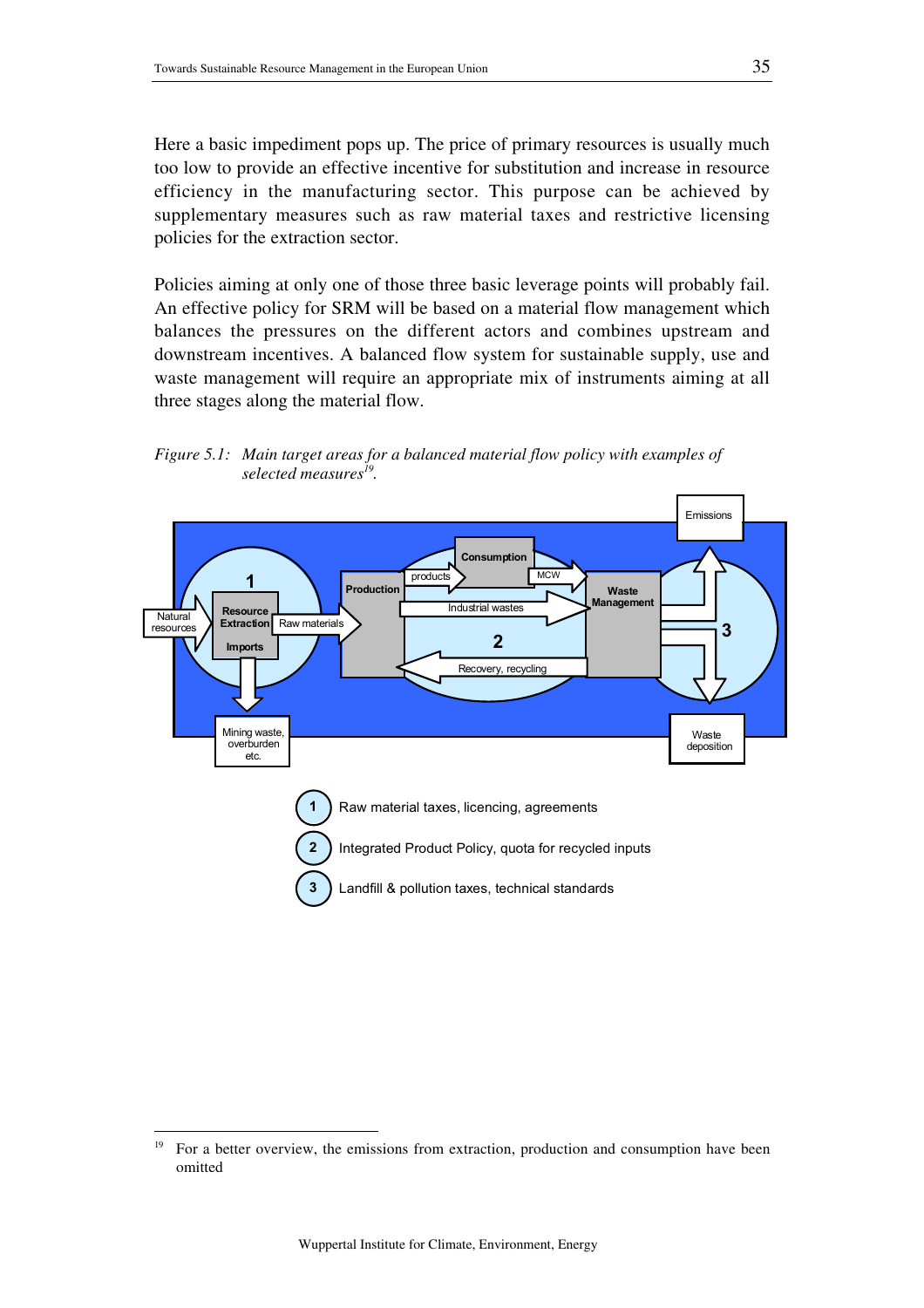### **5.2 Making resources more precious**

The implementation of raw material taxes in several Member States of the European Union started in the 1990s.

In Sweden the Tax on Natural Gravel was introduced in July 1996 to encourage the conservation of natural gravel. The Geological Survey of Sweden had calculated that Sweden will run out of natural gravel within 20 years in some 40 municipalities, assuming production at the 1996 level<sup>20</sup>. The objective of the tax was to achieve proportions of 70/30 between the use of crushed rock and natural gravel. A target was set: by 2010 the extraction of gravel in the country shall not exceed 12 million tonnes per year and the proportion of reused materials shall represent at least 15% of the ballast used (Ministry of Environment 2000). The tax rate is 0.58 EUR per tonne sand and gravel. The forecasted revenue for the year 1999 was 11.6 million EUR. Tax revenue is used for the general budget.

In Denmark the tax on waste and raw materials is regulated in the Raw Materials Act of 1997. The act applies to both raw materials and waste. It uniquely defines the distinction between recovered waste on the one hand and primary raw materials on the other hand. Focus is laid on construction minerals on the input side and construction and demolition waste on the output side (Ecotec 2001). The purpose of the tax is to reduce resource use and to support the Danish waste hierarchy. It is to ensure that exploitation of raw material deposits is based on the principles of sustainable development. The supply of raw materials to the society shall be ensured in the long term, and the raw materials are to be used according to their quality, i.e. materials of high quality shall not be used where low grade materials are available. Furthermore waste products shall be used to the greatest possible extent as a substitute for primary resources. The tax rate is  $0.67$  EUR /m<sup>3</sup> for natural raw materials such as stones/gravel/sand, clay, limestone, chalk, peat, top soil, and similar materials. Exemptions are, for instance, extraction for seaside protection. Revenues are used for general budget.

In the United Kingdom the Aggregates Levy will be introduced in April 2002 (Ecotec 2001, HM Customs and Excise Information Service 2001). It will apply to sand, gravel and crushed rock commercially exploited, including aggregate dredged from the seabed. The objective is to address the environmental costs associated with quarrying operations (noise, dust, visual intrusion, loss of amenity and damage to biodiversity) in line with the UK Government's strategy of, over time, shifting the burden of taxation from "goods" such as labour, to "bads" such as environmental pollution and resource use. It further aims to reduce demand for

 <sup>20</sup> Pers. communication between J. Hellberg and S. Moll, 8/2001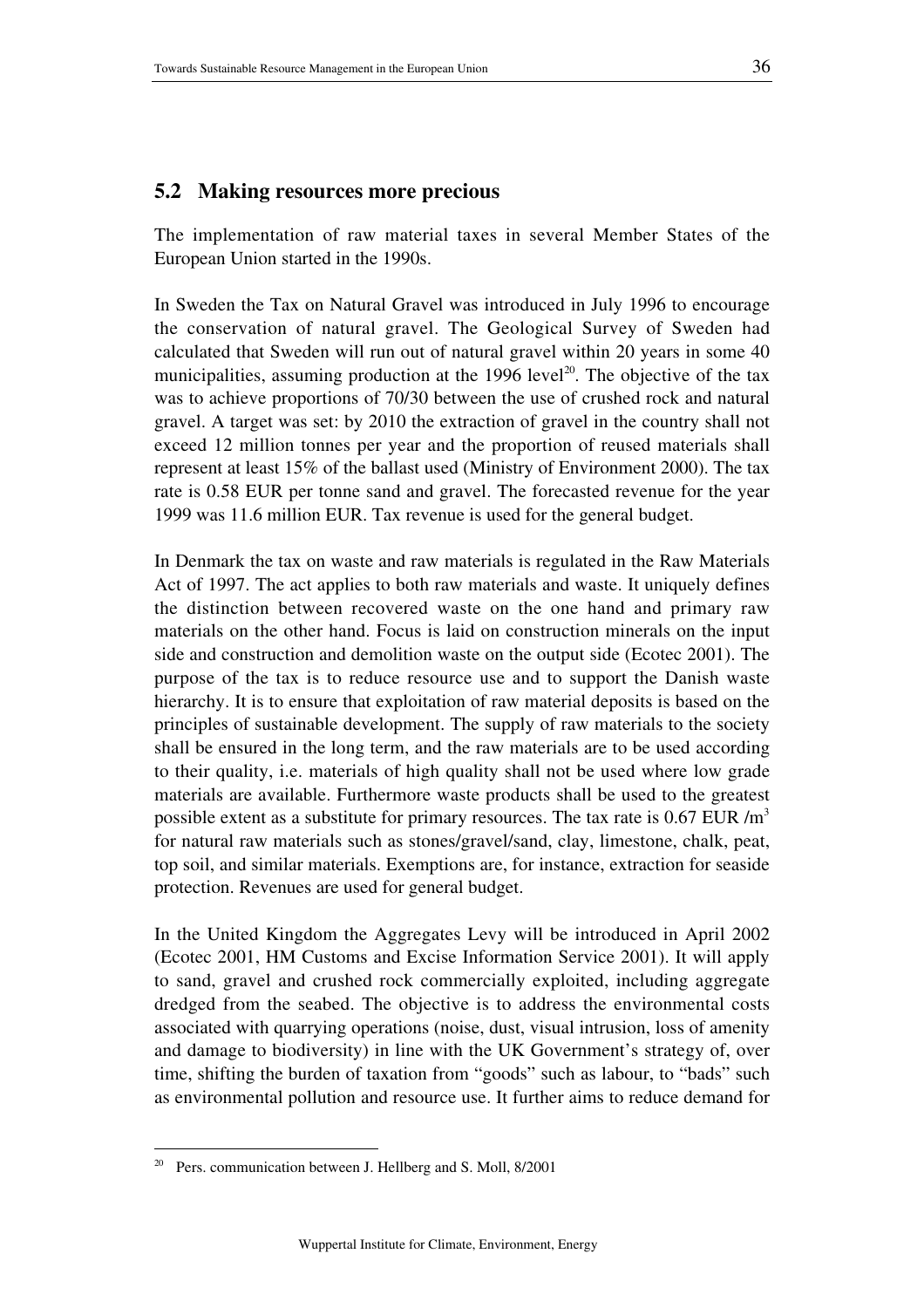virgin aggregate and encourage the use of re-cycled materials. The levy will apply to extraction in the UK as well as imports. Exports will be exempted as well as recycled aggregates. There is a comprehensive range of exemptions for other quarried or mined products such as coal, metal ores, industrial minerals, etc. The tax rate will be £ 1.60 (EUR 2.53) per tonne. The levy will raise around £ 380 (EUR 601.9) million per year — all of which will be returned to business through a 0.1% point cut in employer NICs (social security contributions) and a new Sustainability Fund aimed at delivering local environmental benefits to areas subject to the environmental costs of aggregates extraction. There will be no net gain to the Exchequer from this reform. The Government will be consulting on how the new Sustainability Fund can best be used to deliver local environmental benefits.

As regards the effectiveness of those resource taxes, the first experiences are interesting. In Sweden the levy increased the price of gravel by about 10 percent and led to a reduction of gravel in the same order of magnitude, corresponding to about 6 million tons. As intended by the government the material was substituted by crushed rock. Therefore, the tax contributed to the conservation of gravel, but only at the expense of an increased use of another resource and the associated environmental burden.

The Danish landfill tax significantly reduced deposition of demolition waste. However, based on a much lower levy per tonne, the raw materials tax did not halt the increase of the use of construction minerals which can be observed in Denmark since the mid-nineties. Obviously the level of the tax was not sufficient to induce dematerialised modes of construction with a reduced demand for aggregates. The level of the envisaged aggregate tax in the UK is significantly higher than in Denmark, and it will be interesting to monitor the effectiveness.

Altogether, an effective reduction of resource extraction will only be reached if the applied instruments lead to a reduced demand for the resources within the production/consumption system. For that purpose, final demand will have to be met by new approaches to provide the utilities and services needed. Technologies must be further developed which allow resource efficient ways of production and reduce life-cycle-wide resource requirements of products (incl. constructions). A balanced policy framework will rely on an appropriate combination of resource, product and waste oriented incentives which complement each other in driving innovation towards SRM.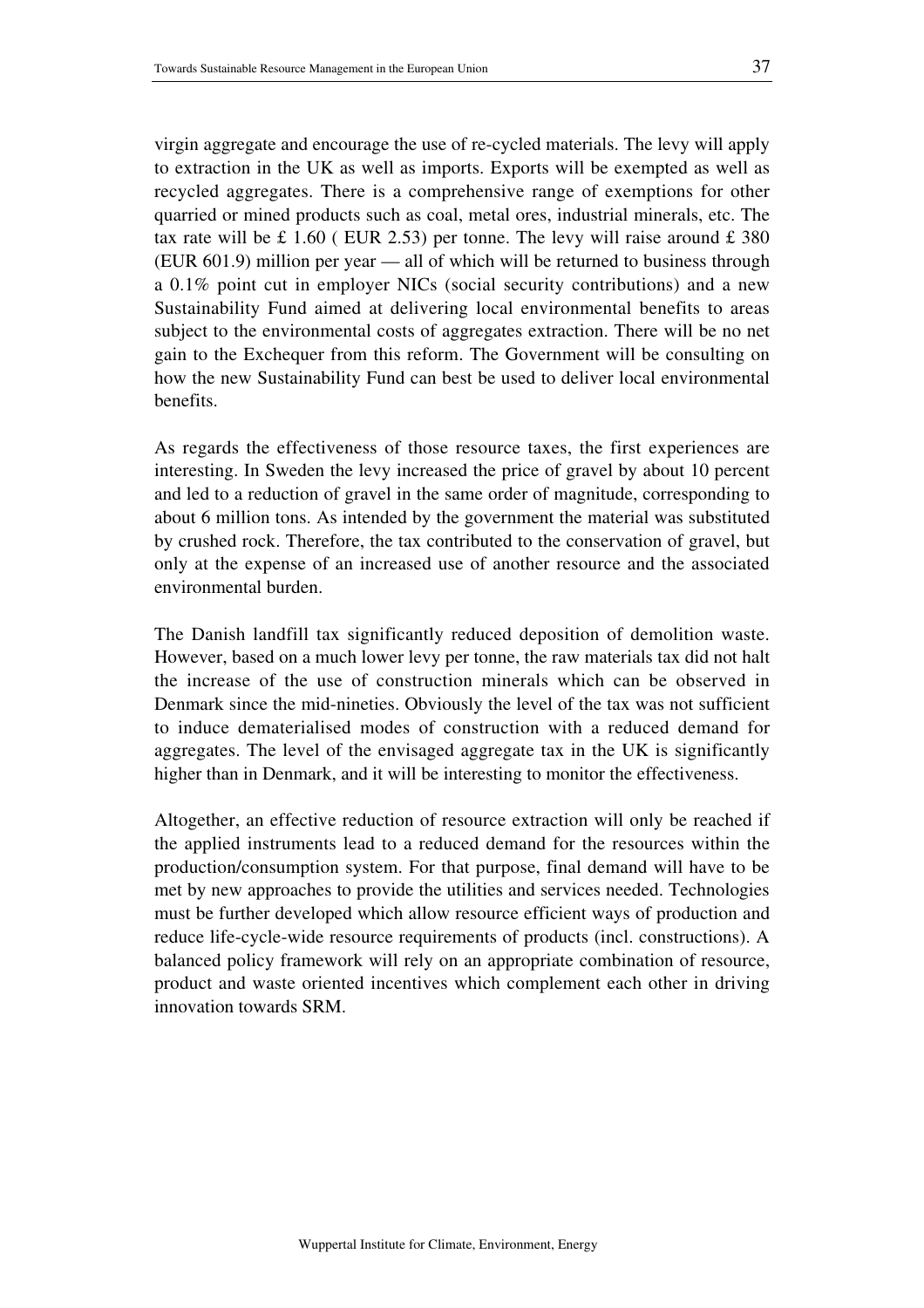# **5.3 Strategies and instruments to manage major resources**

When we look at the major resource flow categories of naturally non-renewables we can describe those strategies, target groups and potential measures which should be considered within a policy framework for SRM (Table 5.1).

There are three main strategies common to managing fossils, metals and industrial minerals, and construction minerals and excavation within a framework of effective SRM:

- The prevention of primary resource requirements through diminishing the demand for additional products by an improved use of "brainware" — i.e. information — and existing hardware.
- The increase of resource efficiency on a life-cycle-wide basis, including reuse, remanufacturing, and recycling.
- The shifting towards renewable resources as far as the life-cycle-wide resource requirements will not be increased.

The first strategy is clearly the most challenging. The reader will note that the aim is not to reduce total demand in economic terms but to substitute know-how for primary resources; this fits to the second strategy where welfare should be increased and people should be provided by improved services in the sense of utility functions with a minimum of resource requirements. Recycling may contribute significantly to a reduction of primary resource requirements, especially in the case of metals. However, it is not an end in itself, and recycling which requires more primary resources than the original primary production or alternative routes should be abandoned.

The third strategy relies on the effect of the first and second. A mere shift towards renewables is not possible without reducing the total resource requirements (because there is not enough land available, see chapter 3). Of course, biomass should also be used as efficiently as possible throughout the whole life cycle of products.

All three strategies are expected to relieve the environmental burden, guarantee the supply with materials and energy in the long run, and increase competitiveness of industry through innovation. Driving eco-innovation towards sustainable technologies is perceived as a major task for industry (Fussler 1996). Governments are expected to contribute towards that aim by setting the appropriate incentive structure. However, policy often has a retarding tendency in conserving out-dated resource intensive technologies, e.g. coal incineration, through subsidies and end-of-pipe pollution control. Instead public budget could be invested into measures of sustainable resource management.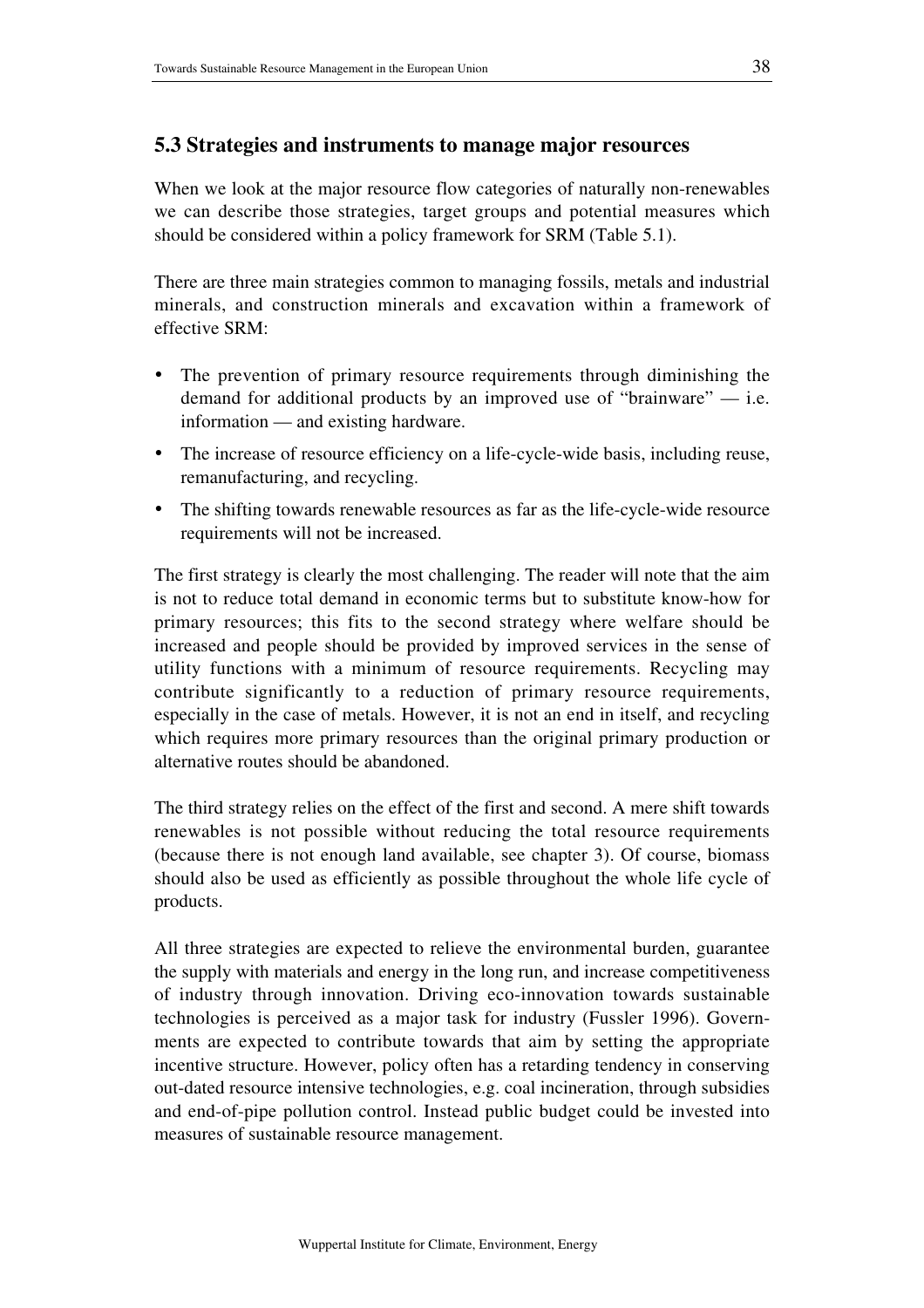The current development which still lacks policy guidance nevertheless has already embarked on the road towards decoupling of economic performance and total resource requirements (chapter 2.2). Those industries which fall behind this trend put their competitiveness at risk. Any policy which aims to conserve resource intensive industries will even increase that risk, and the risk of hidden unemployment as well. In the Ruhr area, which had been characterised by coal mining and heavy industries until the 1970s, the unemployment rate is higher in those areas where industry did not change resource productivity over decades (Bringezu 2000). When we proceed towards SRM the risk of becoming unemployed grows with the resource intensity per worker. The necessary changes within industry towards SRM technologies can only be met with significant investments in education and training. This will be one of the outstanding challenges for policy.

The list of potential measures provides the most important instruments which should be considered further. Some of them are already practised in Member States (e.g. taxes on energy consumption) but harmonisation is lacking within the EU. Some are already implemented at least to a certain extent (e.g. extended producer responsibility and take-back systems for cars). However, other proposals might require a paradigm shift within certain ressorts (e.g. with regard to the necessary reduction of the expansion of built-up land).

For most of the policy measures, considered legal instruments and responsible institutions do already exist. Thus, transaction costs could be minimised when using the existing instruments within a SRM policy framework. For instance, R&D programmes can be reviewed to underpin the requirements of resource efficient technologies, especially in the construction sector. Here an integrated consideration of energy and material and land resources is required. Existing subsidies should be reviewed. For instance, if the Commission has to decide on subsidies for coal extraction in a Member State, the agreement could be bound to commitments of investments leading to significant energy saving within that country. Tax credits for private construction activities could be qualified by standards for energy and materials efficiency .

The SRM policy measures range from hard to soft instruments. One major task of policy is to provide the framework incentives for the market which then can find optimal solutions. Economic instruments such as taxes are going to play an increasing role in the future, and the effectiveness of resource taxes should be checked for a variety of different options.

Policy is beginning to play an increasing role as information facilitator. Decision makers and operators need appropriate information on resource efficient technologies, the resource intensity of base materials, best management practices, etc., to implement SRM. In North Rhine-Westphalia, the most populated of the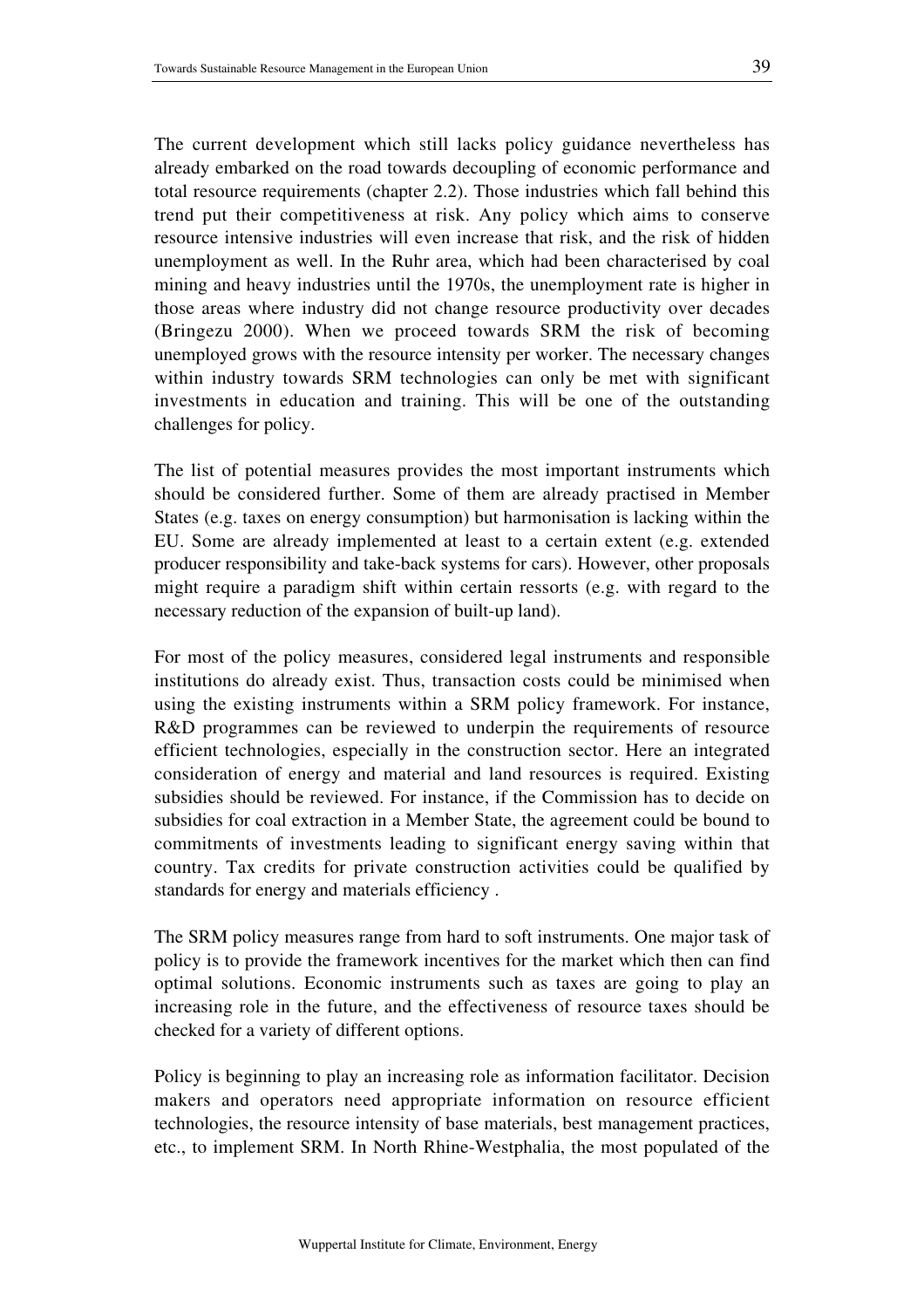16 Länder in Germany, the government established an efficiency agency which fosters information exchange between science, consultancies and industry in order to facilitate information transfer, development and implementation of resource efficient technologies.

Engineers and designers also require better information on resource intensity of base materials and processing technologies. Publicly available databases are required to assist the sourcing of industry and the establishment of material flow accounts for integrated environmental and economic accounting as well. Supply managers in companies and traders should know about resource intensity of globally traded commodities. Statistics which do not consider material flows linked to foreign trade will not be able to monitor shifts of environmental burden and thus fail to report an essential aspect of SRM.

The curricula of engineers and economists, planners, natural and social scientists should be supplemented by programmes on SRM. New study courses are required and even new diploma titles may become necessary. And the education and training of workers must be improved as well.

If we proceed towards SRM, beneficial policies should be strengthened and counterproductive policies must be abandoned. For instance, we will need a certain shift of paradigms with respect to the future construction policy. We will have to review the role of public investments in infrastructures and the subsidisation of private construction activities. In the light of sustaining the physical basis of our economies, improving their competitiveness and securing long-term employment, we will have to review our structural and regional economic policies. Of course we will have construction activities also in the future, but they will differ from the current activities; renovation and refurbishment will require improved know-how; re-use and facility management will need increased services where repair and maintenance and reconstruction become an integrated part.

We will need a policy framework which effectively controls the net increase of built-up area (by roads and buildings), and allows for compensation between regions and communities (e.g. by land use certificates) .

It is the nature of policy to integrate various requirements. To this end, the major goals and strategies must be harmonised in order to allow for predictable and reliable action towards a sustainable future. We must expect certain discrepancies between the goals and strategies of different policy departments, i.e. directorates, and the goals and strategies required for SRM. Many if not most of them should be reconciled based on targets with a long time horizon. However, before it comes to harmonisation, any significant discrepancies should be revealed and explicated between the involved departments. For that purpose the European institutions will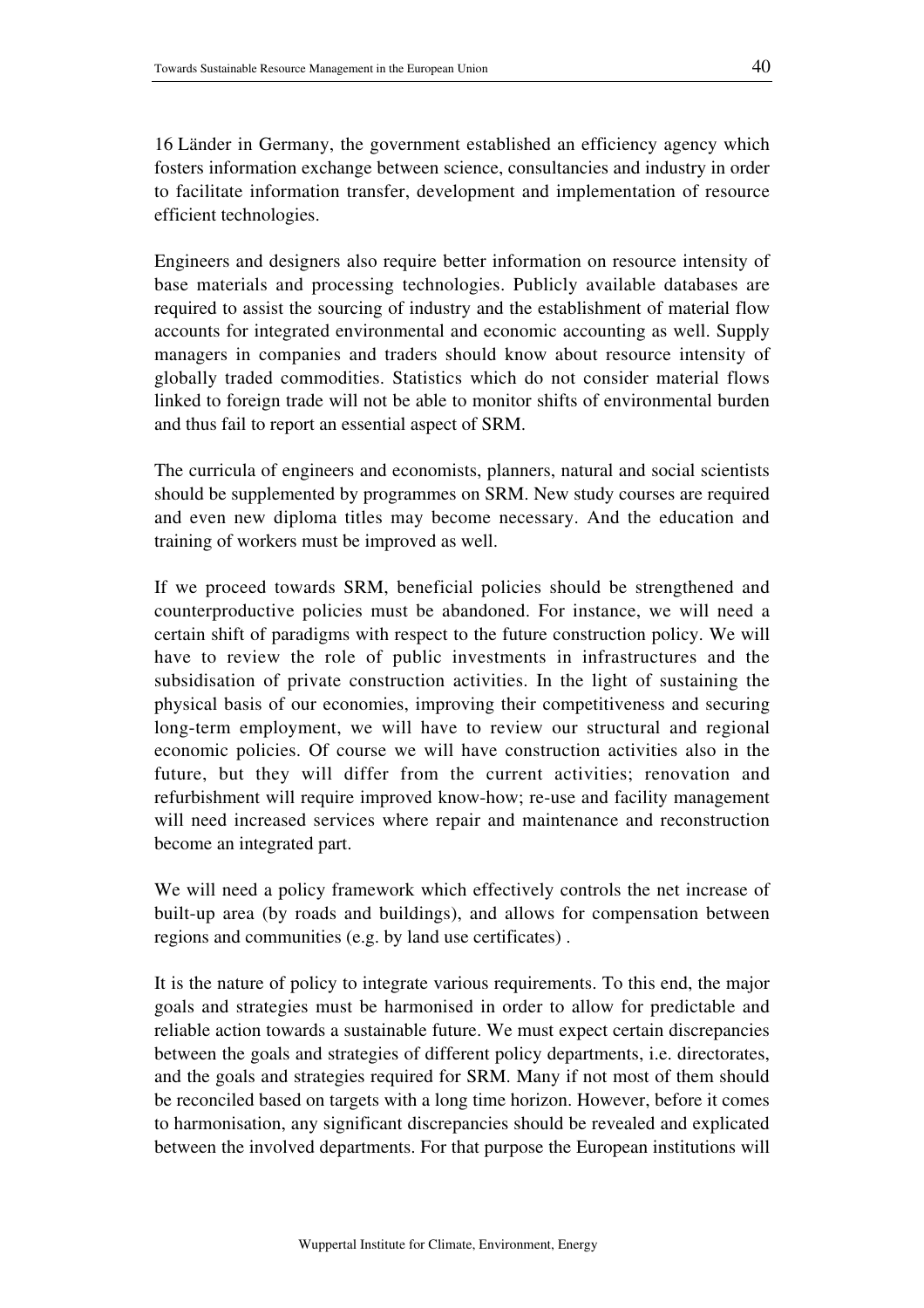have to develop a procedure to evaluate the existing regulations with regard to their impact on SRM, to foster beneficial elements and to abandon counterproductive effects (e.g. when directives are updated). The decisions of nearly all directorates have impacts on the metabolism of the EU economy. Thus SRM requires an integrative effort of all departments significantly involved in relevant policy development. Basic policy guidelines will have to be developed to ensure that each directorate contributes to SRM within its own responsibility. And there will probably be a need for a regulation to lay the ground for sustainable resource management in the EU.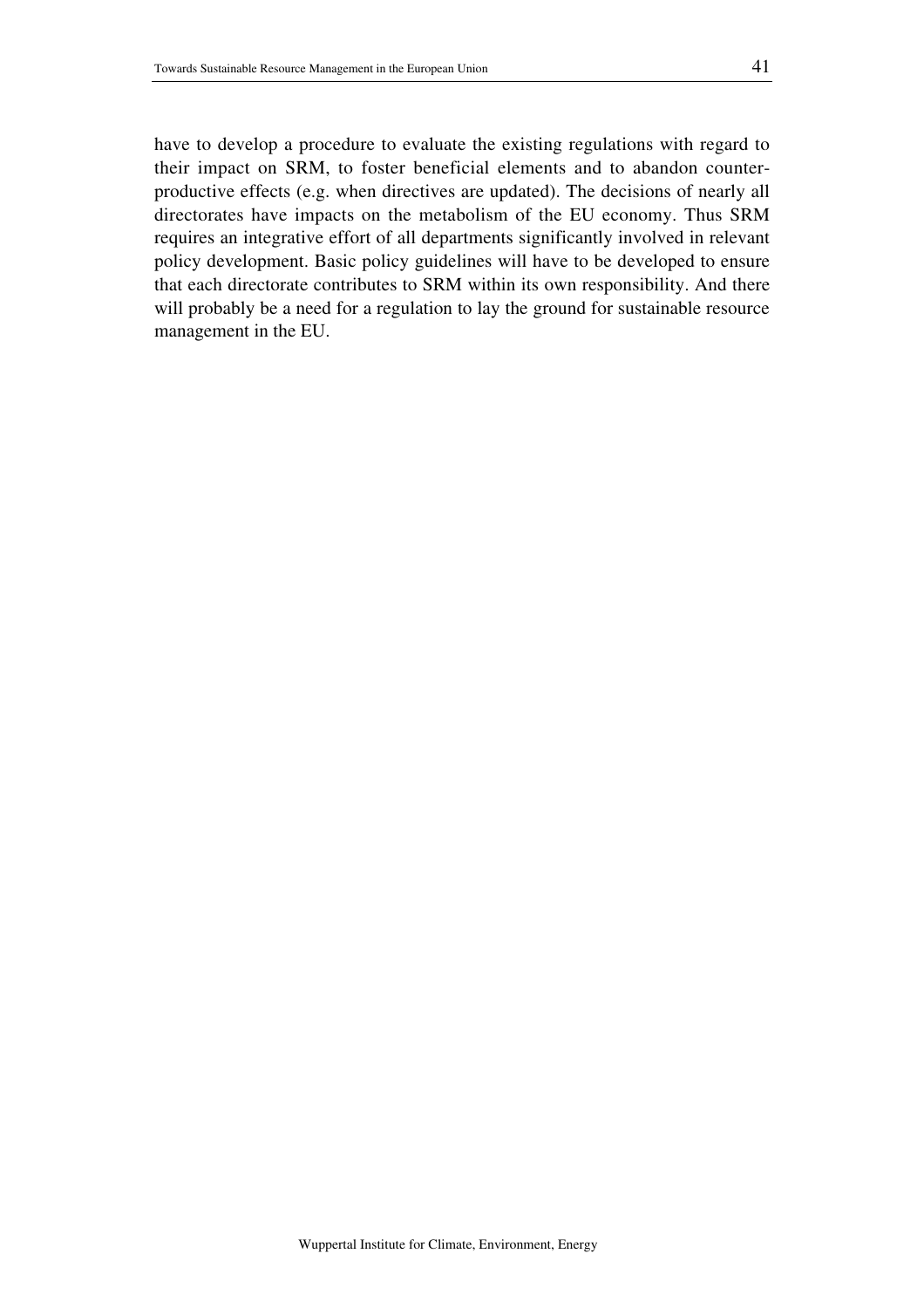| <b>Target flows</b>               | <b>Strategies</b>                                                                                                                                                                                                                                                                                                                                                  | <b>Target sectors or</b><br>groups                                                                                                     | <b>Potential policy measures</b>                                                                                                                                                                                                                                                                                                                                                                                                                                                                                                                                                                                                                                                                                                                                                                                |
|-----------------------------------|--------------------------------------------------------------------------------------------------------------------------------------------------------------------------------------------------------------------------------------------------------------------------------------------------------------------------------------------------------------------|----------------------------------------------------------------------------------------------------------------------------------------|-----------------------------------------------------------------------------------------------------------------------------------------------------------------------------------------------------------------------------------------------------------------------------------------------------------------------------------------------------------------------------------------------------------------------------------------------------------------------------------------------------------------------------------------------------------------------------------------------------------------------------------------------------------------------------------------------------------------------------------------------------------------------------------------------------------------|
| Fossil fuels                      | (1) Reduction of energy demand<br>(2) Increasing energy- and materials-<br>efficiency<br>(3) Changing energy mix towards renewables                                                                                                                                                                                                                                | Private households,<br>construction<br>industry, architects<br>and civil engineers,<br>facility managers<br>Energy supply<br>Transport | Taxes on energy consumption, harmonisation of Member States eco-taxes<br>Technical standards for energy (+ material) saving buildings, cars and other<br>machines<br>Market introduction programmes for combined heat and power generation, and<br>technologies using renewable sources in an energy- and materials efficient way,<br>Reviewing subsidies on fossil fuel extraction and use (gradual phase-out of coal)<br>and reviewing subsidies on fuels (especially those used for freight transport)<br>R&D programmes on integration of materials and energy efficiency and use of<br>renewables                                                                                                                                                                                                          |
| Metals and industrial<br>minerals | (1) Reduction of (primary) materials demand<br>Service (function) orientation<br>Dematerialised product design<br>Product management which extends<br>producers' responsibility<br>(2) Optimising production processes with<br>regard to life-cycle-wide primary resource<br>requirements, including<br>new technologies re-use,<br>remanufacturing, and recycling | Designers and<br>engineers<br>Industry<br>Private households                                                                           | Campaigns for dematerialised product design, review of engineering standards,<br>R&D programmes on resource efficient technologies and on use and substitution<br>of precious metals<br>Fostering metal recycling through quota for input of secondary raw materials (e.g.<br>end-of-life vehicle regulation)<br>Extended producer responsibility by compulsory take-back regulations for all<br>major durable goods (e.g. cars, "white, brown and black" goods)<br>Taxes on first domestic use of primary metals and industrial minerals<br>Levies on products designed for dissipative use (e.g. mineral fertiliser)<br>Databases and guidelines for engineers and operators to plan and conduct<br>production with respect to primary resource requirements of material supply (incl.<br>recycled materials) |

*Table 5.1: Target material flows, strategies, addressees and possible measures within a framework of sustainable resource management*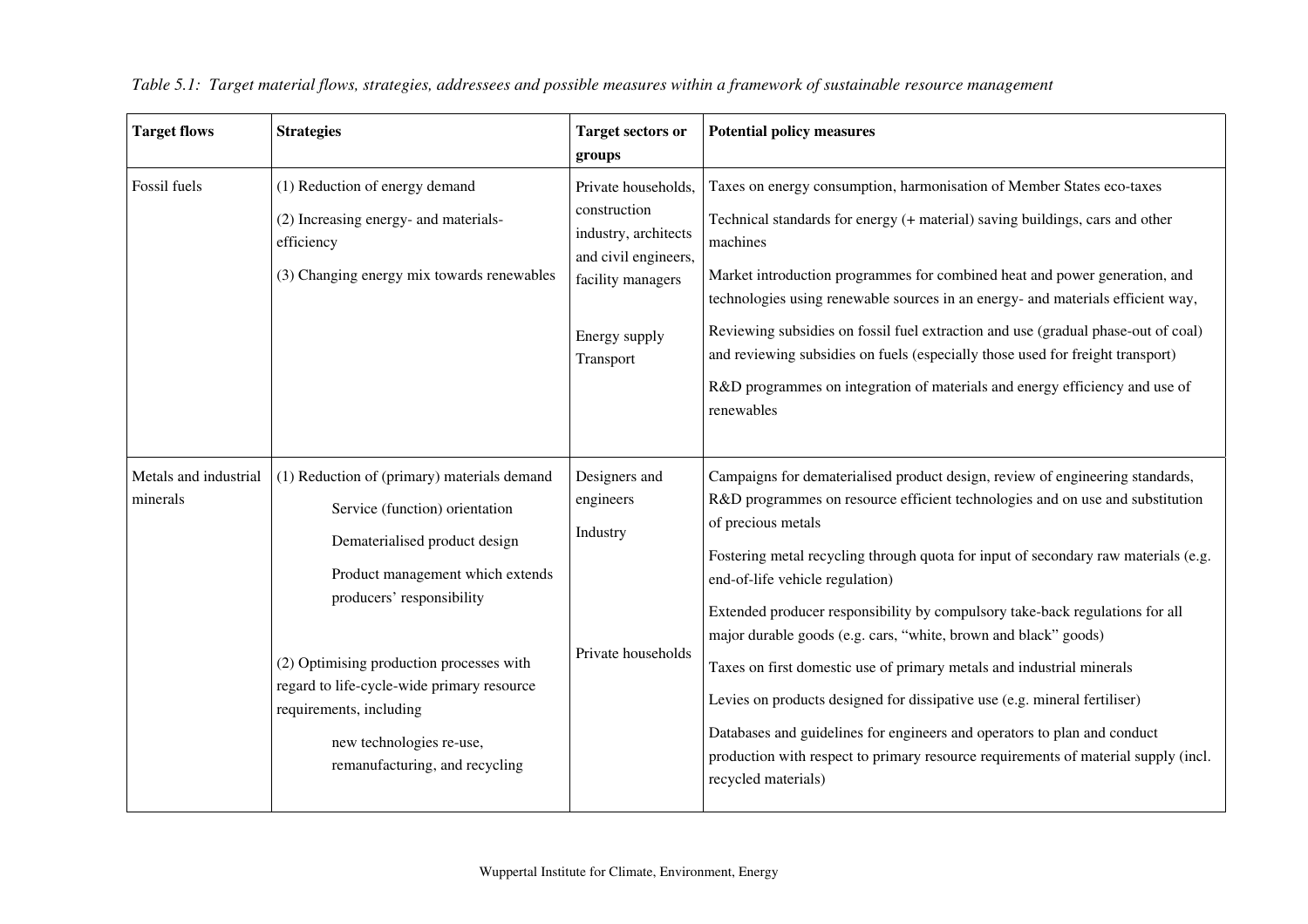| <b>Target flows</b>                        | <b>Strategies</b>                                                                                                                                                                                                                                                                                                                                                                                                                                                                                                                                                                                                                                       | <b>Target sectors or</b><br>groups                                                                                                                                                 | <b>Potential policy measures</b>                                                                                                                                                                                                                                                                                                                                                                                                                                                                                                                                                                                                                                                                                                                                                                                                                                                                                                                                                                                                                                                                                                                                                                                                                                                                                                              |
|--------------------------------------------|---------------------------------------------------------------------------------------------------------------------------------------------------------------------------------------------------------------------------------------------------------------------------------------------------------------------------------------------------------------------------------------------------------------------------------------------------------------------------------------------------------------------------------------------------------------------------------------------------------------------------------------------------------|------------------------------------------------------------------------------------------------------------------------------------------------------------------------------------|-----------------------------------------------------------------------------------------------------------------------------------------------------------------------------------------------------------------------------------------------------------------------------------------------------------------------------------------------------------------------------------------------------------------------------------------------------------------------------------------------------------------------------------------------------------------------------------------------------------------------------------------------------------------------------------------------------------------------------------------------------------------------------------------------------------------------------------------------------------------------------------------------------------------------------------------------------------------------------------------------------------------------------------------------------------------------------------------------------------------------------------------------------------------------------------------------------------------------------------------------------------------------------------------------------------------------------------------------|
|                                            | (3) Substitution by renewables (e.g. biowaste<br>for mineral fertiliser; biopolymers for<br>semiconductors)<br>as far as sensible with regard to life-cycle-<br>wide primary resource requirements                                                                                                                                                                                                                                                                                                                                                                                                                                                      |                                                                                                                                                                                    |                                                                                                                                                                                                                                                                                                                                                                                                                                                                                                                                                                                                                                                                                                                                                                                                                                                                                                                                                                                                                                                                                                                                                                                                                                                                                                                                               |
| Construction<br>minerals<br>and excavation | (1) Reduction of (primary) materials demand<br>Diminishing the amount of<br>additional infrastructures/buildings<br>Provision of (new) housing and<br>mobility functions through improved<br>use of existing<br>infrastructures/buildings<br>Extension of life-span of buildings<br>(2) Optimising production processes with<br>regard to life-cycle-wide primary resource<br>requirements, including<br>new construction technologies re-<br>use, refurbishment and<br>modernisation, and recycling<br>(3) Substitution by renewables (e.g. wood,<br>fibres)<br>as far as sensible with regard to life-<br>cycle-wide primary resource<br>requirements | Policy makers<br>Service sector<br>(facility<br>management),<br>Construction<br>sector,<br>Transport sector,<br>Planners,<br>architects,<br>civil engineers,<br>Private Households | Transport policy: changing paradigm towards prevention of additional<br>infrastructures; reviewing public investment policies<br>Policy programmes to foster exchange of flats and houses according to actual age<br>and group specific demand;<br>Change of policy paradigm to prevent additional buildings at a balance between<br>new construction and demolition,<br>Reviewing subsidies for public and private construction<br>Resource-input-tax, land-use tax, incentives for recycling of demolition waste,<br>quota, voluntary agreements,<br>Educational programmes (e.g. amendment of curricula for architects and civil<br>engineers), R&D programmes to enhance resource efficiency in construction<br>Campaigns for dematerialised construction, review of civil engineering standards,<br>R&D programmes on resource efficient construction technologies<br>Campaigns to improve quality of housing and living conditions in abandoned or<br>run-down city areas<br>Industry guidelines to improve renovation of buildings and remanufacturing of<br>construction components<br>Databases and guidelines for architects and civil engineers to plan and construct<br>buildings and infrastructures with reduced primary resource requirements<br>Programmes to improve qualification of workers for construction and utilities |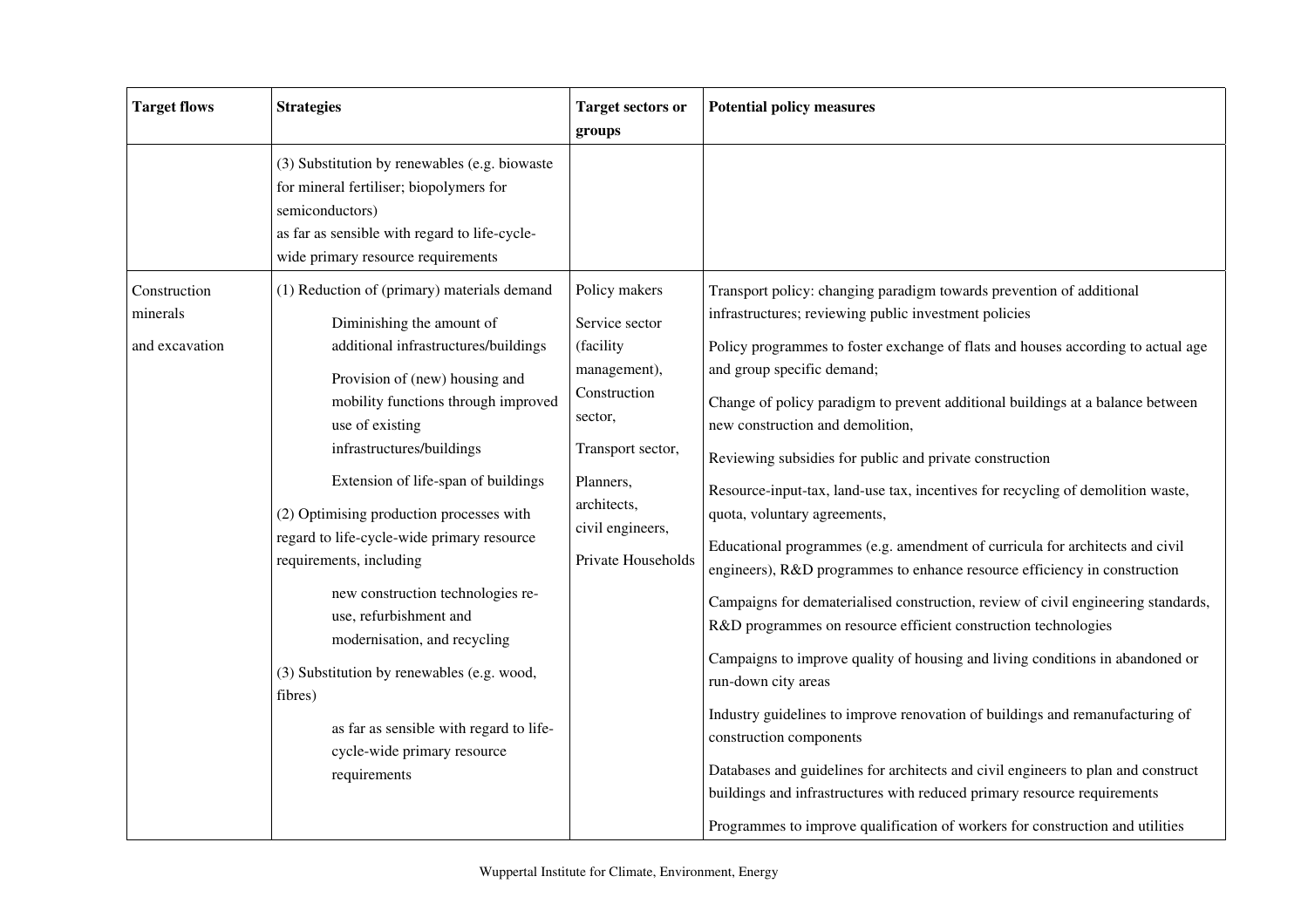# **5.4 Target setting**

While various measures are expected to contribute to SRM, leaving open also a certain flexibility to adjust measures over time, the aims must nevertheless be clear and binding by agreement between involved parties, and the effect of policies must be measurable in terms of distance to target.

Before any management measures are taken, the first measure required is the setting of targets and milestones. Both must be based on indicators. The indicators are not necessarily the parameters where management measures set the leverage. However, they must allow to monitor the overall development with regard to resource use. And they must sufficiently reflect necessary conditions for SRM.

Therefore the EU should set targets to

- reduce the growth of built-up area,
- reduce the use of non-renewable resources,
- increase productivity of non-renewables and renewables $^{21}$ ,
- shift towards sustainable cultivation modes in agriculture and forestry, and
- combine this with the targets to reduce climate gas emissions.

For that purpose, concepts such as factor 4/10 may provide some kind of "leitmotiv" or goal, but they are not yet sufficient for target setting. For that purpose, concrete target parameters and schedules have to be defined.

For instance, in Germany the environmental ministry drafted an environmental policy programme (BMU 1998) which contains a number of limited targets. Progress towards these targets is regularly monitored and reported also by the economic ministry (Bundesministerium der Finanzen 2000) and the Federal Statistical Office (Statistisches Bundesamt 2001). The German targets comprise

- a reduction of the growth of built-up land to 30 ha/day until 2020 (currently over 120 ha/day),
- an increase of energy productivity by a factor of 2 (1990–2020)

<sup>&</sup>lt;sup>21</sup> This relates to the ratio of GDP to total resource requirements (TMR) and/or direct material input (DMI); as regards the productivity increase of renewables it does not aim at an intensification of biomass production per hectare but to increase the efficiency of biomass use in industry and households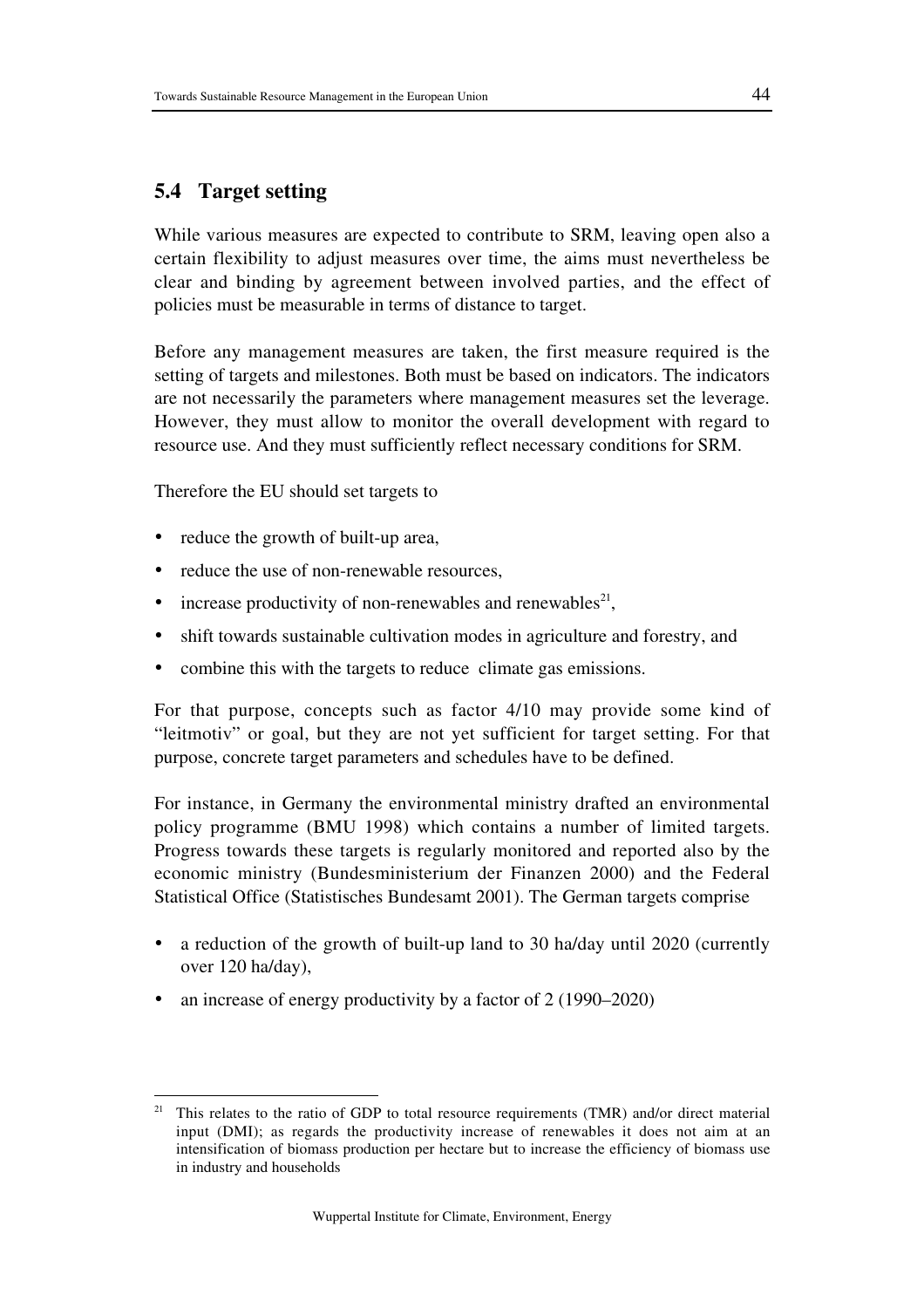- an increase of non-renewable raw materials<sup>22</sup> productivity by a factor of 2.5 (1993–2020)
- a reduction of  $CO<sub>2</sub>$  emissions by 25% (1990–2005)
- an increase of the share of organic farming land to  $20\%^{23}$  (until 2010, from 2.5%)

Certain progress is seen with respect to all targets, besides the built-up area expansion, although further action is required to meet the targets.

 $22$  Based on a definition which equals DMI minus biomass; thus changes in efficiency due to hidden flows of imports or to changes in biomass use are not captured

<sup>&</sup>lt;sup>23</sup> The original target of 10-15% (BMU 1998) has recently been revised by the minister of the environment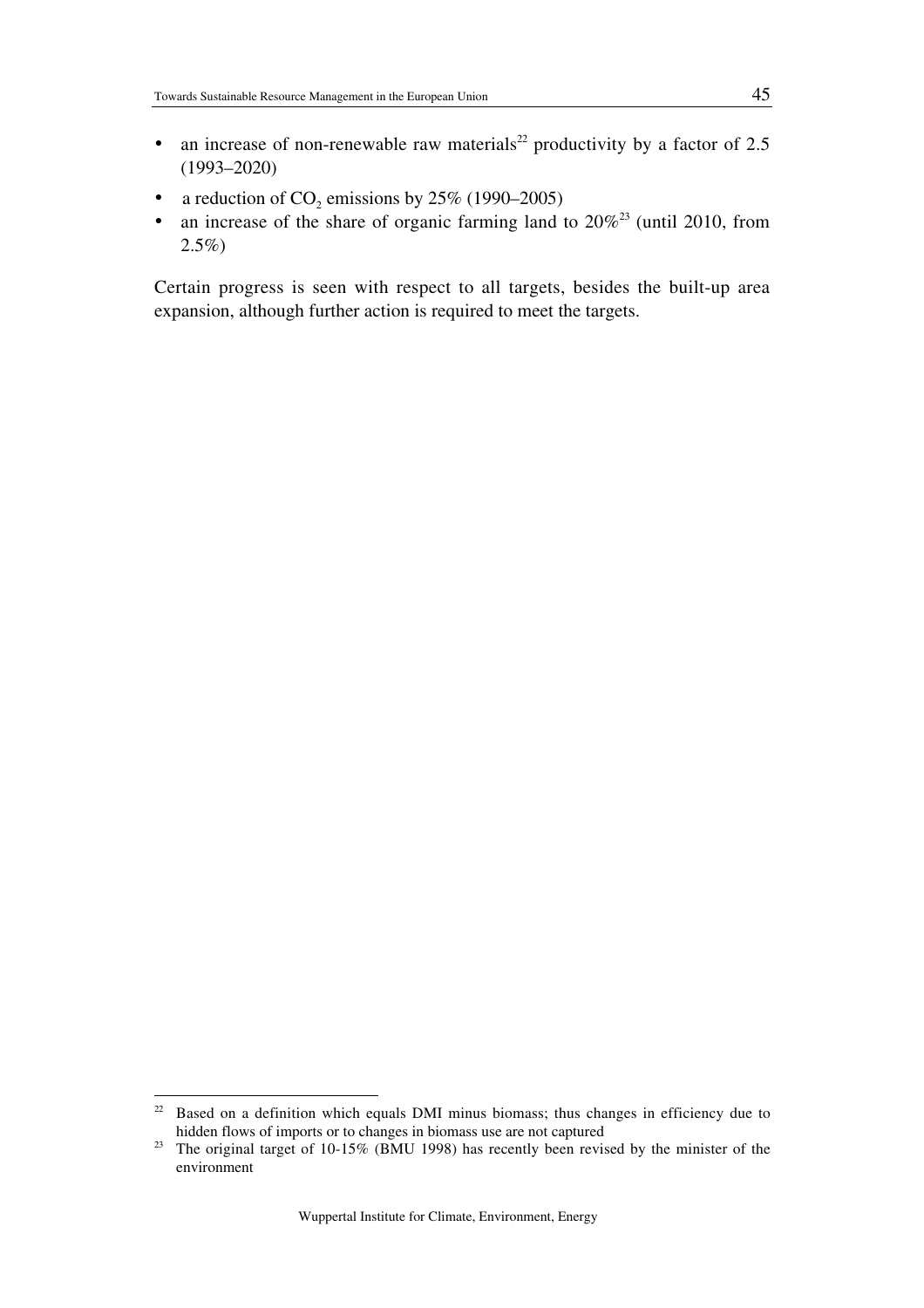# **6 Recommendations**

A policy framework for SRM should be developed to secure the materials and energy supply of the economy and the natural resource basis in the long run. Developing a framework which considers key aspects of SRM will require

- target setting for land use (especially built-up land), absolute material requirements and productivity of materials use, and the share of sustainable cultivation practices in agriculture and forestry;
- a mix of instruments influencing the materials flow through the economy in a balanced manner aiming at the stepwise but significant reduction of all nonrenewable primary resource requirements of fossil fuels, metals, industrial minerals, and construction minerals and excavation;
- policies effectively reducing demand for those primary resources, which seem also necessary to counteract the current trend of resource and burden shifting to non-EU regions;
- effective measures to control the expansion of built-up land;
- policies to support a continuous shift to sustainable cultivation practices in agriculture and forestry;
- an integrated effort of various ressort policies mainly to qualify existing measures and regulations;
- an increased use of soft policy instruments and probably new institutions to generate knowledge and to facilitate information exchange on SRM.

In order to develop such kind of policy framework for SRM, a policy debate is needed supported by additional scientific advice concerning the following main questions:

- Up to which level shall built-up land (for buildings and infrastructures) increase within the EU? The effect on the long-term supply capacity of regrowing resources will have to be considered as well as the interrelations with foreign trade (especially of agricultural and forestry products); technological and economic potentials and challenges should be explored for agriculture and forestry as well as for construction and transport.
- Which level of non-renewable resource use of the EU economy is acceptable in the mid-term and long-term future? The environmental and social implications of that use will have to be considered, the risks for secure and sustainable supply, as well as the systemic linkage of resource input and waste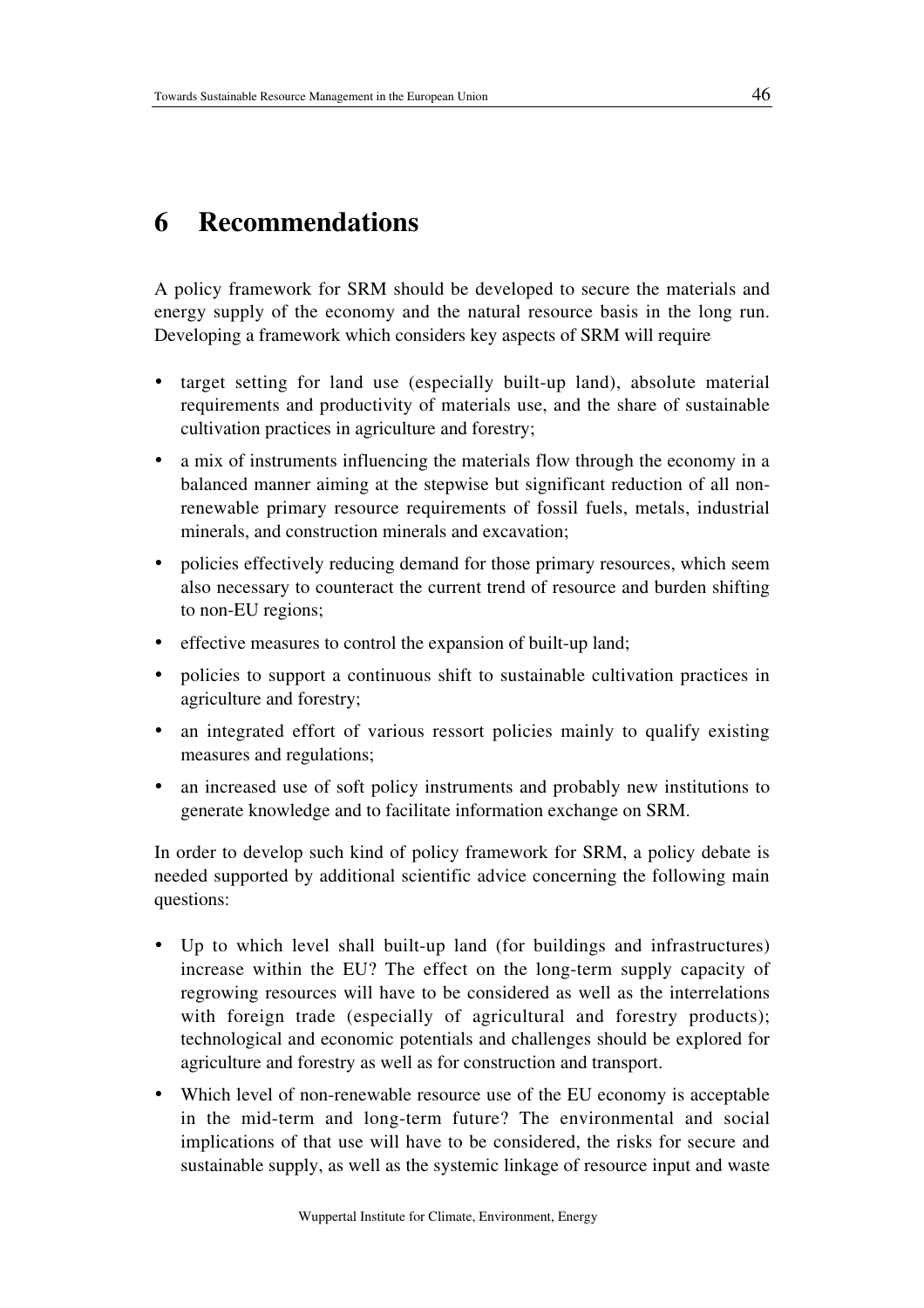and emission output; the role of resource efficiency will have to be regarded with respect to the interdependence of incentives, innovation, technological change and competitiveness; future scenarios should be developed with regard to different levels of EU demand, domestic or foreign supply and evaluated in terms of ecological, economic and social implications, and especially with regard to interregional burden shifting.

Further research seems necessary to determine the capacity of biomass (re)production in the EU if organic farming practices become the rule in agriculture and forestry. What increase of productivity per hectare can be realistically expected under that regime? And, will it be necessary to revise some of the certification requirements for better integration of the production into the whole societal metabolism and to improve the reproduction cycle (e.g. to ensure nutrient cycling also via organic household residuals)?

#### **Acknowledgements**

The author would like to thank Helmut Schütz for data analysis, Stephan Moll for essential input on resource taxation, both of them for helpful discussions and comments to the draft version and Melanie Krause for technical support. Valuable comments came also from Peter Bartelmus, Frans Vollenbroek, Maria J. Welfens, and Dirk Wolters. Support by EUROSTAT and the Department for Environment, Transport and the Regions to provide the TMR data of the EU and the UK, respectively, which became a basis of this paper, is highly appreciated.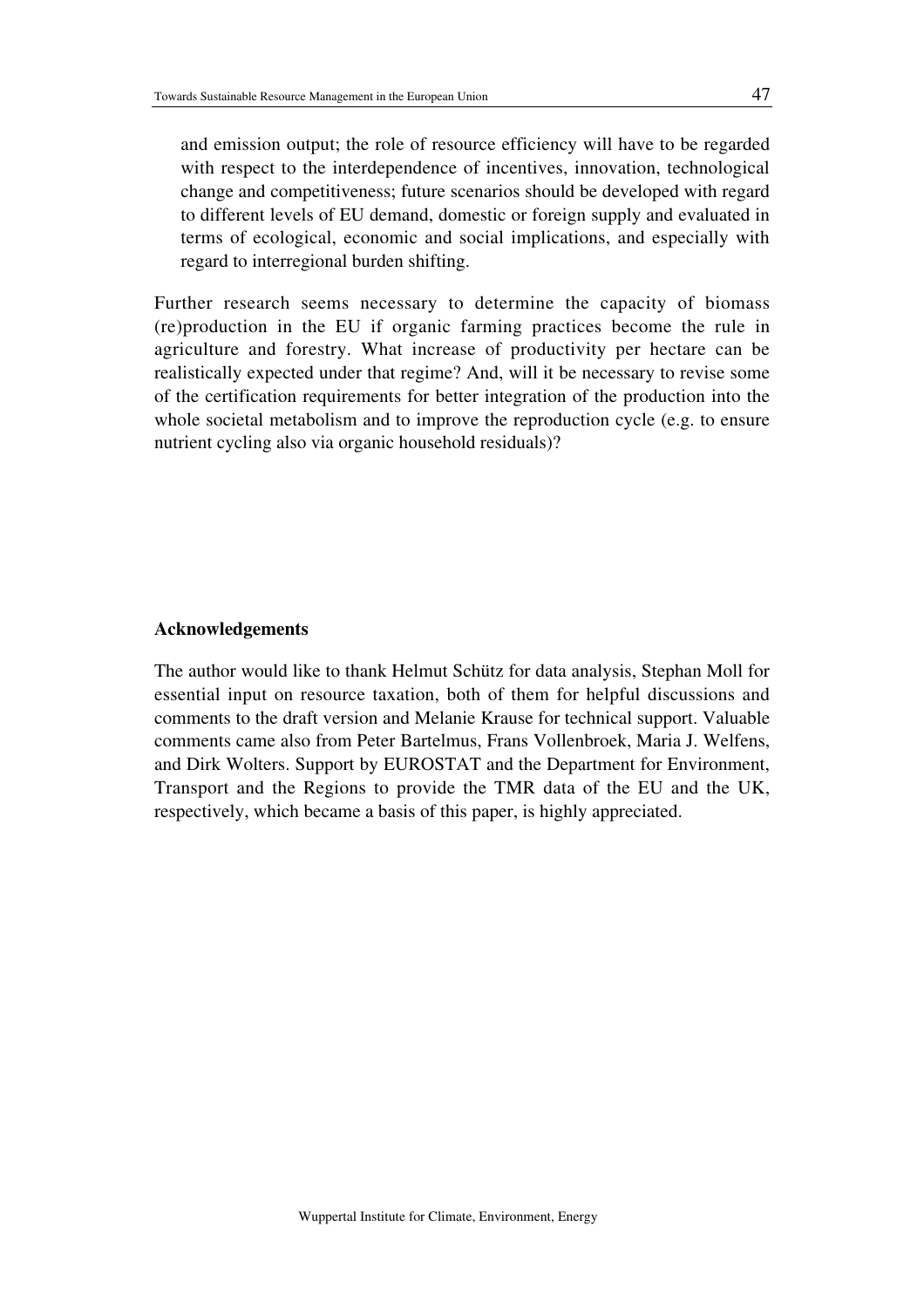#### **References**

- Adriaanse, A., Bringezu, S., Hammond, A., Moriguchi, Y., Rodenburg, E., Rogich, D., Schütz, H. (1997). *Resource Flows — The Material Basis of Industrial Economies.* World Resources Institute, Wuppertal Institute, Netherlands Ministry of Housing, Spatial Planning, and Environment, Japans National Institute for Environmental Studies. Washington, DC.: World Resources Institute Report.
- Ayres, R. U. (1989). *Industrial Metabolism*. In: Ausubel, J., Sladovich, H. (Eds.). Technology and Environment. Washington D.C: National Academy Press.
- Ayres, R. U., Simonis, U. E. (Eds.) (1994). I*ndustrial Metabolism: Restructuring for sustainable development*. Tokyo: UNU Press.
- Baccini, P., Brunner, P. H. (1991). *Metabolism of the Anthroposphere*. Berlin, New York, Tokio: Springer.
- BMU Bundesministerium für Umwelt, Naturschutz und Reaktorsicherheit (Ed.) (1998). Nachhaltige Entwicklung in Deutschland — Entwurf eines umweltpolitischen Schwerpunktprogramms, Bonn.
- Bringezu, S. (1993). Towards increasing resource productivity: How to measure the total material consumption of regional or national economies? In: Fresenius Environmental Bulletin 2, 437–442.
- Bringezu, S. (2000). *Ressourcennutzung in Wirtschaftsräumen.* Berlin, Heidelberg, New York, Springer.
- Bringezu, Stefan, Schütz, H. (2001a). Total Material Resource Flows of the United Kingdom. A study of the Wuppertal Institute for the Department for the Environment, Transport and the Regions, Final report 6/01, publication in prep.
- Bringezu, Stefan, Schütz, Helmut (2001b). Material use indicators for the European Union, 1980–1997, Economy-wide material flow accounts and balances and derived indicators of resource use, Eurostat Working Papers 2/2001/B/2, 29 June 2001, 111 pp.
- Bundesministerium der Finanzen (BMF) (2000). Jahreswirtschaftsbericht 2000 der Bundesregierung, Berlin.
- CEC (Commission of the European Communities) (2001). 'Environment 2010: Our future, Our choice' — The Sixth Environment Action Programme, COM (2001) 31 final, 24.1.2001, Brussels.
- Chen, X., l. Qiao (2000). Material flow analysis of Chinese economic-environmental system, Journal of natural resources, 15 (1), 17–23.
- Daly, H. E. (1990). Towards some operational principles of sustainable development. Ecological Economics 2, 16.
- Ecotec (2001). Economic and Environmental Implications of the Use of Environmental Taxes and Charges in the European Union and its Member States, Study on behalf of DG ENV (Contact Ref: 34-3040/99/74628/MAR/B2), Brussels, (http://europa.eu.int/ comm/environment/enveco/taxation/environmental\_taxes.htm).
- EEA European Environment Agency (1999). Environment in the European Union at the turn of the century, Copenhagen.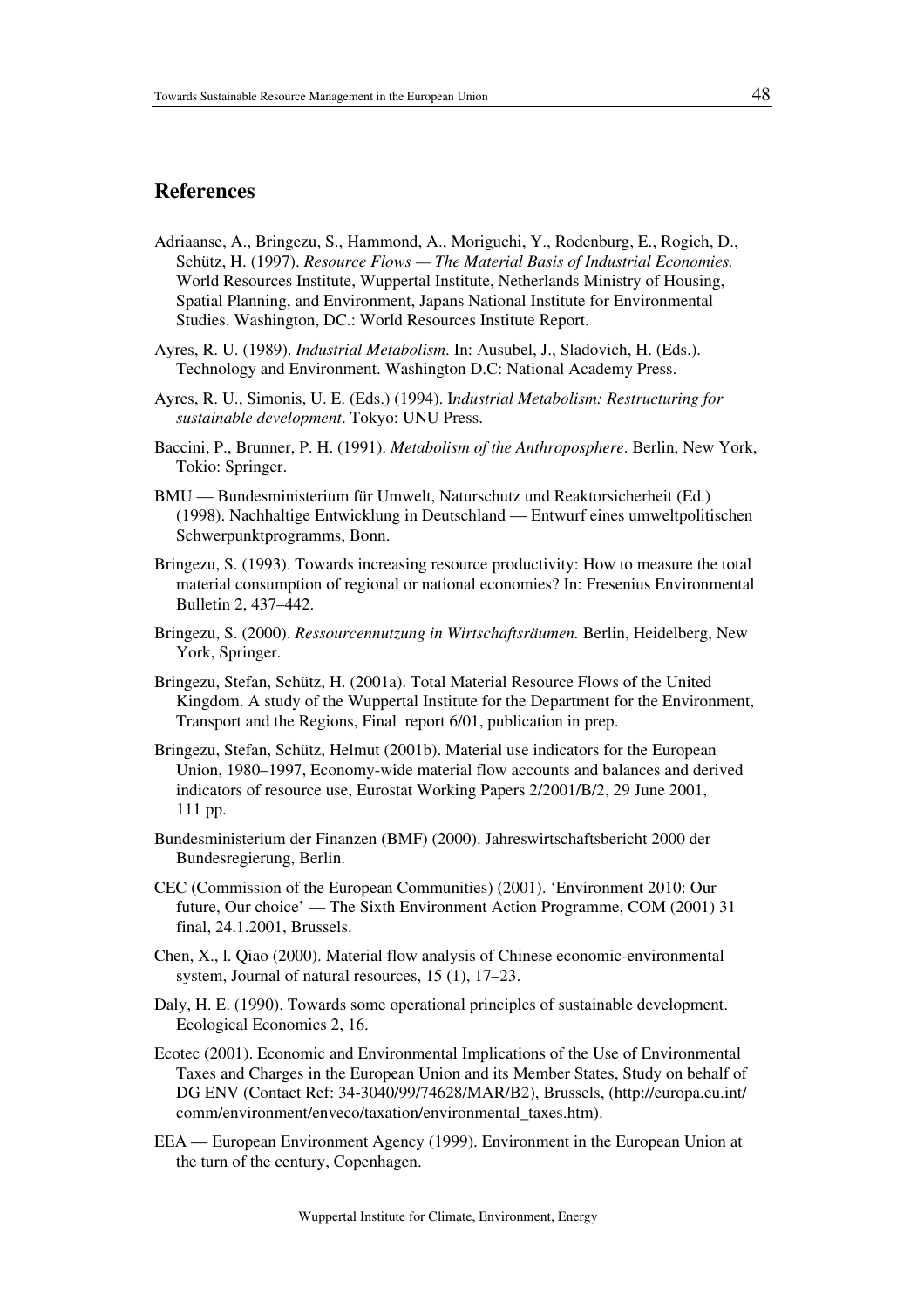- European Communities (1995). Europe's Environment: Statistical Compendium for the Dobrís Assessment. Brussels, Luxembourg.
- European Union (1999), Presidency summary of the informal meeting of the EU Environment Ministers and Environment Ministers of the Candidate Countries of Central and Eastern Europe and of Cyprus, July 23–25, in Helsinki, paragraph 3.
- European Union (2001), Communication from the commission; A Sustainable Europe for a better world: A European Union Strategy for Sustainable Development, COM 150501, Brüssel 2001.
- EUROSTAT Statistical Office of the European Communities (Ed.) (2001). Economywide material flow accounts and derived indicators (Edition 2000). A methodological guide. European Communities, Luxembourg.
- Fischer-Kowalski, M. (1998). Society's Metabolism. The Intellectual History of Material Flow Analysis, Part I, 1860–1970, in: Journal of Industrial Ecology, Vol. 2, No. 1, Massachusetts, pp. 61–78.
- Fischer-Kowalski, M., Hüttler, W. (1999), Society's Metabolism, The Intellectual History of Materials Flow Analysis Part II, 1970–1998 in: Journal of Industrial Ecology, Vol. 2, No. 4, Massachusetts, pp. 107–136.
- Fussler, C. (1996). Driving Eco-Innovation, London: Pitman.
- Gardener, G., P. Sampat (1998). Mind over matters: recasting the role of materials in our lives. World Watch Paper 144.
- Gwosdz, Werner, W. Lorenz (2000), Flächenbedarf für den Abbau von oberflächennahen Rohstoffen (Steine und Erden, Braunkohle und Torf) im Jahr 1997, Commodity Top News, Fakten, Analysen, wirtschaftliche Hintergrundinformationen No. 9, Bundesanstalt für Geowissenschaften und Rohstoffe, Hannover
- HM Customs and Excise Information Service. Information for business (2001). Aggregates Levy. Online on URL: http://www.hmce.gov.uk/bus/excise/
- Nic Lampkin and Peter Midmore (1999): Organic Farming in the European Union. Memorandum of Evidence to the House of Lords Select Committee on the European Communities Sub-Committee D (Agriculture, Fisheries and Food). Online on URL: http://www.aber.ac.uk/<sup>~</sup> wirwww/organic
- Loske, Reinhard, R. Bleischwitz, W. Sachs, M. Linz, R. Behrensmeier, W. Bierter, S. Böge, S. Bringezu, B. Burdick, M. Fischedick, F. Hinterberger, W. Jung, K. Kristof, H. Schütz (1996), Zukunftsfähiges Deutschland. Ein Beitrag zu einer global nachhaltigen Entwicklung. Basel, Boston, Berlin: Birkhäuser.
- Mäenpää, I., Juutinen, A. (1999).Time series for the Total Material Requirement of Finnish economy, Online-Publication on: http://thule.oulu.fi/ecoef/#Publications.
- Matthews, E., C. Amann, S. Bringezu, M. Fischer-Kowalski, W. Hüttler, R. Kleijn, Y. Moriguchi, C. Ottke, E. Rodenburg, D. Rogich, H. Schandl, H. Schütz, E. van der Voet, H. Weisz (2000), The weight of nations: Material outflows from industrial economies, World Resources Institute Report, Washington D. C.
- Ministry of Environment (2000): The Swedish Environmental Objectives-Interim Targets and Action Strategies, Summary of Gov. Bill 2000/01: 130. Online on URL: http://www.miljo.regeringen.se/english/public.htm